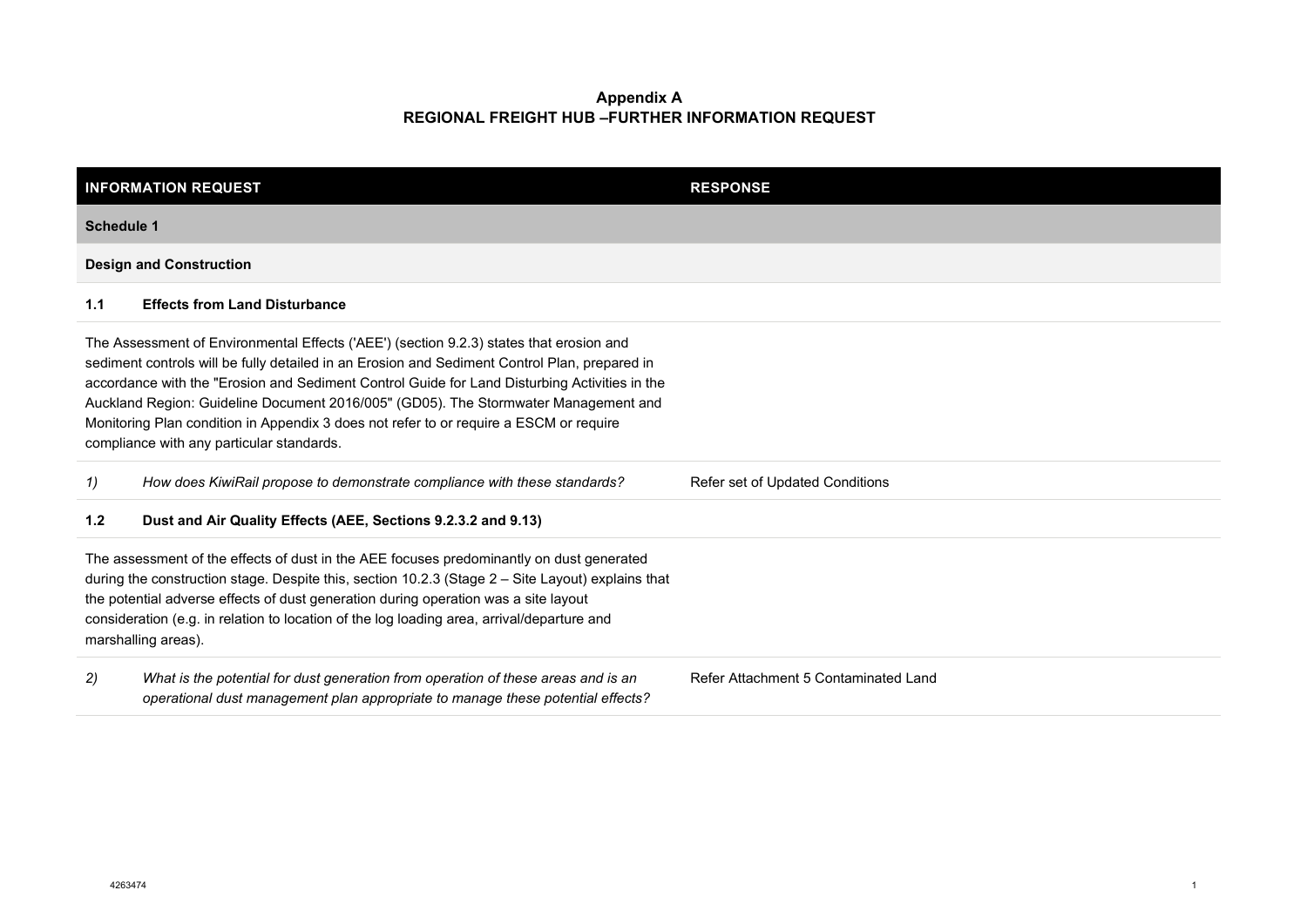| <b>INFORMATION REQUEST</b> |                        |                                                                                                                                                                                                                                                                                               | <b>RESPONSE</b>             |
|----------------------------|------------------------|-----------------------------------------------------------------------------------------------------------------------------------------------------------------------------------------------------------------------------------------------------------------------------------------------|-----------------------------|
|                            | <b>Lighting Design</b> |                                                                                                                                                                                                                                                                                               |                             |
| Hub design.                |                        | As the effects on Sangsters Road residential properties are an important consideration, the<br>lighting layout in Technical Report A - Design, Construction and Operation Report - Appendix<br>B Lighting Design Report should be updated to reflect the current proposed Regional Freight    |                             |
| 3)                         | the NoR.               | Please provide an updated lighting layout showing light contours and the boundary of                                                                                                                                                                                                          | Refer Attachment 4 Lighting |
| 4)                         |                        | Please provide the following, in relation to the lighting layouts:                                                                                                                                                                                                                            |                             |
|                            | (i)                    | The lighting calculations for the worst-case effects situation, which is with a<br>maintenance factor of 1.0 (i.e. the initial values without depreciation for<br>luminaire/LED aging and dirt accumulation).                                                                                 | Refer Attachment 4 Lighting |
|                            | (ii)                   | Obtrusive lighting calculations for vertical illuminance spill light and luminaire<br>maximum luminous intensity on the window line of surrounding residential<br>properties (these could be simplified by a common calculation plane along<br>the line of the closest dwelling).             | Refer Attachment 4 Lighting |
|                            | (iii)                  | Identify whether any of the proposed acoustic barriers along the site<br>boundaries are considered to provide a level of mitigation of light effects to<br>surrounding residential dwellings (if this mitigation is to be considered then<br>these should be included in the lighting model). | Refer Attachment 4 Lighting |
|                            | (iv)                   | Calculation of the Upward Light Ratio in accordance with AS/NZS<br>4282:2019.                                                                                                                                                                                                                 | Refer Attachment 4 Lighting |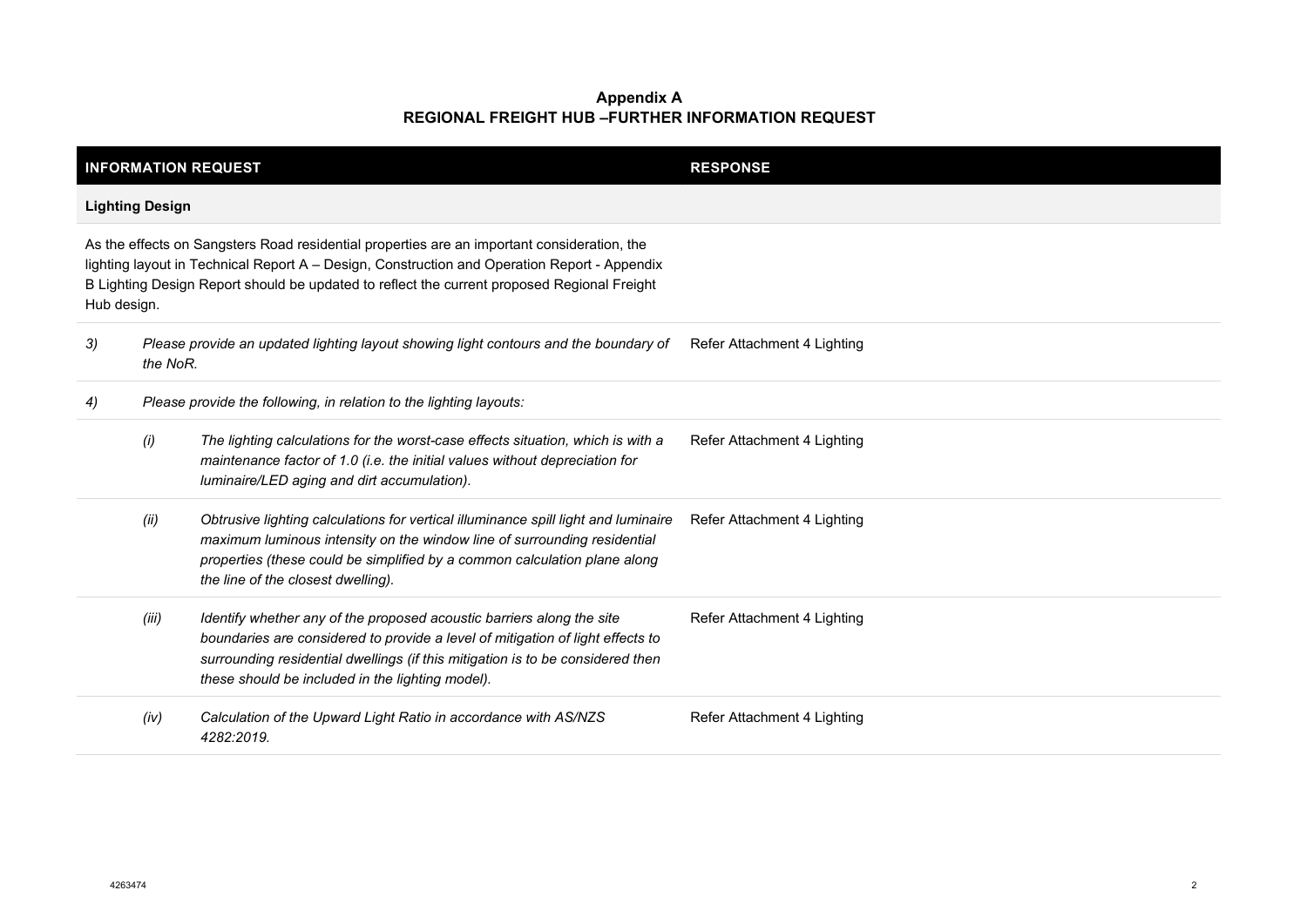|    |                            | <b>INFORMATION REQUEST</b>                                                                                                                                                                                         | <b>RESPONSE</b>                                                       |
|----|----------------------------|--------------------------------------------------------------------------------------------------------------------------------------------------------------------------------------------------------------------|-----------------------------------------------------------------------|
|    | (V)                        | Identify how the lighting addresses the requirements of North East Industrial<br>Zone ('NEIZ') assessment criteria (h)(iii).                                                                                       | Refer Attachment 4 Lighting                                           |
| 5) | dwellings.                 | Please identify and assess any effects of train headlight sweep resulting from site<br>train movements within the site, with particular regard to surrounding residential                                          | Refer Attachment 4 Lighting                                           |
| 6) |                            | With reference to Technical Report A - Design, Construction and Operation, please<br>provide the following clarifications:                                                                                         |                                                                       |
|    | (i)                        | 3.2 Key Elements, 3rd to last bullet point, states: "Overhead lighting in all<br>yards with the possibility of providing underside lighting on tracks". What will<br>this underside lighting on tracks consist of? | Refer Attachments 3 Design, Construction and Operation and 4 Lighting |
|    | (ii)                       | 4.1 Luminaire and Mounting Parameters: there appears to be a typo error in<br>the mounting height quoted for Type K luminaire. We expect this should be<br>22.078m. Please confirm.                                | Refer Attachment 4 Lighting                                           |
|    | (iii)                      | Throughout the Lighting Design Report reference is made to 'low level<br>lighting'. What is this referring to?                                                                                                     | Refer Attachment 4 Lighting                                           |
|    | <b>Noise and Vibration</b> |                                                                                                                                                                                                                    |                                                                       |
| 7) | appropriate.               | Please specify any appropriate noise criteria or explain why that would not be                                                                                                                                     | Refer Attachment 7 Noise and Vibration                                |
| 8) | Hub.                       | Please provide predictions of noise management boundaries for the Regional Freight                                                                                                                                 | Refer Attachment 7 Noise and Vibration                                |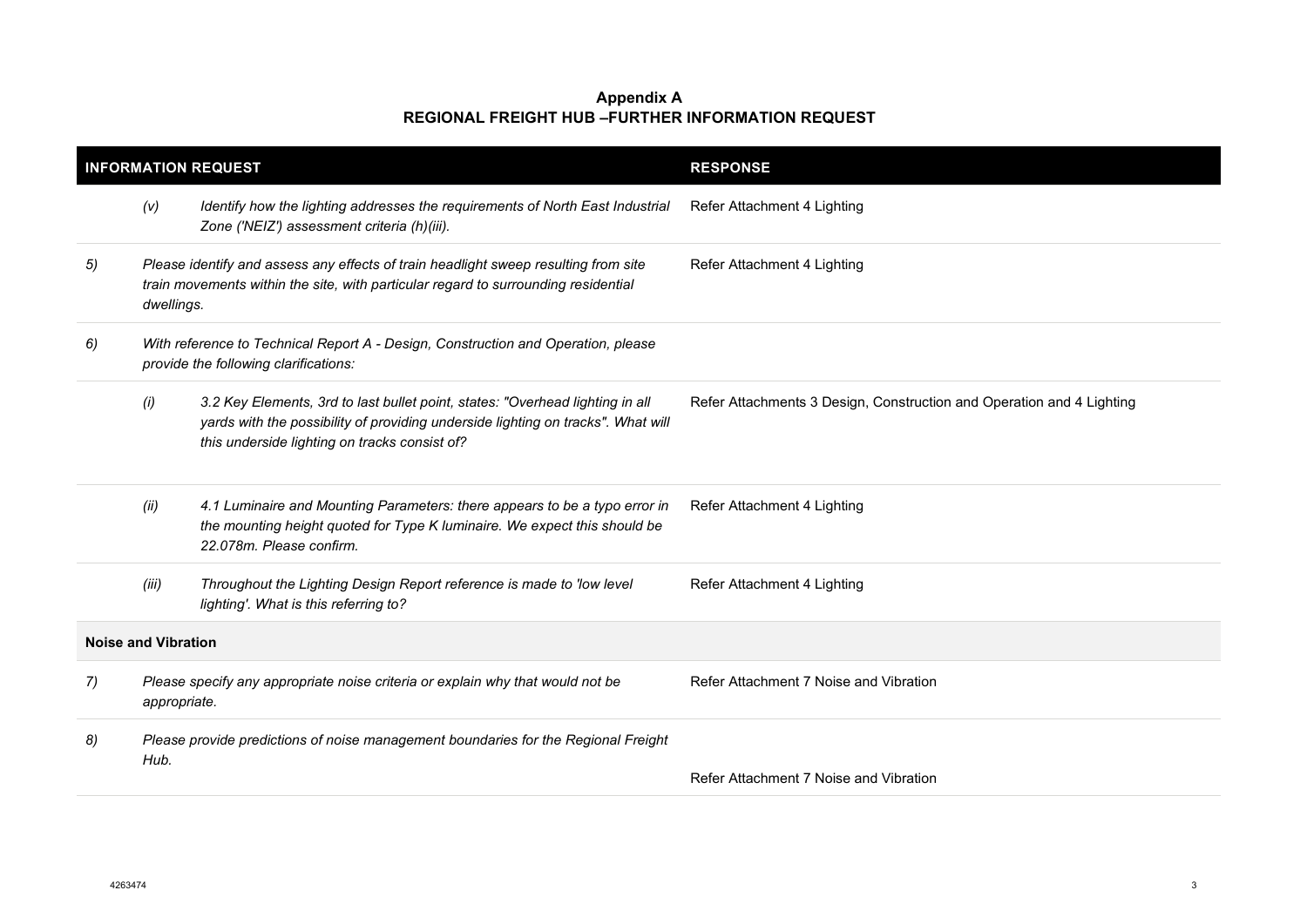|     | <b>INFORMATION REQUEST</b>                                                                                                                                                                                                                                                                                                                                                                                                                                                                                                                                                                              | <b>RESPONSE</b>                        |
|-----|---------------------------------------------------------------------------------------------------------------------------------------------------------------------------------------------------------------------------------------------------------------------------------------------------------------------------------------------------------------------------------------------------------------------------------------------------------------------------------------------------------------------------------------------------------------------------------------------------------|----------------------------------------|
|     | *Note - This would be a similar concept to airport noise management for example,<br>except using the LAeq(1hr) descriptor. The noise management boundaries would be<br>represented by reasonably conservative noise contour predictions that would allow<br>the Regional Freight Hub activities to take place, whilst adopting the best practicable<br>option to mitigate the noise. The inner boundary would establish maximum noise from<br>the Regional Freight Hub either for maximum daytime noise or maximum night-time<br>noise (if noise emissions are substantially different at these times). |                                        |
| 9)  | Please identify the expected maximum levels of noise from daytime activity and the<br>expected maximum levels of noise from night-time activity based on LAeq(1 hr)<br>descriptor and the LAmax descriptor for night-time activity. If any duration corrections<br>are assumed in the daytime predictions, please describe the assumptions.                                                                                                                                                                                                                                                             | Refer Attachment 7 Noise and Vibration |
| 10) | With respect to 8 & 9 above please provide night-time noise management boundaries<br>predicted at 5 dB increments between 70 dB LAeq (1hr) and 40 dB LAeq (1hr) and<br>100 dB LAmax and 70 dB LAmax.                                                                                                                                                                                                                                                                                                                                                                                                    | Refer Attachment 7 Noise and Vibration |
| 11) | With respect to 8 & 9 above please provide daytime noise management boundaries<br>predicted at 5 dB increments between 70 dB LAeq (1hr) and 50 dB LAeq (1hr).<br>* Note - it is intended that these noise management boundaries will provide the<br>baseline information on the noise impacts of future predicted/allowable Freight Hub<br>noise on dwellings. Noise conditions will need to protect existing dwellings and the<br>sites for future dwellings that could be constructed as permitted activities.                                                                                        | Refer Attachment 7 Noise and Vibration |
|     | Figure 9 and Figure 12 in the Technical Report D - Acoustic Assessment provide the baseline<br>information on potential noise management boundaries for operational noise. Figure 12<br>includes a conceptual 5 m high bund/concrete wall 3 km long on the eastern side. This wall will<br>vary in height according to topography and have a visual impact.                                                                                                                                                                                                                                             |                                        |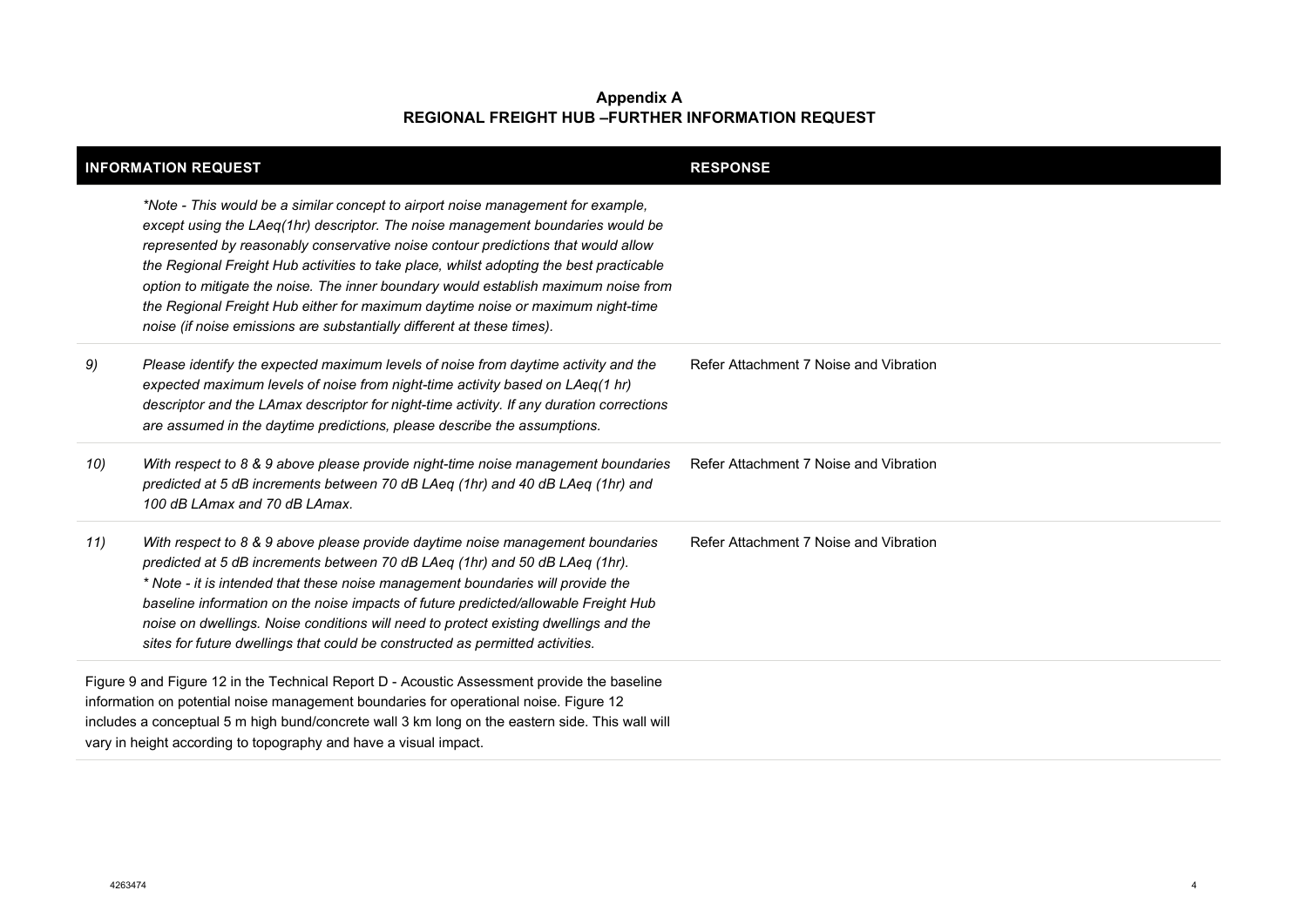| <b>INFORMATION REQUEST</b> |                                                                                                                                                                                                                                        |                                                                                                                                                                                                                                                                                                                                         | <b>RESPONSE</b>                        |
|----------------------------|----------------------------------------------------------------------------------------------------------------------------------------------------------------------------------------------------------------------------------------|-----------------------------------------------------------------------------------------------------------------------------------------------------------------------------------------------------------------------------------------------------------------------------------------------------------------------------------------|----------------------------------------|
| 12)                        | Given the different character of effects associated with the mitigation measure, please<br>provide additional modelling of the acoustic screen height for daytime and night-time<br>activity levels at the following height scenarios: |                                                                                                                                                                                                                                                                                                                                         | Refer Attachment 7 Noise and Vibration |
|                            | (i)                                                                                                                                                                                                                                    | no bund or barrier;                                                                                                                                                                                                                                                                                                                     |                                        |
|                            | (ii)                                                                                                                                                                                                                                   | 3 m screen:                                                                                                                                                                                                                                                                                                                             |                                        |
|                            | (iii)                                                                                                                                                                                                                                  | 5 m screen.                                                                                                                                                                                                                                                                                                                             |                                        |
| 13)                        |                                                                                                                                                                                                                                        | The height of the acoustic screen is taken from the Regional Freight Hub side. Please<br>provide additional sections through the high points on Sangsters Road, e.g. 27 & 91<br>Sangsters Road.                                                                                                                                         | Refer Attachment 7 Noise and Vibration |
|                            | be properly understood.                                                                                                                                                                                                                | It is not possible to identify the dwellings (or eliminate the commercial buildings) that are<br>impacted in Figure 9 and Figure 12 of the Acoustic Assessment, and predicted noise impacts<br>on those properties and predicted effectiveness of the proposed mitigation measures need to                                              |                                        |
| 14)                        |                                                                                                                                                                                                                                        | Please provide the predicted noise levels for individual dwellings or representative<br>groups of dwellings with the predicted levels for the various scenarios (i.e. for the<br>different screen heights). Sites on which dwellings can be constructed as a permitted<br>activity and commercial buildings also need to be identified. | Refer Attachment 7 Noise and Vibration |
| 15)                        |                                                                                                                                                                                                                                        | Please provide the addresses of dwellings or groups of dwellings within the 50 metre<br>and 200 metre buffers illustrated in Figure 11 of the Acoustic Assessment for<br>construction noise impacts.                                                                                                                                    | Refer Attachment 7 Noise and Vibration |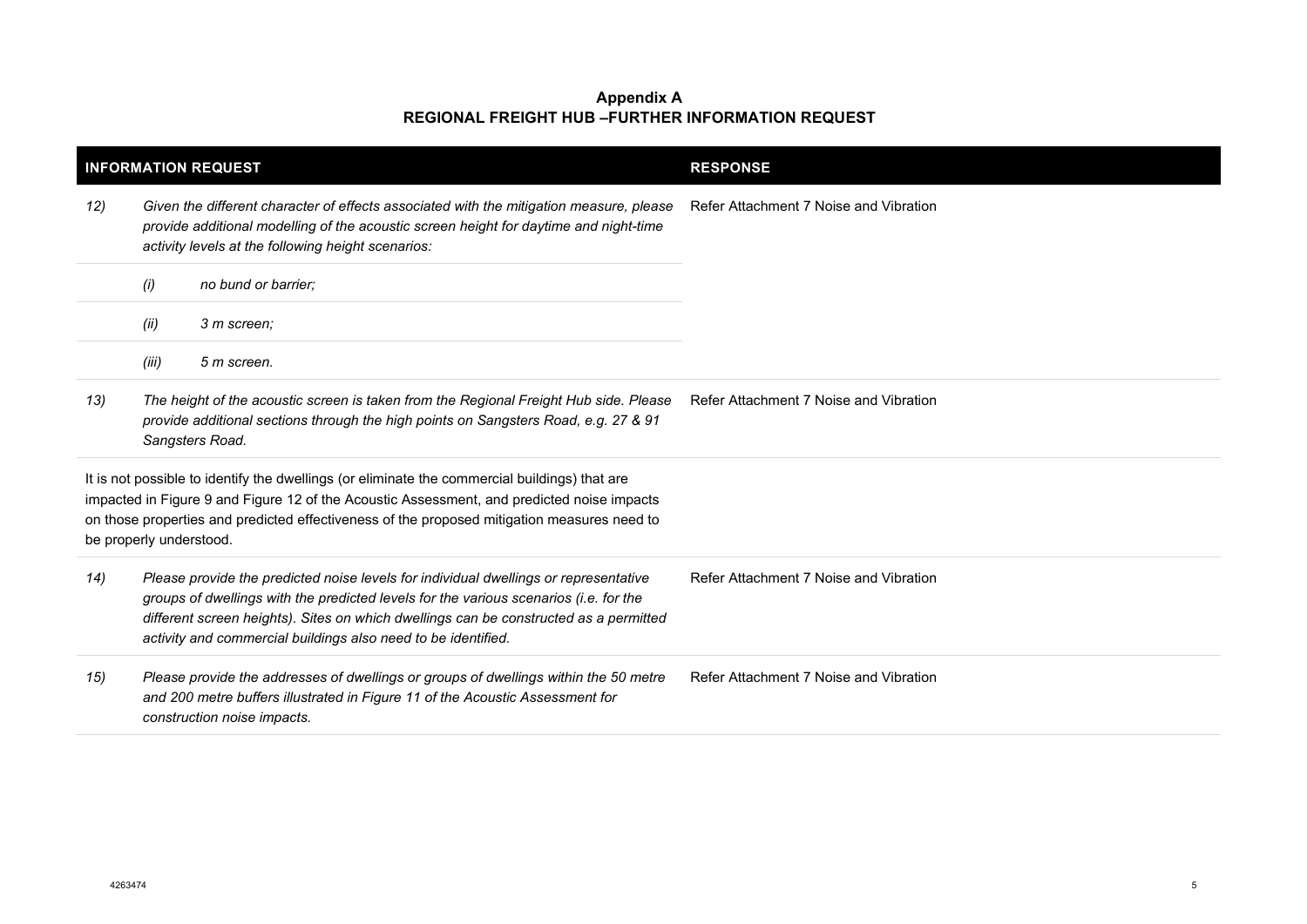|     |                                                                                                                                                                                                                            | <b>INFORMATION REQUEST</b>                                                                                                                                                                                                             | <b>RESPONSE</b>                        |
|-----|----------------------------------------------------------------------------------------------------------------------------------------------------------------------------------------------------------------------------|----------------------------------------------------------------------------------------------------------------------------------------------------------------------------------------------------------------------------------------|----------------------------------------|
|     |                                                                                                                                                                                                                            | A 3 m high bund or wall is proposed along the south side of Maple Street properties. There are<br>three two-storey dwellings for which the upper storey windows would not appear to be<br>screened by the proposed acoustic bund/wall. |                                        |
| 16) | Please confirm whether the proposed acoustic bund/wall will provide mitigation for the<br>upper level of these residences and if not, what will the significance of effect be on<br>these three residences?                |                                                                                                                                                                                                                                        | Refer Attachment 7 Noise and Vibration |
| 17) | Assumed noise measures in the Acoustic Assessment include quiet road surfacing<br>measures (stone mastic asphalt). What precisely will the road surfacing material be<br>and where should this surfacing start and finish? |                                                                                                                                                                                                                                        | Refer Attachment 7 Noise and Vibration |
| 18) | There are no NPS or NZS criteria for operational noise controls and the Acoustic<br>Assessment derives 'Recommended Noise Criteria' in Table 5. In relation to the<br>Categories (A, B and C):                             |                                                                                                                                                                                                                                        | Refer Attachment 7 Noise and Vibration |
|     | (i)                                                                                                                                                                                                                        | Did the development of the criteria take into account the Residential Zone of<br>Bunnythorpe?                                                                                                                                          |                                        |
|     | (ii)                                                                                                                                                                                                                       | Did the development of the criteria take into account the noise limits of the<br>adjacent Rural Zone?                                                                                                                                  |                                        |
|     | (iii)                                                                                                                                                                                                                      | At page 19 it is specified that no corrections for Special Audible<br>Characteristics (SACs) were made for railway activity such as impulsive<br>noises associated with shunting. Why not?                                             |                                        |
| 19) | Please list any/all railway activities in the railway yards (e.g. possibly shunting,<br>reversing beepers on forklift trucks, the log yard or roots blower noise) that would<br>have special audible characteristics?      |                                                                                                                                                                                                                                        | Refer Attachment 7 Noise and Vibration |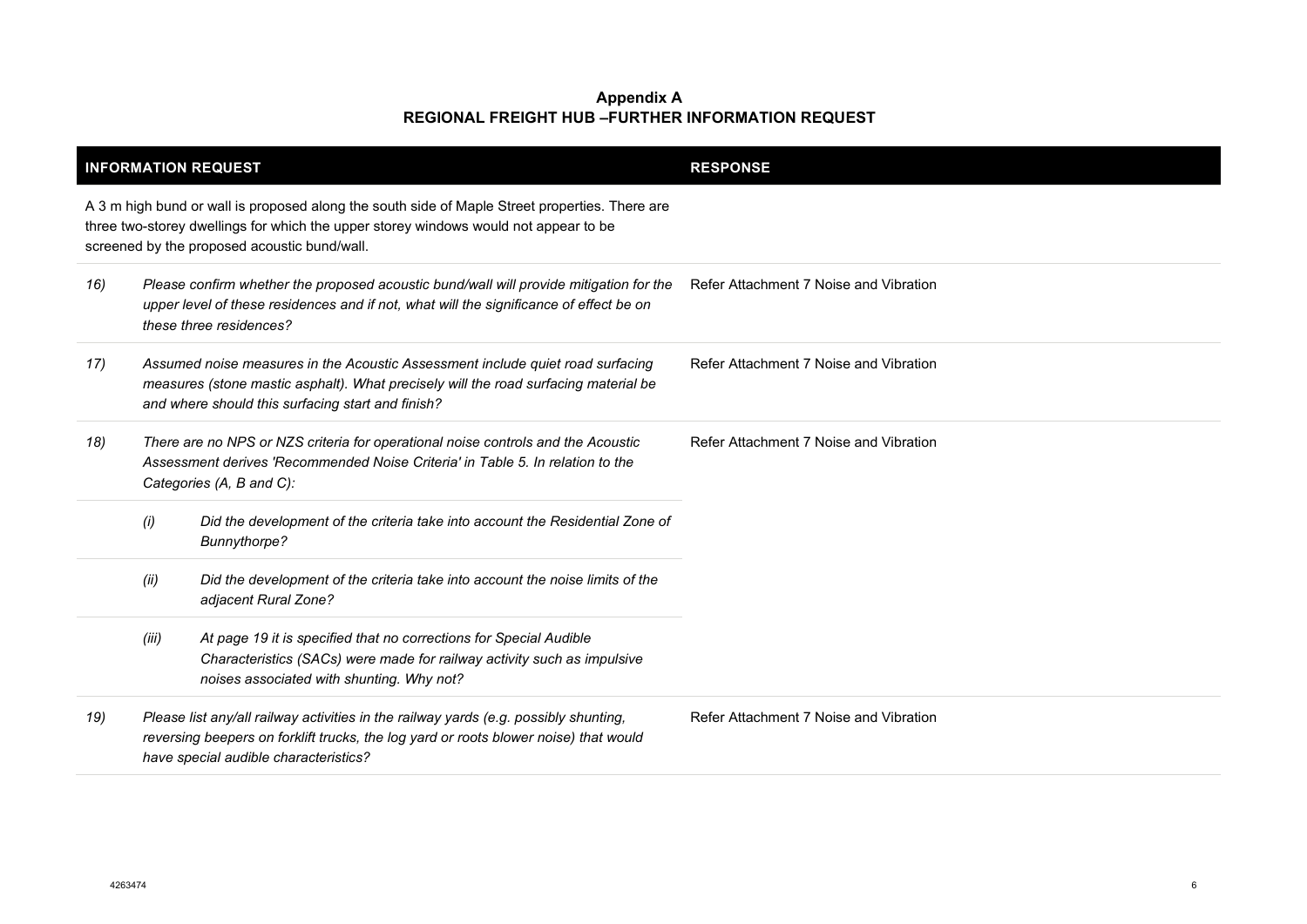|        |                                                                                                                                                                                                                                                                                 | <b>INFORMATION REQUEST</b>                                                                                                                                                                                                                                                                                              | <b>RESPONSE</b>                        |
|--------|---------------------------------------------------------------------------------------------------------------------------------------------------------------------------------------------------------------------------------------------------------------------------------|-------------------------------------------------------------------------------------------------------------------------------------------------------------------------------------------------------------------------------------------------------------------------------------------------------------------------|----------------------------------------|
| 20)    |                                                                                                                                                                                                                                                                                 | Is noise to be assessed in accordance with NZS 6801 and NZS 6802? If the answer<br>is no, please explain why the standard is not appropriate, and identify which<br>standards should be applied?                                                                                                                        | Refer Attachment 7 Noise and Vibration |
| 21)    |                                                                                                                                                                                                                                                                                 | Please provide noise measurements or predictions for:                                                                                                                                                                                                                                                                   | Refer Attachment 7 Noise and Vibration |
|        | (i)                                                                                                                                                                                                                                                                             | the noise of shunting rolling stock (including short term impulsive noise of<br>the freight wagon couplings on small shunts); and                                                                                                                                                                                       |                                        |
|        | (ii)                                                                                                                                                                                                                                                                            | starting, stopping (braking) noise of assembled trains.                                                                                                                                                                                                                                                                 |                                        |
| sound. |                                                                                                                                                                                                                                                                                 | The efficiency of noise barriers in a downwind direction is strongly reduced by refraction of                                                                                                                                                                                                                           |                                        |
| 22)    | Has the potential for refraction caused by Palmerston North's predominant westerly<br>winds been taken into account in relation to the 5 metre continuous barrier on the<br>eastern boundary? How might refraction in this location impact the effectiveness of<br>the barrier? |                                                                                                                                                                                                                                                                                                                         | Refer Attachment 7 Noise and Vibration |
|        |                                                                                                                                                                                                                                                                                 | The road traffic noise assessment (page 20, Acoustic Assessment) is based on future forecast<br>traffic flows when the site is first opened for operation (2031).                                                                                                                                                       |                                        |
| 23)    |                                                                                                                                                                                                                                                                                 | Please provide an assessment of noise from future traffic flows at expected full-build<br>out, i.e. 2050.                                                                                                                                                                                                               | Refer Attachment 7 Noise and Vibration |
|        |                                                                                                                                                                                                                                                                                 | Substantial earthworks are required to establish a uniform platform for construction of the<br>Freight Hub. Works to construct the new North Island Main Trunk Line (NIMT) track will take<br>place before noise mitigation works on the eastern boundary of the Regional Freight Hub, over<br>a period of three years. |                                        |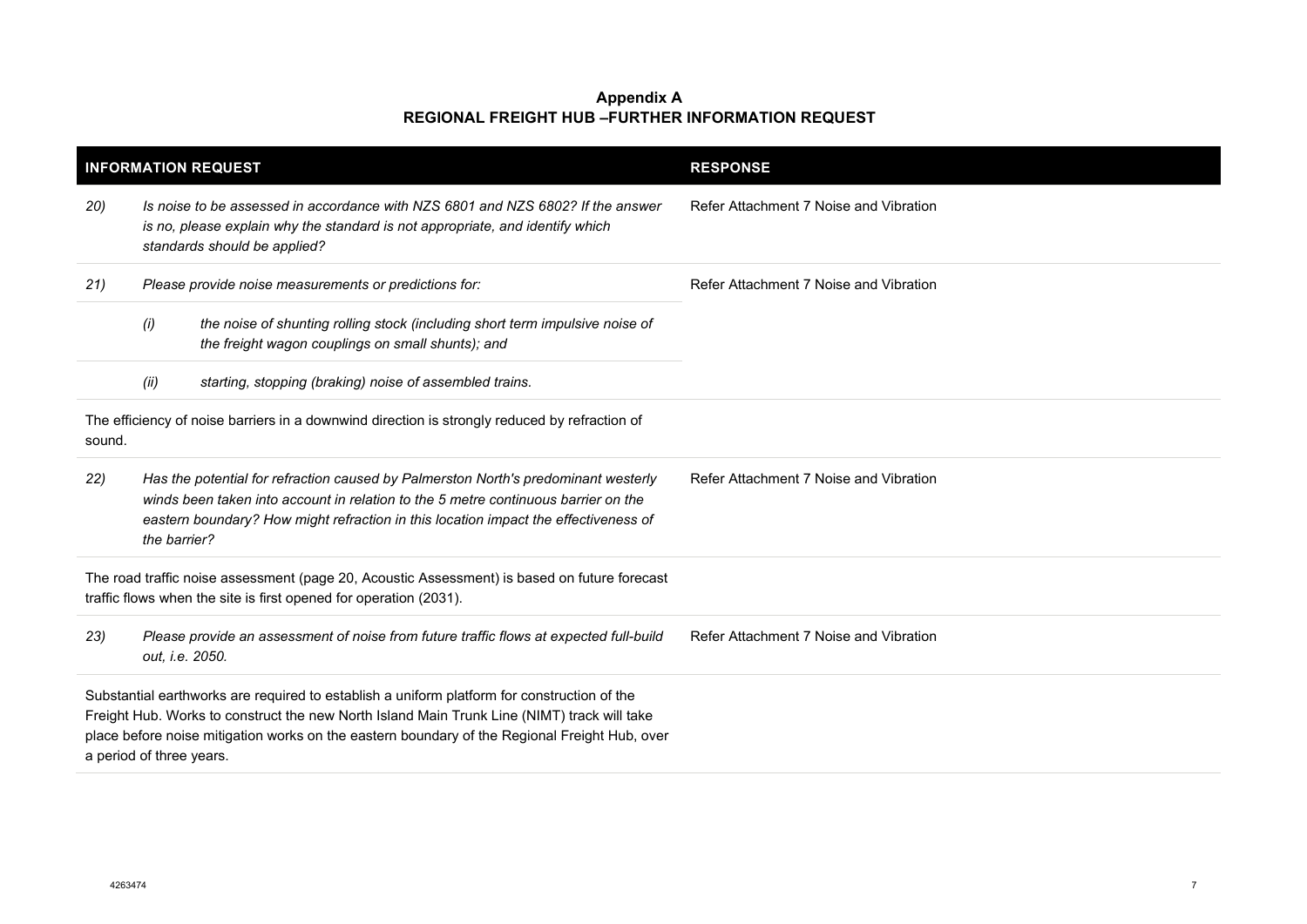|                                                                                                                                                                                                                                                                                                                  | <b>INFORMATION REQUEST</b>                                                                                                                                                                                                                                  | <b>RESPONSE</b>                        |
|------------------------------------------------------------------------------------------------------------------------------------------------------------------------------------------------------------------------------------------------------------------------------------------------------------------|-------------------------------------------------------------------------------------------------------------------------------------------------------------------------------------------------------------------------------------------------------------|----------------------------------------|
| 24)                                                                                                                                                                                                                                                                                                              | What temporary mitigation measures are available (if any) for this phase to protect<br>sensitive receptors on the eastern boundary of the Regional Freight Hub during these<br>construction activities?                                                     | Refer Attachment 7 Noise and Vibration |
| 25)                                                                                                                                                                                                                                                                                                              | If existing vibration levels are to be relied upon as a baseline at any dwellings, then<br>please undertake vibration monitoring of the existing NIMT line at those dwellings.                                                                              | Refer Attachment 7 Noise and Vibration |
|                                                                                                                                                                                                                                                                                                                  | The Acoustic Assessment concludes that the residual noise and vibration should be at<br>reasonable levels and "effects should be acceptable in this environment".                                                                                           |                                        |
| 26)                                                                                                                                                                                                                                                                                                              | What is "this environment" as referred to in this conclusion?                                                                                                                                                                                               | Refer Attachment 7 Noise and Vibration |
| 27)                                                                                                                                                                                                                                                                                                              | What changes will occur to noise levels on the NIMT line north of the Regional Freight<br>Hub as trains approach and pass through Bunnythorpe, e.g. would additional brake<br>squeal occur that would increase nuisance noise? How would this be mitigated? | Refer Attachment 7 Noise and Vibration |
| 28)                                                                                                                                                                                                                                                                                                              | Is it intended that any shunting will occur on the NIMT, outside of the proposed<br>designation? If yes, has that been taken into account in the noise assessment?                                                                                          | Refer Attachment 7 Noise and Vibration |
| Several references are made in the Acoustic Assessment of noise mitigations that might be<br>implemented if they are "practicable".                                                                                                                                                                              |                                                                                                                                                                                                                                                             |                                        |
| 29)                                                                                                                                                                                                                                                                                                              | What does practicable mean in this context (for example, see page 20), and how will<br>practicability of potential mitigation options be assessed?                                                                                                          | Refer Attachment 7 Noise and Vibration |
| Page 19 of the Acoustic Assessment states that the methodology of the assessment included<br>to: "Identify areas where noise criteria (Category A) might be exceeded and work with the<br>project team to adapt and refine the indicative site layout to reduce noise emissions at houses<br>where practicable". |                                                                                                                                                                                                                                                             |                                        |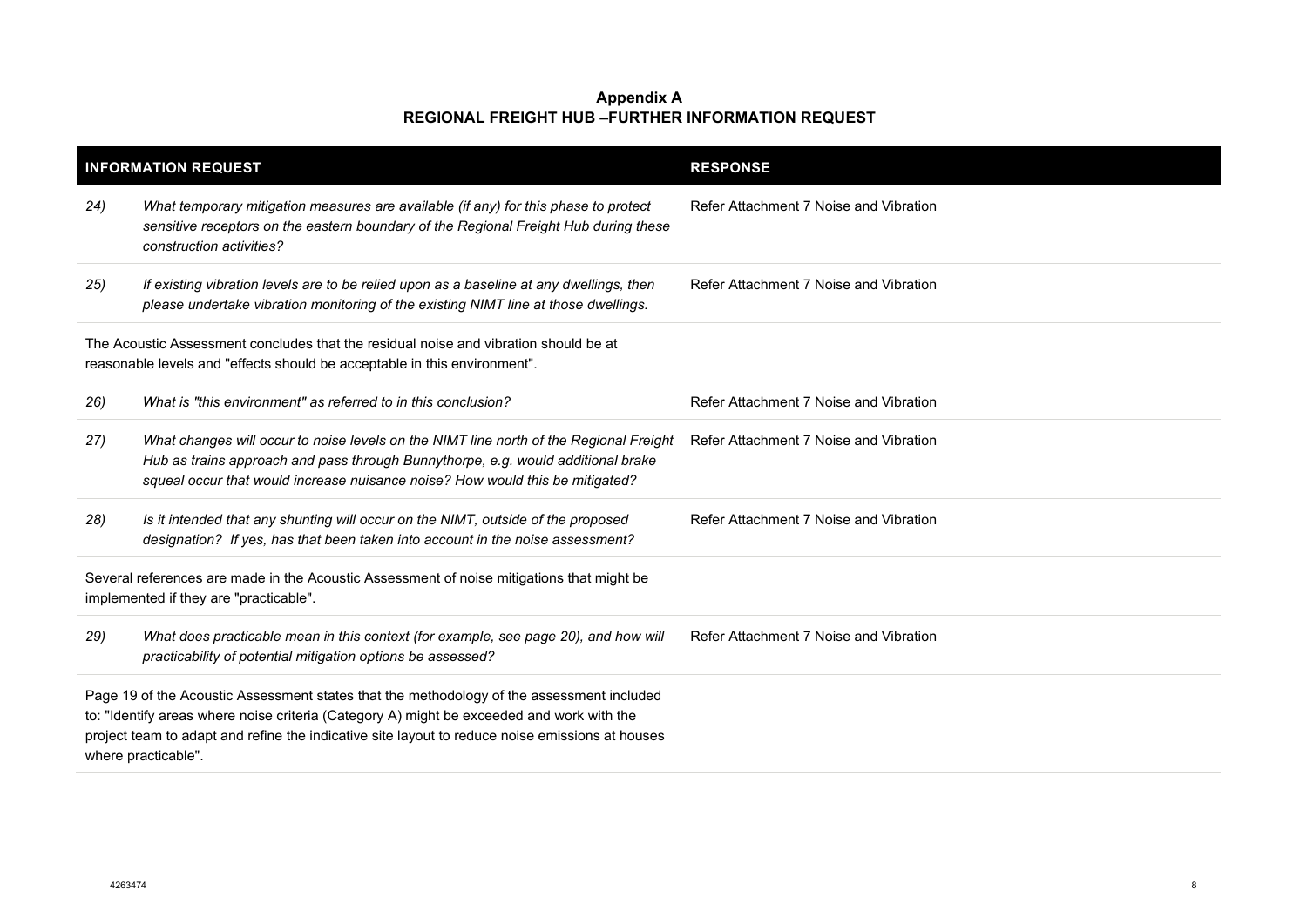| <b>INFORMATION REQUEST</b>  |                                                                                                                                                                                     |                                                                                                                                | <b>RESPONSE</b>                        |  |  |
|-----------------------------|-------------------------------------------------------------------------------------------------------------------------------------------------------------------------------------|--------------------------------------------------------------------------------------------------------------------------------|----------------------------------------|--|--|
| 30)                         | Please identify what practicable adaptations or refinements to the site layout were<br>recommended to reduce noise emissions?                                                       |                                                                                                                                | Refer Attachment 7 Noise and Vibration |  |  |
| 31)                         | The following questions concern general good practice to be addressed in the Noise<br>Management Plan:                                                                              |                                                                                                                                | Refer Attachment 7 Noise and Vibration |  |  |
|                             | (i)                                                                                                                                                                                 | Is it practicable to avoid the use of tonal alarms at night?                                                                   |                                        |  |  |
|                             | (ii)                                                                                                                                                                                | Is a swing nose crossing practicable?                                                                                          |                                        |  |  |
|                             | (iii)                                                                                                                                                                               | Is it practicable to maintain the couplings on the general freight wagons in<br>line with these noise mitigation requirements? |                                        |  |  |
|                             | Will internal container handling areas and vehicle circulation areas be<br>(iv)<br>sealed?                                                                                          |                                                                                                                                |                                        |  |  |
|                             | (V)                                                                                                                                                                                 | Would the noise insulation investigation for dwellings include ventilation?                                                    |                                        |  |  |
|                             | (Vi)                                                                                                                                                                                | Are two permanent noise monitoring locations adequate for an operation of<br>this size?                                        |                                        |  |  |
| <b>Landscape and Visual</b> |                                                                                                                                                                                     |                                                                                                                                |                                        |  |  |
| 4.1                         | <b>Mitigation</b>                                                                                                                                                                   |                                                                                                                                |                                        |  |  |
|                             | Technical Report E - Landscape and Visual Effects Assessment ("LVA") discusses several<br>mitigation measures, with many described as "benefits" or as having positive effects (for |                                                                                                                                |                                        |  |  |

example paragraph 10).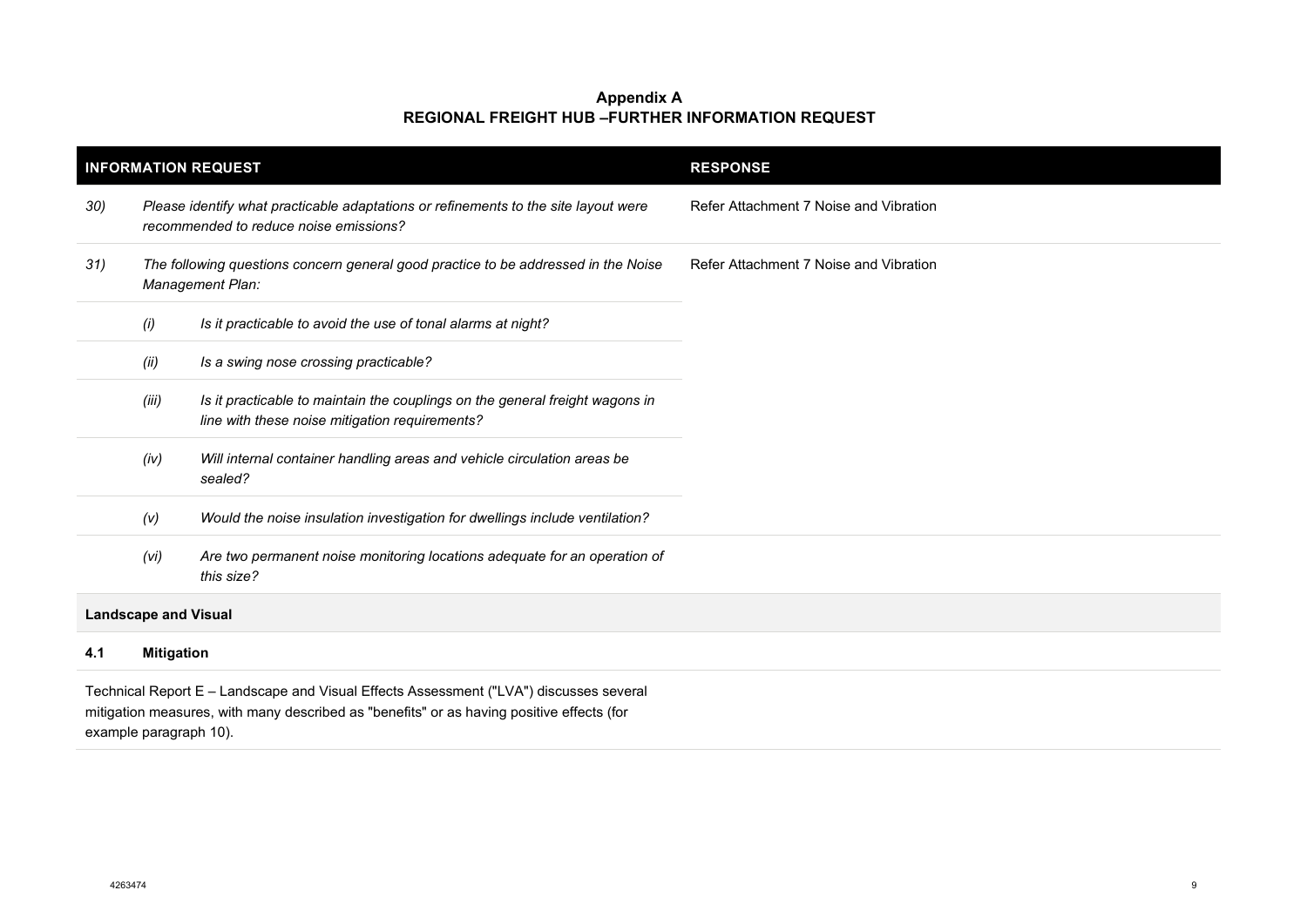|      | <b>INFORMATION REQUEST</b>                                                                                                                                                                                                                                                                                                                                                                                                                                                                                                                                                                                                                    | <b>RESPONSE</b>                          |
|------|-----------------------------------------------------------------------------------------------------------------------------------------------------------------------------------------------------------------------------------------------------------------------------------------------------------------------------------------------------------------------------------------------------------------------------------------------------------------------------------------------------------------------------------------------------------------------------------------------------------------------------------------------|------------------------------------------|
| 32)  | By reference to identified mitigation measures, please clearly identify and delineate<br>between those which are predicted to mitigate adverse effects, and those which are<br>predicted to provide distinct positive environmental effects.                                                                                                                                                                                                                                                                                                                                                                                                  | Refer Attachment 10 Landscape and Visual |
| met. | The LVA recommended future stage mitigation measures in circumstances where effects are<br>identified as being "more than moderate" (paragraph 11). Some of these further mitigations<br>would appear to be appropriate measures whether or not a "more than moderate" threshold is                                                                                                                                                                                                                                                                                                                                                           |                                          |
| 33)  | Please identify how and when an assessment will be carried out in relation to<br>potential residual effects (as discussed), and what the resulting effects are once<br>further mitigation has been put in place.                                                                                                                                                                                                                                                                                                                                                                                                                              | Refer Attachment 10 Landscape and Visual |
| 34)  | Please clearly list in a table all proposed mitigation measures for adverse landscape<br>character, natural character and visual amenity effects, and identify which ones will<br>be carried out as part of the proposal, and which ones depend on further future<br>assessment.                                                                                                                                                                                                                                                                                                                                                              | Refer Attachment 10 Landscape and Visual |
|      | When discussing visual amenity effects, the LVA states that "The relocation of the NIMT line<br>will help reduce visual effects along Te Araroa Trail, as the noise mitigation wall can be located<br>on top of the existing embankment and, providing this can be rehabilitated with growing media,<br>the area between the wall and the Sangsters Rd reserve planted" (paragraph 6.77). The<br>Landscape Plan shows Tall River Plains Planting (10-15m high) along Sangsters Road. Some<br>sections of this boundary will have a high embankment (as illustrated in Cross Section 8).<br>Embankments can be dry, making planting difficult. |                                          |
| 35)  | Please comment on the likelihood of this embankment being planted and the likely<br>success of this planting, and what alternatives have been considered if planting is not<br>possible or unsuccessful.                                                                                                                                                                                                                                                                                                                                                                                                                                      | Refer Attachment 10 Landscape and Visual |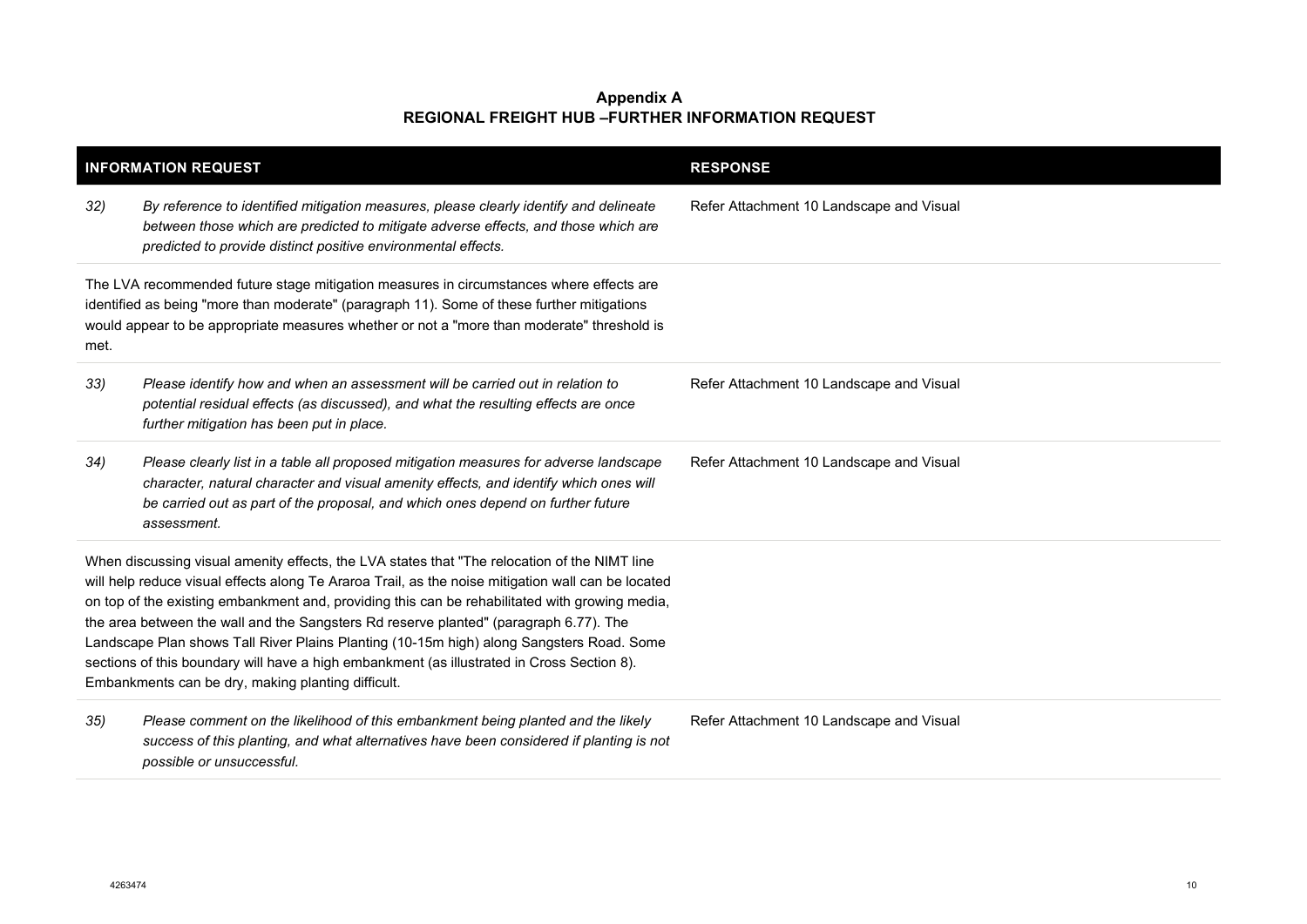|                                                                                                                                                                                                                                                                                                                                                                                                                                         | <b>INFORMATION REQUEST</b>                                                                                                                                                                                                                    | <b>RESPONSE</b>                          |  |
|-----------------------------------------------------------------------------------------------------------------------------------------------------------------------------------------------------------------------------------------------------------------------------------------------------------------------------------------------------------------------------------------------------------------------------------------|-----------------------------------------------------------------------------------------------------------------------------------------------------------------------------------------------------------------------------------------------|------------------------------------------|--|
| 36)                                                                                                                                                                                                                                                                                                                                                                                                                                     | Please provide information on how the absence of this planting would affect the<br>landscape and natural character, and visual amenity effects assessment.                                                                                    | Refer Attachment 10 Landscape and Visual |  |
| On several occasions throughout the LVA, there is reference to "the NEIZ Design Guide". It is<br>noted that "A detailed design, prepared in accordance with the NEIZ Design Guide principles<br>(as I understand KiwiRail intends to do), will ensure a design that minimises perceptions of bulk<br>and scale" (paragraph 11.b). While this design guide provides some guidance, it is high level<br>and not specific to this project. |                                                                                                                                                                                                                                               |                                          |  |
| 37)                                                                                                                                                                                                                                                                                                                                                                                                                                     | Please provide confirmation of KiwiRail's intention to:                                                                                                                                                                                       | Refer Attachment 10 Landscape and Visual |  |
|                                                                                                                                                                                                                                                                                                                                                                                                                                         | follow the North East Industrial Zone (NEIZ) Design Guide principles; and/or<br>(i)                                                                                                                                                           |                                          |  |
|                                                                                                                                                                                                                                                                                                                                                                                                                                         | create a design framework which is specific to this project.<br>(ii)                                                                                                                                                                          |                                          |  |
| 4.2                                                                                                                                                                                                                                                                                                                                                                                                                                     | <b>Visual Amenity</b>                                                                                                                                                                                                                         |                                          |  |
|                                                                                                                                                                                                                                                                                                                                                                                                                                         | The visual amenity assessment discusses visual amenity effects on Maple Street: "while the<br>Landscape Plan currently shows the bund planted, it could be retained in pasture, which would<br>reduce its perceived height" (paragraph 6.91). |                                          |  |
| 38)                                                                                                                                                                                                                                                                                                                                                                                                                                     | Please provide information as to whether removal of planting on the bund adjacent to<br>Maple Street will affect assessment ratings for landscape and natural character, and,<br>if so, what these effects will be.                           | Refer Attachment 10 Landscape and Visual |  |
| Currently, the Tararua Range is visible from houses on Maple Street and the Maple Street<br>cemetery.                                                                                                                                                                                                                                                                                                                                   |                                                                                                                                                                                                                                               |                                          |  |
| 39)                                                                                                                                                                                                                                                                                                                                                                                                                                     | Please provide information as to whether views of the Tararua Ranges will be<br>retained post project completion.                                                                                                                             | Refer Attachment 10 Landscape and Visual |  |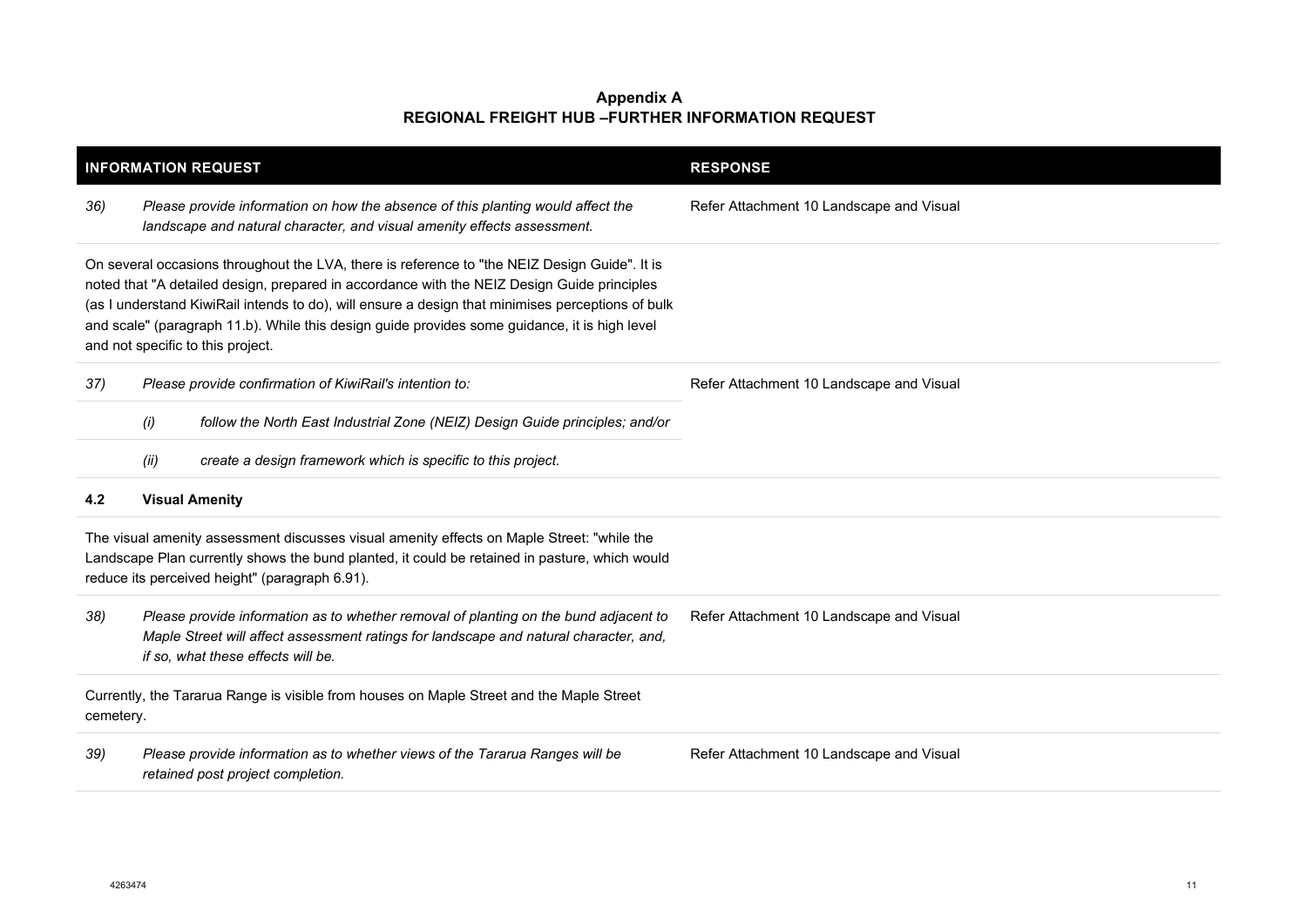| <b>INFORMATION REQUEST</b>                                                                                                                                                                                                                                                                                                                                                                                                                                                                                                                                                                           | <b>RESPONSE</b>                          |
|------------------------------------------------------------------------------------------------------------------------------------------------------------------------------------------------------------------------------------------------------------------------------------------------------------------------------------------------------------------------------------------------------------------------------------------------------------------------------------------------------------------------------------------------------------------------------------------------------|------------------------------------------|
| The visual amenity assessment comments that residents "with unobstructed, open, views in<br>close proximity to the Site are most likely to experience adverse visual amenity effects"<br>(paragraph 6.78). These include properties along: Roberts Line, Clevely Line west, Te Ngaio<br>Road, Maple St, Clevely Line east, Sangsters Road, Parrs Road, and Tutaki Road. However,<br>viewpoints have not been provided for: Roberts Line west, Clevely Line west, Te Ngaio Road,<br>or for Sangsters Road. Motorist views along Sangsters Road are also absent from the<br>representative viewpoints. |                                          |
| Please provide representative residential viewpoints from Roberts Line west, Clevely<br>40)<br>Line west, Te Ngaio Road, and Sangsters Road, as well as viewpoints for motorists<br>travelling on Sangsters Road.                                                                                                                                                                                                                                                                                                                                                                                    | Refer Attachment 10 Landscape and Visual |
| "Visual effects as experienced from individual properties has not formed part of this<br>assessment process" (paragraph 6.56, LVA). Due to the potential scale of adverse effects it is<br>important to look at the visual amenity effects of particularly affected properties.                                                                                                                                                                                                                                                                                                                      |                                          |
| Please identify all individual residences at the locations specified at paragraph 6.78<br>41<br>(properties with unobstructed, open views in close proximity to the site), and identify,<br>so far as possible, what the predicted scale of adverse visual amenity effects will be,<br>with proposed mitigation measures.                                                                                                                                                                                                                                                                            | Refer Attachment 10 Landscape and Visual |
| Please provide viewpoints from individual residences at the locations specified at<br>42)<br>paragraph 6.78 (LVA) (including properties with unobstructed, open views in close<br>proximity to the site).                                                                                                                                                                                                                                                                                                                                                                                            | Refer Attachment 10 Landscape and Visual |
| In addition to mitigation planting, has consideration been given to any other design<br>43)<br>constraints (e.g. setbacks) or mitigation measures for affected properties (including<br>those specified at paragraph 6.78 (LVA) with existing unobstructed, open views in<br>close proximity to the site)?                                                                                                                                                                                                                                                                                           | Refer Attachment 10 Landscape and Visual |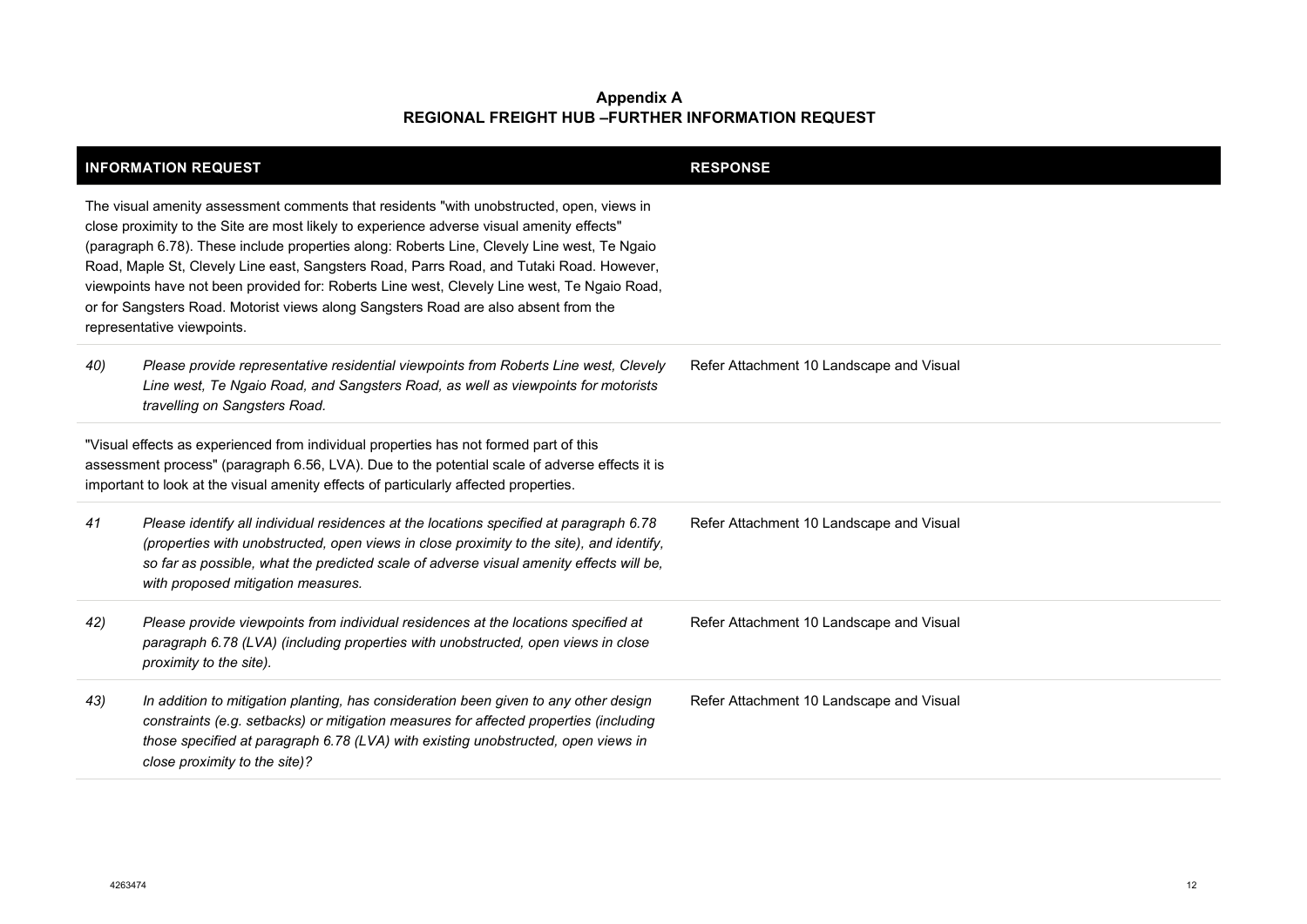<span id="page-12-0"></span>

| <b>INFORMATION REQUEST</b>                                                                                                                                                                                                                                                                                                                                                                        |                                                                                                                                                                                                                                                                                                                                                                                                                                                                                                          | <b>RESPONSE</b>                          |
|---------------------------------------------------------------------------------------------------------------------------------------------------------------------------------------------------------------------------------------------------------------------------------------------------------------------------------------------------------------------------------------------------|----------------------------------------------------------------------------------------------------------------------------------------------------------------------------------------------------------------------------------------------------------------------------------------------------------------------------------------------------------------------------------------------------------------------------------------------------------------------------------------------------------|------------------------------------------|
|                                                                                                                                                                                                                                                                                                                                                                                                   | In the Technical Report $D -$ Acoustic Assessment the noise mitigation wall is described as<br>either being constructed of timber or concrete. The LVA describes it as a concrete wall.                                                                                                                                                                                                                                                                                                                  |                                          |
| 44)                                                                                                                                                                                                                                                                                                                                                                                               | Please clarify what material the wall will be made of, and provide further details on the<br>effects of the appearance of the noise mitigation wall in terms of landscape character<br>and visual amenity.                                                                                                                                                                                                                                                                                               | Refer Attachment 10 Landscape and Visual |
| 4.3                                                                                                                                                                                                                                                                                                                                                                                               | <b>Graphics</b>                                                                                                                                                                                                                                                                                                                                                                                                                                                                                          |                                          |
| Technical Report E Appendix 1 - Context Photographs has provided photographs of the<br>existing environment from identified representative viewpoints. Visual simulations of the<br>proposal are appropriate from the identified viewpoints. Preparation of any simulations of visual<br>change to assist this process should be guided by best practice as identified by the NZILA. <sup>1</sup> |                                                                                                                                                                                                                                                                                                                                                                                                                                                                                                          |                                          |
| 45)                                                                                                                                                                                                                                                                                                                                                                                               | Please provide visual simulations from the identified viewpoints and requested<br>viewpoints (as above), preferably with a 40° field of view (as per the NZILA<br>guidelines). Please provide two versions of the simulations, one version depicted<br>without mitigation planting and one with mitigation planting at a growth height<br>anticipated after three years. Please also provide comparable 'before' photographs of<br>these viewpoints with a 40° field of view, alongside the simulations. | Refer Attachment 10 Landscape and Visual |

#### **4.4 Scale of Assessment**

<sup>1</sup> NZILA Best Practice Guide 10.2.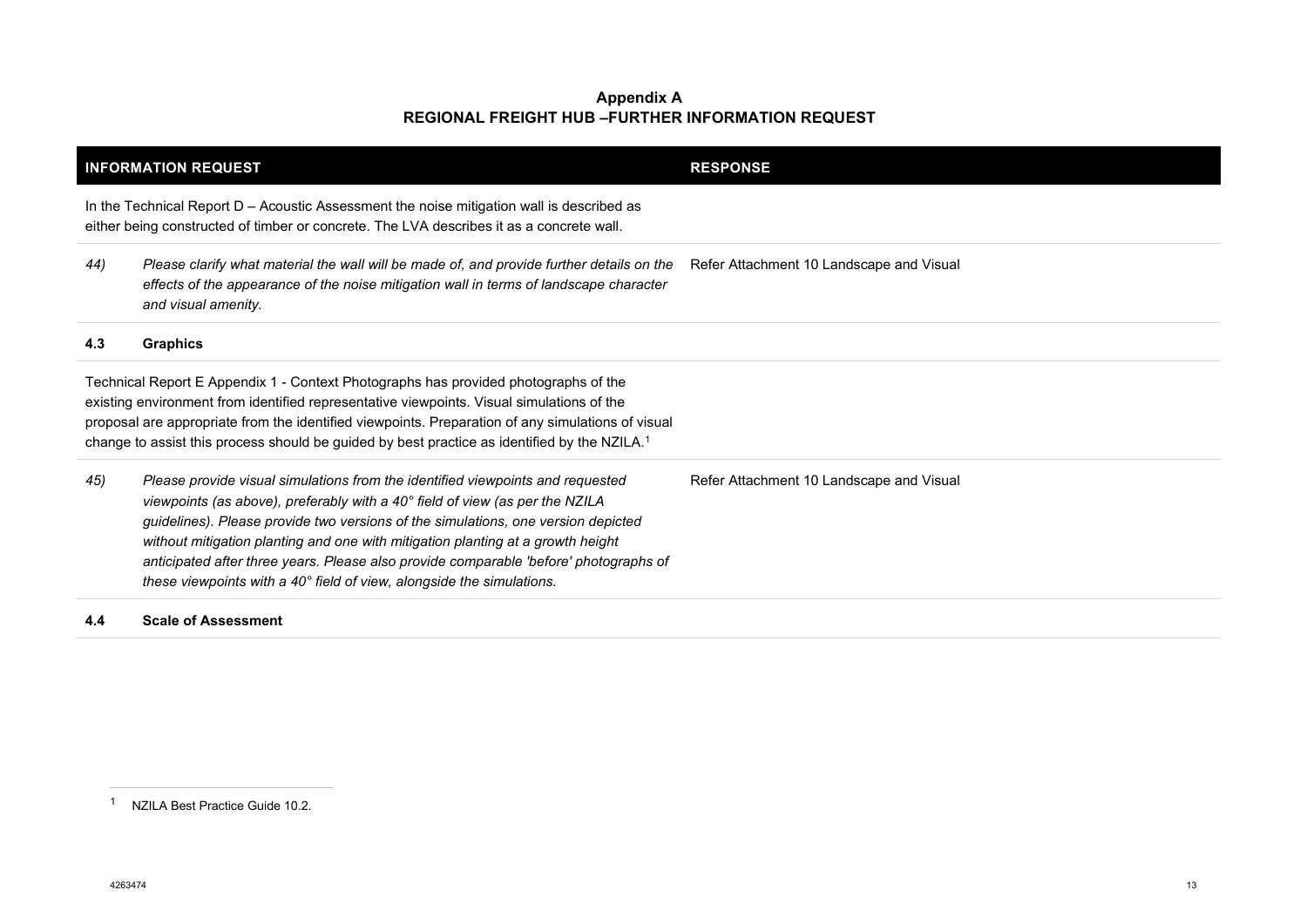|                                                                                                                                                                                                                                                                                                                                                                |                                                                                                                      | <b>INFORMATION REQUEST</b>                                                                                                                                                                                                                                                                                                                                                      | <b>RESPONSE</b>                          |
|----------------------------------------------------------------------------------------------------------------------------------------------------------------------------------------------------------------------------------------------------------------------------------------------------------------------------------------------------------------|----------------------------------------------------------------------------------------------------------------------|---------------------------------------------------------------------------------------------------------------------------------------------------------------------------------------------------------------------------------------------------------------------------------------------------------------------------------------------------------------------------------|------------------------------------------|
| The LVA considers the existing environment at three scales: the Manawatū Plains, the<br>Bunnythorpe – Palmerston North environs, and the immediate site (paragraph 4.1). It would be<br>helpful for these areas to be depicted visually. It is also unclear which spatial extent is<br>considered in the assessment of effects and this needs to be clarified. |                                                                                                                      |                                                                                                                                                                                                                                                                                                                                                                                 |                                          |
| 46)                                                                                                                                                                                                                                                                                                                                                            | Please provide an illustration depicting the extent of the three identified scale areas<br>(ref LVA, paragraph 4.1). |                                                                                                                                                                                                                                                                                                                                                                                 | Refer Attachment 10 Landscape and Visual |
| 47)                                                                                                                                                                                                                                                                                                                                                            |                                                                                                                      | Please confirm which of the three scales the assessment of effects for landscape and<br>natural character relate to (or if all scales have been considered).                                                                                                                                                                                                                    | Refer Attachment 10 Landscape and Visual |
| 4.5                                                                                                                                                                                                                                                                                                                                                            |                                                                                                                      | <b>Existing Environment</b>                                                                                                                                                                                                                                                                                                                                                     |                                          |
|                                                                                                                                                                                                                                                                                                                                                                |                                                                                                                      | The existing environment description provided in the LVA is helpful for understanding the<br>context of the project, but what is considered to be the existing environment (including existing<br>natural and landscape character values) is not clearly articulated. Additionally, landscape and<br>natural character values are not discussed independently from one another. |                                          |
| 48)                                                                                                                                                                                                                                                                                                                                                            | Please identify:                                                                                                     |                                                                                                                                                                                                                                                                                                                                                                                 | Refer Attachment 10 Landscape and Visual |
|                                                                                                                                                                                                                                                                                                                                                                | (i)                                                                                                                  | the existing landscape character values at the identified spatial scales in the<br>LVA.                                                                                                                                                                                                                                                                                         |                                          |
|                                                                                                                                                                                                                                                                                                                                                                | (ii)                                                                                                                 | the existing natural character values at the identified spatial scales in the<br>LVA; and                                                                                                                                                                                                                                                                                       |                                          |
|                                                                                                                                                                                                                                                                                                                                                                | (iii)                                                                                                                | provide assessment ratings for these existing values for the three spatial<br>scales identified in the LVA.                                                                                                                                                                                                                                                                     |                                          |
|                                                                                                                                                                                                                                                                                                                                                                |                                                                                                                      | At paragraph 3.9 of the LVA the following comment is made:                                                                                                                                                                                                                                                                                                                      |                                          |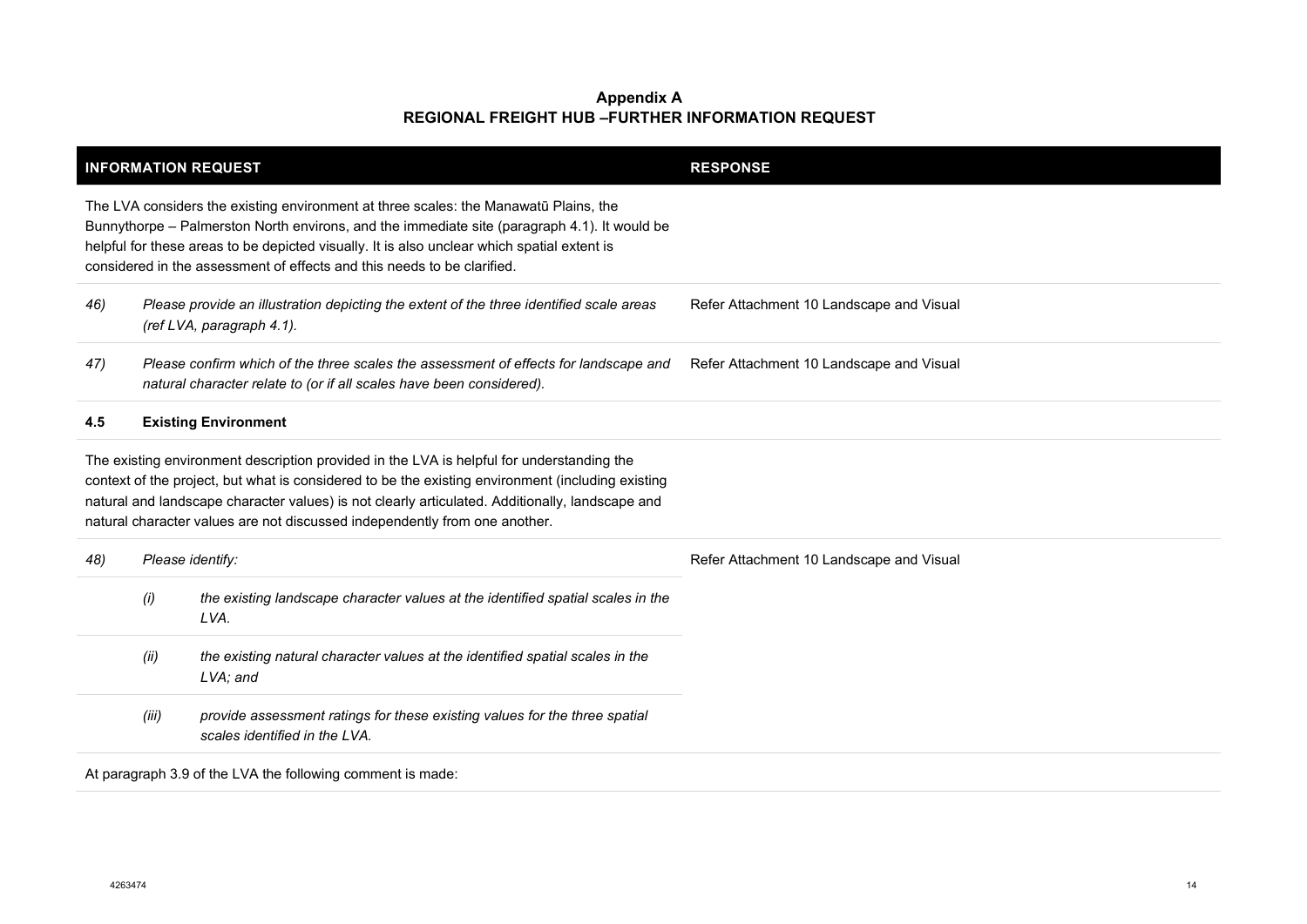<span id="page-14-0"></span>

| <b>INFORMATION REQUEST</b> |                                                                                                                                                                                                                                                                                                                                                                                                                                                                                                                                                                                                                                                                                    | <b>RESPONSE</b>                          |
|----------------------------|------------------------------------------------------------------------------------------------------------------------------------------------------------------------------------------------------------------------------------------------------------------------------------------------------------------------------------------------------------------------------------------------------------------------------------------------------------------------------------------------------------------------------------------------------------------------------------------------------------------------------------------------------------------------------------|------------------------------------------|
|                            | Effects are assessed against the existing environment, i.e. positive and adverse effects<br>are assessed in relation to the landscape 'baseline' including the reasonably<br>foreseeable future environment, as provided for by operative planning instruments such<br>as the NEIZ within the PN District Plan.                                                                                                                                                                                                                                                                                                                                                                    |                                          |
| 49)                        | Please identify what was specifically considered the "landscape baseline" for the<br>purposes of the LVA.                                                                                                                                                                                                                                                                                                                                                                                                                                                                                                                                                                          | Refer Attachment 10 Landscape and Visual |
| 4.6                        | <b>Natural Character</b>                                                                                                                                                                                                                                                                                                                                                                                                                                                                                                                                                                                                                                                           |                                          |
| constructed <sup>2</sup>   | It appears that natural and landscape character elements are conflated in the natural character<br>assessment. For example, the LVA considers planting along the perimeter road (paragraph<br>6.53) and earth bunds (paragraph 4) as mitigation for natural character effects. However,<br>where these elements are not connected with the naturalised channel and its margins, they do<br>not necessarily contribute towards natural character (but are relevant for landscape character).<br>Stormwater ponds are also considered as mitigating natural character but are disconnected<br>from the streams located within the site and are not natural in themselves as they are |                                          |
| 50)                        | Please identify and distinguish between landscape and natural character elements<br>considered for the LVA, giving reasons where appropriate.                                                                                                                                                                                                                                                                                                                                                                                                                                                                                                                                      | Refer Attachment 10 Landscape and Visual |
| 51)                        | What would the assessment of effects on natural character values be if the<br>naturalised channel is not constructed?                                                                                                                                                                                                                                                                                                                                                                                                                                                                                                                                                              | Refer Attachment 10 Landscape and Visual |
|                            | Despite reference in the LVA to relevant Horizons One Plan and RMA natural character<br>provisions, no direct assessment is provided.                                                                                                                                                                                                                                                                                                                                                                                                                                                                                                                                              |                                          |

<sup>&</sup>lt;sup>2</sup> In the National Policy Statement for Freshwater Management 2020, under 3.21 Definitions relating to wetlands and rivers, a natural wetland is not "(a) a wetland constructed by artificial means *(unless it was constructed to offset impacts on, or restore, an existing or former natural wetland)"*.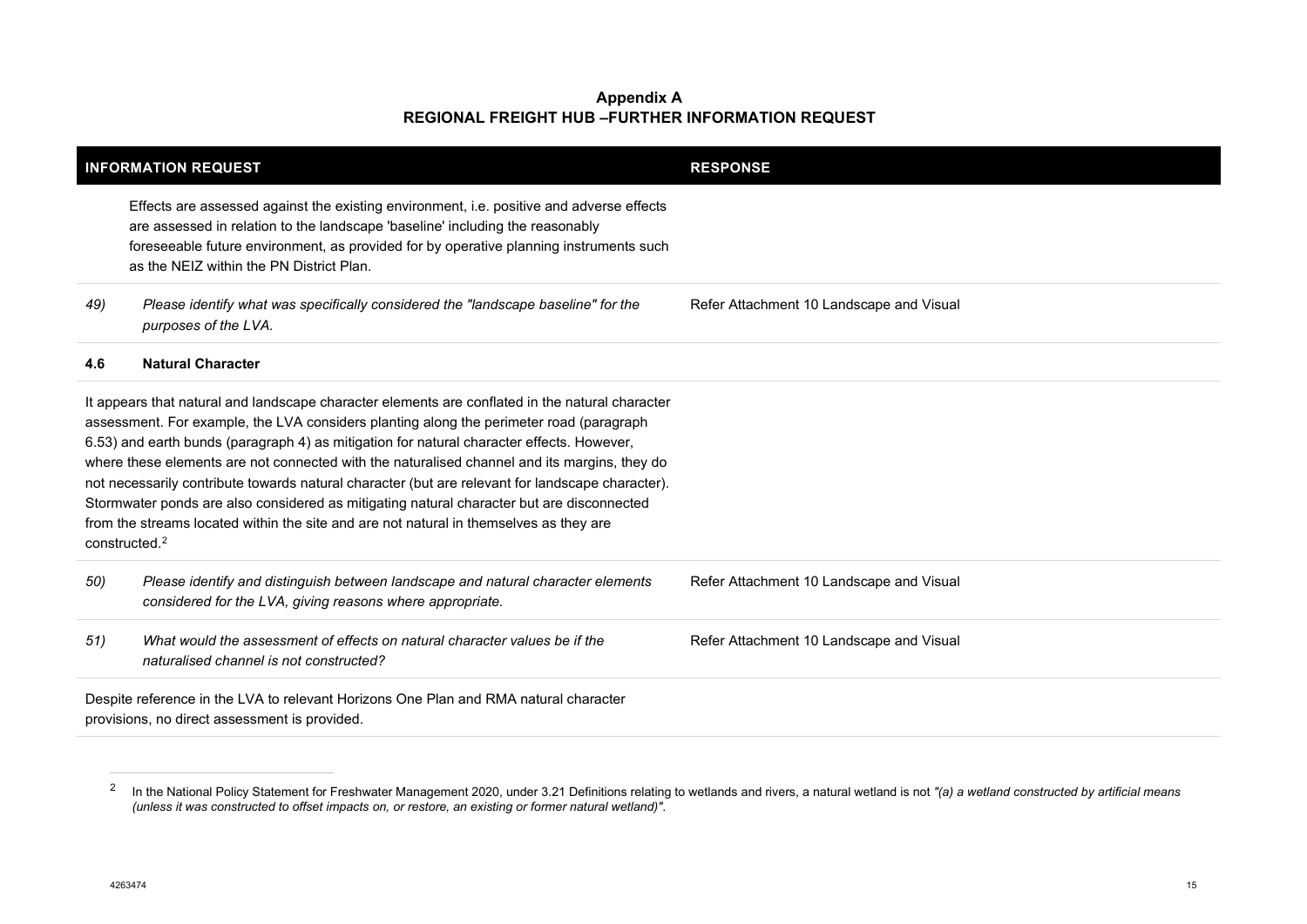| <b>INFORMATION REQUEST</b>                                                                                                                                 |                                                                                                                                                                                                                                                                                                                                                                                                                         | <b>RESPONSE</b>                          |  |
|------------------------------------------------------------------------------------------------------------------------------------------------------------|-------------------------------------------------------------------------------------------------------------------------------------------------------------------------------------------------------------------------------------------------------------------------------------------------------------------------------------------------------------------------------------------------------------------------|------------------------------------------|--|
| 52)                                                                                                                                                        | Please provide an assessment of the proposal in relation to the relevant objectives<br>and policies of Chapter 6 of the Horizons One Plan, including Objective 6.2 and<br>Policies 6-8 and 6-9, and relevant provisions of the RMA, including Part 2.                                                                                                                                                                   | Refer Attachment 11 Planning             |  |
|                                                                                                                                                            | *Note that Natural Character questions are also raised under section 5 below.                                                                                                                                                                                                                                                                                                                                           |                                          |  |
| 4.7                                                                                                                                                        | <b>Landscape Character</b>                                                                                                                                                                                                                                                                                                                                                                                              |                                          |  |
|                                                                                                                                                            | The landscape character assessment considers natural landscape and urban landscape<br>separately. It is unclear why this distinction has been made, and why rural character has not<br>been considered in the landscape character assessment. It also appears that the natural<br>landscape assessment has primarily focused on landform (which is identified in the LVA as<br>only one aspect of landscape character). |                                          |  |
| 53)                                                                                                                                                        | Please provide information on those attributes of landscape character considered for<br>natural landscape and urban landscape, and reasoning as to why the natural<br>landscape and urban landscape have been assessed separately, rather than<br>considering landscape character as a whole.                                                                                                                           | Refer Attachment 10 Landscape and Visual |  |
| Cultural values have not been considered as part of the landscape character assessment, and<br>a cultural impact assessment has not been provided to date. |                                                                                                                                                                                                                                                                                                                                                                                                                         |                                          |  |
| 54)                                                                                                                                                        | Please provide further information on cultural value effects in relation to the<br>landscape character assessment.                                                                                                                                                                                                                                                                                                      | Refer Attachment 10 Landscape and Visual |  |
|                                                                                                                                                            | There are nine houses, house sites and buildings of known or potential nineteenth century<br>origin located within the NoR (paragraph 5.2.7.3, AEE) which have not been considered as part<br>of the shared and recognised values in the landscape character assessment.                                                                                                                                                |                                          |  |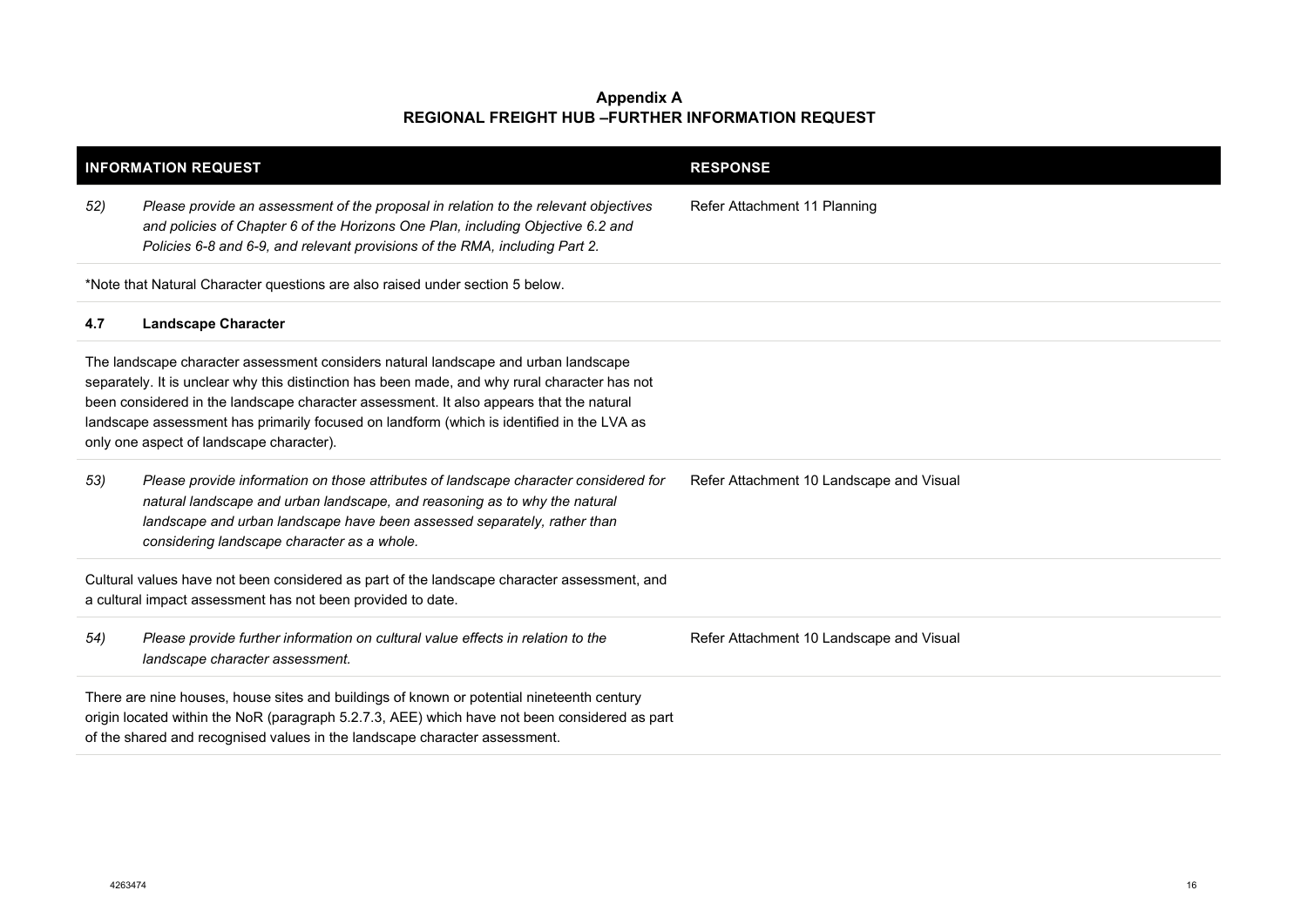| <b>INFORMATION REQUEST</b>                                                                                                                                                                                                                                                            |                                                                                                                                                                                                                                                                                                                                                                                                                                                                                               | <b>RESPONSE</b>                                                     |
|---------------------------------------------------------------------------------------------------------------------------------------------------------------------------------------------------------------------------------------------------------------------------------------|-----------------------------------------------------------------------------------------------------------------------------------------------------------------------------------------------------------------------------------------------------------------------------------------------------------------------------------------------------------------------------------------------------------------------------------------------------------------------------------------------|---------------------------------------------------------------------|
| 55)                                                                                                                                                                                                                                                                                   | What is the effect of removing the identified sites in terms of landscape character<br>assessment?                                                                                                                                                                                                                                                                                                                                                                                            | Refer Attachment 10 Landscape and Visual                            |
| 4.8                                                                                                                                                                                                                                                                                   | <b>Sensory values and factors</b>                                                                                                                                                                                                                                                                                                                                                                                                                                                             |                                                                     |
| articulated.                                                                                                                                                                                                                                                                          | Sensory values can include 'vividness, scenic, or transient' values. Natural character<br>encompasses experiential attributes, such as natural darkness of the night sky, as well as wild<br>and transient values. Sensory and experiential values are not limited to visual attributes. The<br>LVA does not clearly identify sensory factors contributing to landscape or natural character, in<br>particular those effects on sensory aspects other than those experienced visually are not |                                                                     |
| 56)                                                                                                                                                                                                                                                                                   | Please identify the sensory attributes of landscape character (including both<br>experiential and aesthetic attributes); and assess how they are affected by the<br>proposal, with effects of noise and lighting forming part of this assessment.                                                                                                                                                                                                                                             | Refer Attachment 10 Landscape and Visual                            |
| 57)                                                                                                                                                                                                                                                                                   | Please identify the experiential attributes of natural character and assess how they<br>are affected by the proposal, with effects of noise and lighting forming part of this<br>assessment.                                                                                                                                                                                                                                                                                                  | Refer Attachment 10 Landscape and Visual                            |
| 58)                                                                                                                                                                                                                                                                                   | Please assess lighting effects on visual amenity.                                                                                                                                                                                                                                                                                                                                                                                                                                             | Refer Attachment 10 Landscape and Visual                            |
| 4.9                                                                                                                                                                                                                                                                                   | <b>Cumulative Effects</b>                                                                                                                                                                                                                                                                                                                                                                                                                                                                     |                                                                     |
| The LVA has not considered cumulative effects for landscape character, natural character, or<br>visual amenity. This is particularly important for natural character due to the loss of streams<br>resulting from the project and considering Objective 6-2 of the Horizons One Plan. |                                                                                                                                                                                                                                                                                                                                                                                                                                                                                               |                                                                     |
| 59)                                                                                                                                                                                                                                                                                   | Please provide a cumulative effects assessment with other existing modifications<br>within the assessed scales, for landscape and natural character, and visual amenity.                                                                                                                                                                                                                                                                                                                      | Refer Attachment 10 Landscape and Visual and Attachment 11 Planning |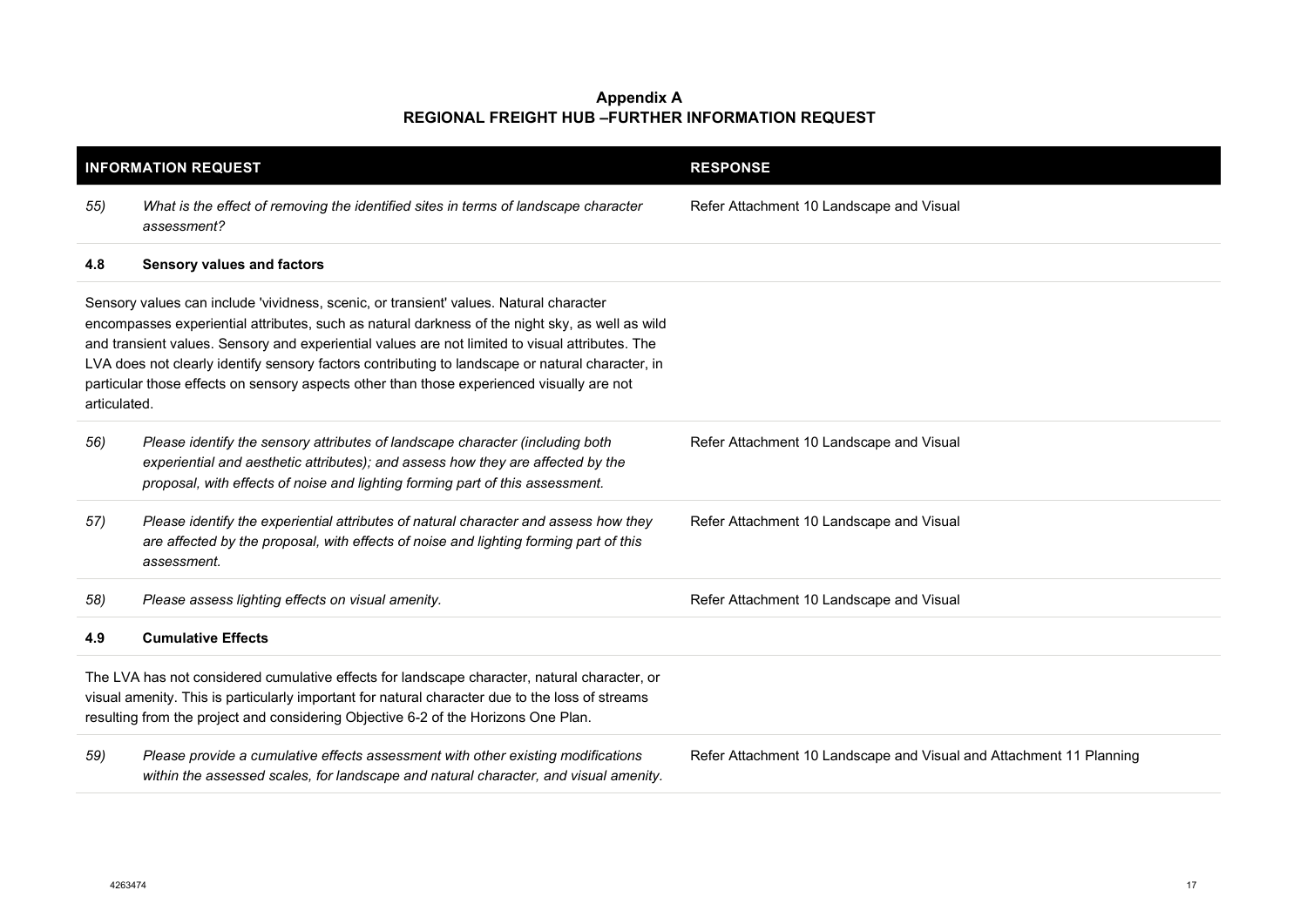| <b>INFORMATION REQUEST</b>                                                                                                                                                                                                                                                                                                                                                                          |                                                                                                                                                                                                                                                                                                                                                                           | <b>RESPONSE</b>                          |  |
|-----------------------------------------------------------------------------------------------------------------------------------------------------------------------------------------------------------------------------------------------------------------------------------------------------------------------------------------------------------------------------------------------------|---------------------------------------------------------------------------------------------------------------------------------------------------------------------------------------------------------------------------------------------------------------------------------------------------------------------------------------------------------------------------|------------------------------------------|--|
| 4.10                                                                                                                                                                                                                                                                                                                                                                                                | <b>Effects Rating Scale</b>                                                                                                                                                                                                                                                                                                                                               |                                          |  |
| 60)                                                                                                                                                                                                                                                                                                                                                                                                 | Please clarify if the seven-point rating scale used to assess natural character has also<br>been applied in the assessment of effects for landscape character and visual amenity.<br>If the seven-point rating scale has been used, please explain how the rating guide<br>provided at paragraph 3.3 of the LVA translates for landscape character and visual<br>amenity. | Refer Attachment 10 Landscape and Visual |  |
| It appears that moderate effects represent a threshold of effects: "Where effects are identified<br>as being more than moderate, the following matters should be considered through further<br>technical assessment" (paragraph 11).                                                                                                                                                                |                                                                                                                                                                                                                                                                                                                                                                           |                                          |  |
| 61)                                                                                                                                                                                                                                                                                                                                                                                                 | Please clarify the significance of "more than moderate effects", i.e. what does this<br>mean?                                                                                                                                                                                                                                                                             | Refer Attachment 10 Landscape and Visual |  |
| 4.11                                                                                                                                                                                                                                                                                                                                                                                                | <b>Proposed Conditions</b>                                                                                                                                                                                                                                                                                                                                                |                                          |  |
| The LVA notes that "Overall, and assuming mitigation planting can occur early, the adverse<br>effects of construction for landscape and visual amenity are likely to range from high to<br>moderate-high. The construction process will occur over 20 years" (paragraph 9). The LVA<br>recommends early implementation of mitigation planting to reduce visual amenity effects<br>(paragraph 11.e). |                                                                                                                                                                                                                                                                                                                                                                           |                                          |  |
| 62)                                                                                                                                                                                                                                                                                                                                                                                                 | Please confirm when the intended mitigation planting will occur. If mitigation planting<br>is to occur prior to the submission of the Landscape Management Plan, please clarify<br>how the timing of planting will be specified.                                                                                                                                          | Refer Attachment 10 Landscape and Visual |  |
|                                                                                                                                                                                                                                                                                                                                                                                                     | The proposal involves large scale earthworks and changes to the landform. From a landscape<br>perspective, the treatment of finalised landforms is important, particularly regarding how these<br>integrate with the surrounding landscape.                                                                                                                               |                                          |  |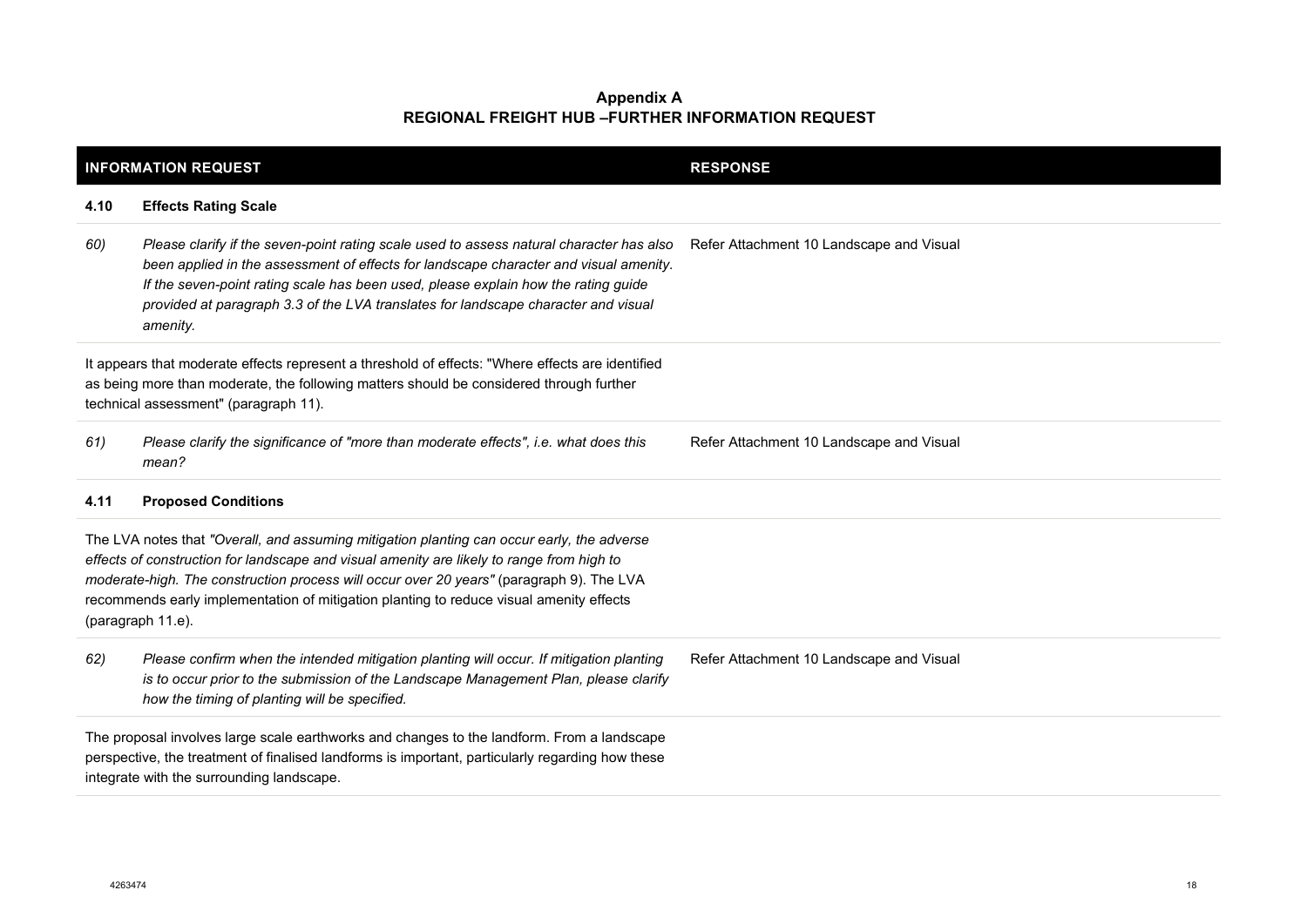| <b>INFORMATION REQUEST</b> |                                                                                                                                                                                                                                                                                                                                                                                                        | <b>RESPONSE</b>                          |
|----------------------------|--------------------------------------------------------------------------------------------------------------------------------------------------------------------------------------------------------------------------------------------------------------------------------------------------------------------------------------------------------------------------------------------------------|------------------------------------------|
| 63)                        | Please confirm how KiwiRail will ensure that finished landforms will be well integrated<br>with adjacent land and at suitable gradients to enable mitigation planting.                                                                                                                                                                                                                                 | Refer Attachment 10 Landscape and Visual |
| 64)                        | A number of mitigation measures are outlined in the LVA. Please review all<br>recommended mitigation measures in the LVA and clarify whether and how KiwiRail<br>intends to implement the recommendations for mitigation of landscape character,<br>natural character and visual amenity effects.                                                                                                      | Refer Attachment 10 Landscape and Visual |
| <b>Ecology</b>             |                                                                                                                                                                                                                                                                                                                                                                                                        |                                          |
| 5.1                        | Landscape ecology context                                                                                                                                                                                                                                                                                                                                                                              |                                          |
| 65)                        | Given the location of the NoR between two developed/developing areas, please<br>provide further information as to the actual and potential effects of the NoR on<br>ecology at a landscape level (including for example, connectivity, habitat<br>fragmentation, etc).                                                                                                                                 | Refer Attachment 5 Ecology               |
| 5.2                        | <b>Terrestrial ecology</b>                                                                                                                                                                                                                                                                                                                                                                             |                                          |
| 66)                        | In Technical Report F - Assessment of Ecological Values and Effects ('AEcE'), it<br>appears there are some anomalies between the method for assessment (outlined<br>within section 3.1) and the ecological values and magnitude of effects obtained.<br>Please review these and provide updated values that align with the method used and<br>recognising the limitations to the survey approach used. | Refer Attachment 5 Ecology               |
| 5.2.1                      | Fauna                                                                                                                                                                                                                                                                                                                                                                                                  |                                          |
| 67)                        | Please provide an assessment of whether any consideration was made as to bats<br>being affected by the project.                                                                                                                                                                                                                                                                                        | Refer Attachment 5 Ecology               |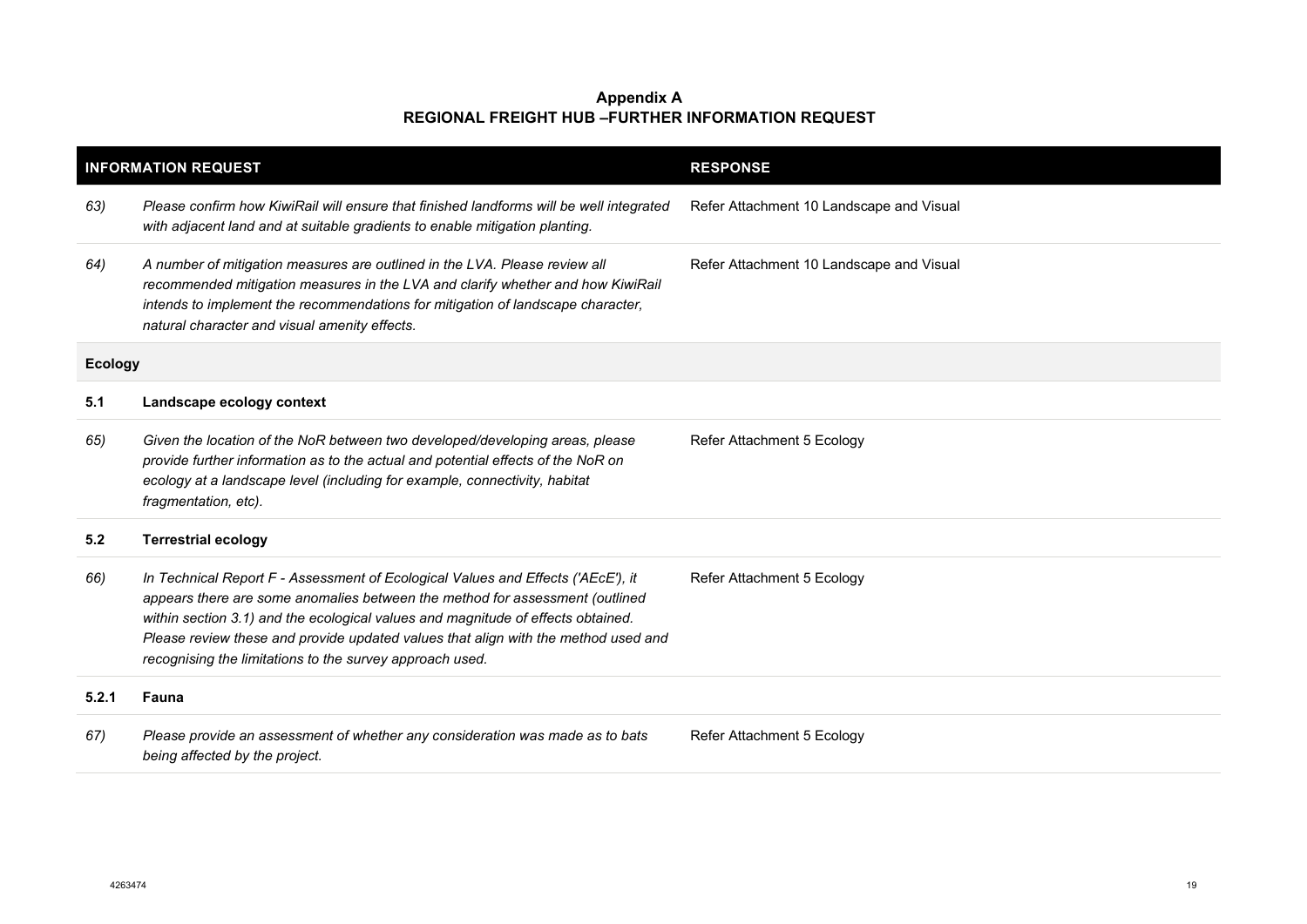|       | <b>INFORMATION REQUEST</b>                                                                                                                                                                                                                                                                                                                                                                                                                                                                                                                                                                                                                                                        | <b>RESPONSE</b>            |
|-------|-----------------------------------------------------------------------------------------------------------------------------------------------------------------------------------------------------------------------------------------------------------------------------------------------------------------------------------------------------------------------------------------------------------------------------------------------------------------------------------------------------------------------------------------------------------------------------------------------------------------------------------------------------------------------------------|----------------------------|
| 68)   | Please clarify what insects were included in the assessment of effects (noting the<br>conclusion includes reference to insects at page 27 but no further information is<br>included in the report).                                                                                                                                                                                                                                                                                                                                                                                                                                                                               | Refer Attachment 5 Ecology |
| 69)   | A substantial amount of planting seems to be proposed to be undertaken across the<br>site. Much of this is landscape planting. Please explain whether any of this vegetation<br>might contribute to benefits to fauna post development.                                                                                                                                                                                                                                                                                                                                                                                                                                           | Refer Attachment 5 Ecology |
|       | Recommendations are provided for management of lizards during construction, however no<br>reference is made to managing birds (also protected under the Wildlife Act 1953). Further,<br>there appear to be no conditions proposed to address the effects on wildlife.                                                                                                                                                                                                                                                                                                                                                                                                             |                            |
| 70)   | Please identify whether or how KiwiRail intends to manage birdlife during<br>construction.                                                                                                                                                                                                                                                                                                                                                                                                                                                                                                                                                                                        | Refer Attachment 5 Ecology |
| 5.2.2 | Wetlands                                                                                                                                                                                                                                                                                                                                                                                                                                                                                                                                                                                                                                                                          |                            |
| 71)   | Given the limitations of the site access and the timing of the field survey in the context<br>of the newly released National Policy Statement for Freshwater Management 2020<br>(NPS FM) and National Environmental Standards for Freshwater (NES Freshwater),<br>please provide further information regarding the wetland assessment to provide<br>confidence that there are in fact no wetlands (as defined within the NPS FM) within<br>the NoR site. If wetlands were to be identified during future consenting phases, has<br>there been any consideration of how effects on these may be addressed, considering<br>relevant provisions of the NPS FM and Horizons One Plan? | Refer Attachment 5 Ecology |
| 5.3   | <b>Freshwater ecology</b>                                                                                                                                                                                                                                                                                                                                                                                                                                                                                                                                                                                                                                                         |                            |

# **5.3.1 Classification of streams**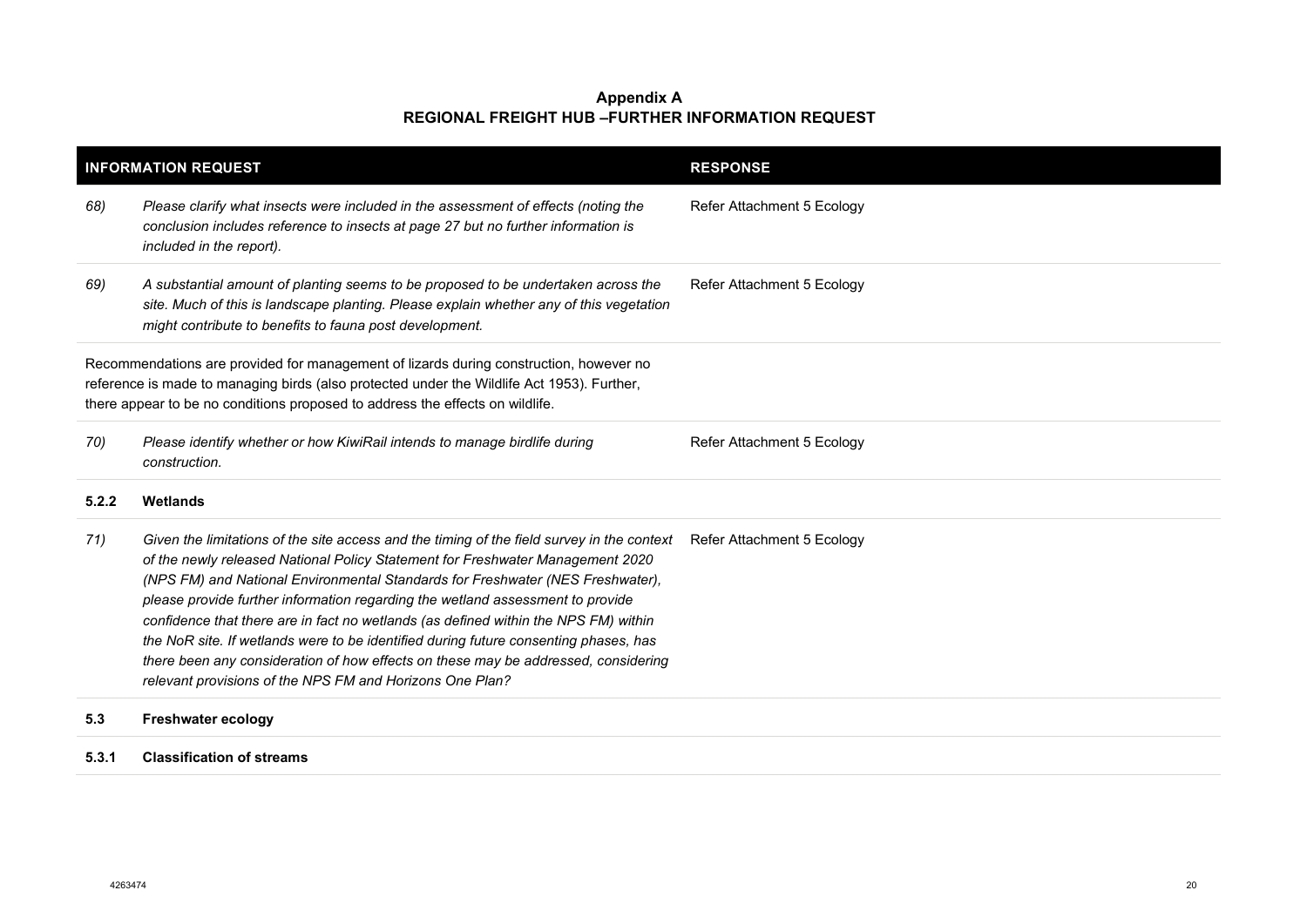| <b>INFORMATION REQUEST</b>                                                                                                                                                                                                                                                                                                                                                                                                                                                                                                                                                                                                                                                                                                                                                                                                                                                                                                                                                                               |                                                                                                                                                                                                                                                                                                                                                                                                                                                                                                                                                                            | <b>RESPONSE</b>            |
|----------------------------------------------------------------------------------------------------------------------------------------------------------------------------------------------------------------------------------------------------------------------------------------------------------------------------------------------------------------------------------------------------------------------------------------------------------------------------------------------------------------------------------------------------------------------------------------------------------------------------------------------------------------------------------------------------------------------------------------------------------------------------------------------------------------------------------------------------------------------------------------------------------------------------------------------------------------------------------------------------------|----------------------------------------------------------------------------------------------------------------------------------------------------------------------------------------------------------------------------------------------------------------------------------------------------------------------------------------------------------------------------------------------------------------------------------------------------------------------------------------------------------------------------------------------------------------------------|----------------------------|
| The AEcE states that the definitions within the Auckland Unitary Plan were referred to (page 9)<br>however, the descriptions of the streams and the associated photos do not align with these<br>definitions. For example, an ephemeral stream always has its bed above the water table,<br>however Image 1 shows an 'ephemeral stream' which has water present. Conclusions are<br>drawn that the entire Stream 1 catchment is ephemeral, based on the small amount of stream<br>length that could be accessed. When comparing the size of this catchment (623ha) and<br>adjacent catchments (including the central perennial 'Northern tributary', with a catchment area<br>of 596ha), it is expected that at least some of the stream is intermittent or permanent. The<br>stormwater report identifies that much of the stream length is activity eroding (page 8),<br>suggesting flows may be more than ephemeral. Further, some stream length appears to have<br>been excluded from the site maps. |                                                                                                                                                                                                                                                                                                                                                                                                                                                                                                                                                                            |                            |
| 72)                                                                                                                                                                                                                                                                                                                                                                                                                                                                                                                                                                                                                                                                                                                                                                                                                                                                                                                                                                                                      | Please clarify the approach taken to classifying streams and provide further<br>information as to the justification for the classification and values of streams that have<br>not been visually inspected and, where appropriate, identify whether or how any<br>uncertainty pertaining to affected stream length and values has factored into the<br>assessment.                                                                                                                                                                                                          | Refer Attachment 5 Ecology |
| 5.3.2                                                                                                                                                                                                                                                                                                                                                                                                                                                                                                                                                                                                                                                                                                                                                                                                                                                                                                                                                                                                    | <b>Freshwater fauna</b>                                                                                                                                                                                                                                                                                                                                                                                                                                                                                                                                                    |                            |
|                                                                                                                                                                                                                                                                                                                                                                                                                                                                                                                                                                                                                                                                                                                                                                                                                                                                                                                                                                                                          | In the absence of field surveys, the AEcE relies on the NZ Freshwater Fish Database and the<br>'surveyors experience' to inform the potential species present within the NoR. Six species of<br>native fish, kōura and kākahi being present within the wider catchment (table 7, page 19), but<br>the AEcE concludes that only one species would likely be present within the NoR. The size of<br>the upstream catchments intuitively suggests it is likely that multiple species would be present,<br>either permanently or temporarily passing through to upper reaches. |                            |
| 73)                                                                                                                                                                                                                                                                                                                                                                                                                                                                                                                                                                                                                                                                                                                                                                                                                                                                                                                                                                                                      | Noting the above, what level of certainty can be given to the conclusions as to the<br>ecological values of the site, including as to the presence of fish species.                                                                                                                                                                                                                                                                                                                                                                                                        | Refer Attachment 5 Ecology |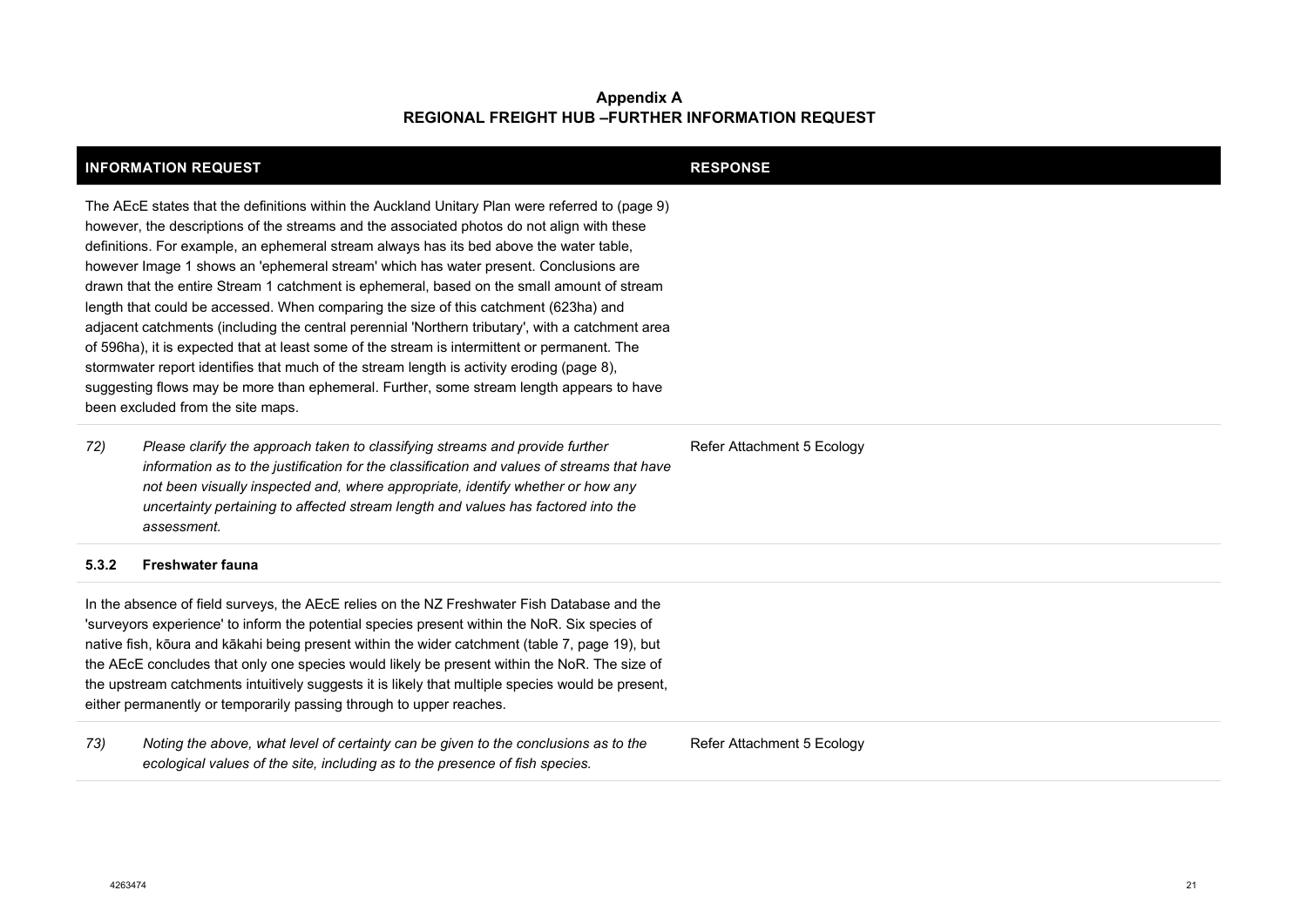|                                                                                                                                                                                                                                                                                                                                                                              | <b>INFORMATION REQUEST</b>                                                                                                                                                                                                                                                                                                                                                                                                                                                                                                                                                                                                                                                            | <b>RESPONSE</b>            |
|------------------------------------------------------------------------------------------------------------------------------------------------------------------------------------------------------------------------------------------------------------------------------------------------------------------------------------------------------------------------------|---------------------------------------------------------------------------------------------------------------------------------------------------------------------------------------------------------------------------------------------------------------------------------------------------------------------------------------------------------------------------------------------------------------------------------------------------------------------------------------------------------------------------------------------------------------------------------------------------------------------------------------------------------------------------------------|----------------------------|
| 5.3.3                                                                                                                                                                                                                                                                                                                                                                        | <b>Macroinvertebrate communities</b>                                                                                                                                                                                                                                                                                                                                                                                                                                                                                                                                                                                                                                                  |                            |
| No macroinvertebrate sampling was undertaken to inform the AEcE and the report considers<br>that the community composition could be reliably estimated without sampling. While it is<br>accepted that the existing environment is degraded, macroinvertebrate community indices aid<br>in determining the extent of degradation and can guide effects management approaches. |                                                                                                                                                                                                                                                                                                                                                                                                                                                                                                                                                                                                                                                                                       |                            |
| 74)                                                                                                                                                                                                                                                                                                                                                                          | Please undertake sampling if possible to inform the current ecological values of the<br>site.                                                                                                                                                                                                                                                                                                                                                                                                                                                                                                                                                                                         | Refer Attachment 5 Ecology |
| 5.3.4                                                                                                                                                                                                                                                                                                                                                                        | <b>Overall stream values</b>                                                                                                                                                                                                                                                                                                                                                                                                                                                                                                                                                                                                                                                          |                            |
| margin.                                                                                                                                                                                                                                                                                                                                                                      | While the use of the Ecological Impact Assessment (EcIA). EIANZ guidelines for use in New<br>Zealand: Terrestrial and freshwater ecosystems (2nd ed.) 2018 (EcIAG) is helpful, the criteria<br>within the EcIAG for freshwater systems are not as easy to apply as those for terrestrial<br>systems. In other projects, Boffa Miskell have adapted those criteria to utilise standard<br>measures of freshwater ecosystem health (refer for example to the table appended to these<br>questions). This approach does not include 'negligible' ecological value, which is more typically<br>associated with concrete lined channels that completely lack in-stream habitat or riparian |                            |
| 75)                                                                                                                                                                                                                                                                                                                                                                          | Did the assessment take into account the adapted criteria as set out in Appendix A,<br>and if not, please make comment on the suitability of this approach for the affected<br>streams.                                                                                                                                                                                                                                                                                                                                                                                                                                                                                               | Refer Attachment 5 Ecology |
| 5.3.5                                                                                                                                                                                                                                                                                                                                                                        | <b>Receiving environments</b>                                                                                                                                                                                                                                                                                                                                                                                                                                                                                                                                                                                                                                                         |                            |
| 76)                                                                                                                                                                                                                                                                                                                                                                          | Please provide assessment of the environment that will receive flows from the<br>proposed freight hub, including but not limited to, those areas that would be impacted<br>by sediment discharges, water quality changes, changes in flow regime resulting from                                                                                                                                                                                                                                                                                                                                                                                                                       | Refer Attachment 5 Ecology |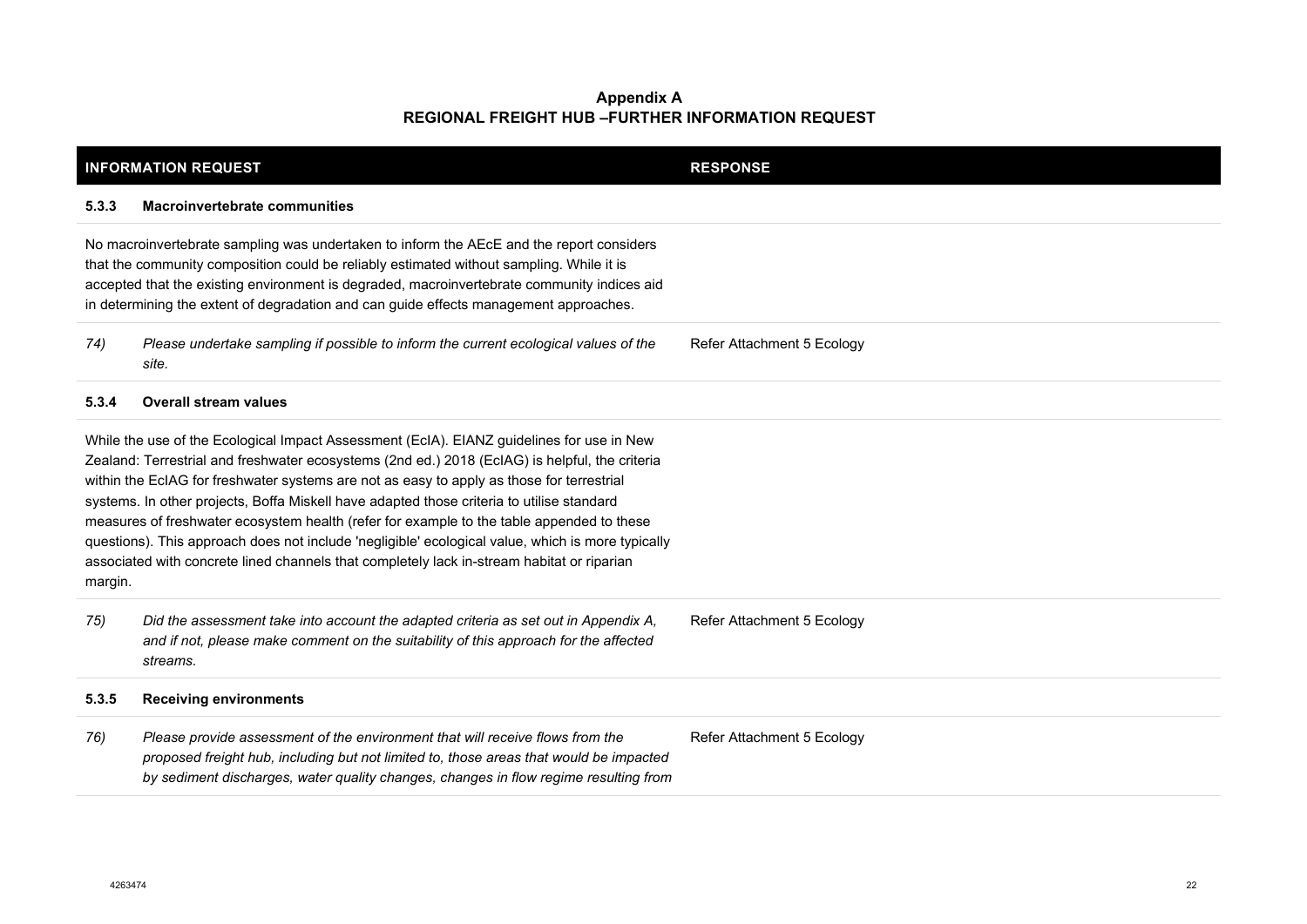| <b>INFORMATION REQUEST</b>                                                                                                                                                                                               |                                                                                                                                                                                                                                                                              | <b>RESPONSE</b>                                       |
|--------------------------------------------------------------------------------------------------------------------------------------------------------------------------------------------------------------------------|------------------------------------------------------------------------------------------------------------------------------------------------------------------------------------------------------------------------------------------------------------------------------|-------------------------------------------------------|
|                                                                                                                                                                                                                          | the proposed modification and stormwater management approach. Note that this<br>receiving environment includes stream reaches outside of the NoR.                                                                                                                            |                                                       |
|                                                                                                                                                                                                                          | There does not appear to be a clear link between what ultimately comes off the site and the<br>resulting effects on the receiving environment.                                                                                                                               |                                                       |
| 77)                                                                                                                                                                                                                      | Please provide further information on the link between what is expected to be<br>discharged from the sediment controls and the receiving environment, how this is<br>measured, and what is considered an acceptable discharge from the site to the<br>receiving environment. | Refer Attachment 5 Ecology                            |
| The stormwater report identifies that stream erosion is a 'limited concern' as the affected<br>streams are already highly modified.                                                                                      |                                                                                                                                                                                                                                                                              |                                                       |
| 78)                                                                                                                                                                                                                      | Please assess stream erosion in light of relevant policies of the NPS FM.                                                                                                                                                                                                    | Refer Attachment 5 Ecology and Attachment 11 Planning |
| The Stormwater Flooding Assessment (page 9) recommends an Erosion and Sediment Control<br>Plan as part of the construction management but there is no reference to this in conditions.                                   |                                                                                                                                                                                                                                                                              |                                                       |
| 79)                                                                                                                                                                                                                      | Please clarify whether KiwiRail intends to include an Erosion and Sediment Control<br>Plan as part of a construction management plan.                                                                                                                                        | Refer Attachment 5 Ecology                            |
| 5.3.6 Fish passage                                                                                                                                                                                                       |                                                                                                                                                                                                                                                                              |                                                       |
| The AEcE report states that if designed correctly, culverts can have a positive magnitude of<br>effect on fish passage (page 29). Please clarify what was considered to be an "upgrade" for the<br>purposes of the AEcE. |                                                                                                                                                                                                                                                                              |                                                       |
| 80)                                                                                                                                                                                                                      | Please provide further clarification and/or technical justification to support this<br>assertion, considering:                                                                                                                                                               | Refer Attachment 5 Ecology                            |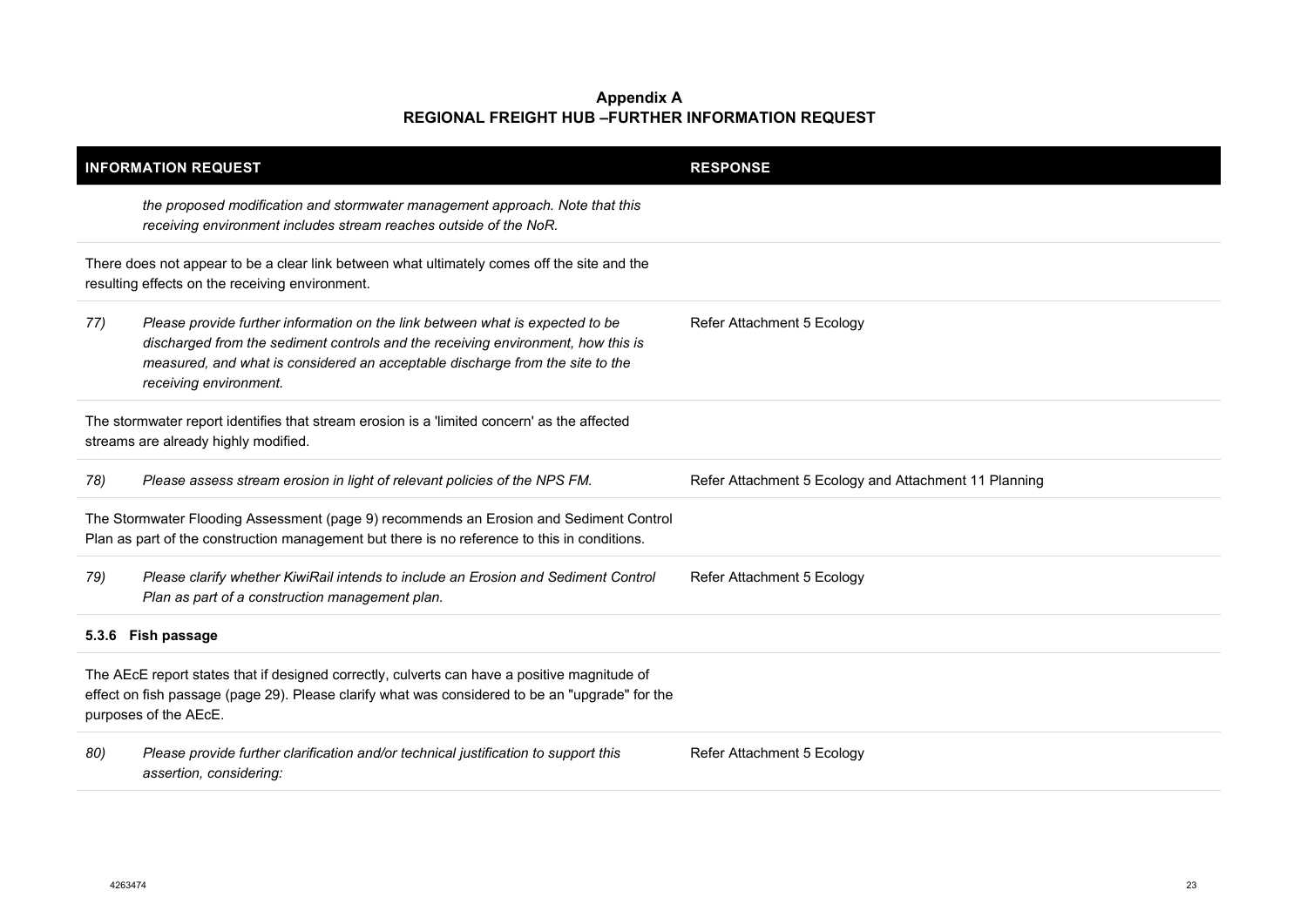| <b>INFORMATION REQUEST</b> |                         |                                                                                                                                                                                                                                                                                                                                                                                                                                                                                                                                                                        | <b>RESPONSE</b>            |
|----------------------------|-------------------------|------------------------------------------------------------------------------------------------------------------------------------------------------------------------------------------------------------------------------------------------------------------------------------------------------------------------------------------------------------------------------------------------------------------------------------------------------------------------------------------------------------------------------------------------------------------------|----------------------------|
|                            | (i)                     | The extent of proposed piping relative to total length of streams;                                                                                                                                                                                                                                                                                                                                                                                                                                                                                                     |                            |
|                            | (ii)                    | The overall length of culverted sections that fish will be expected to traverse;                                                                                                                                                                                                                                                                                                                                                                                                                                                                                       |                            |
|                            | (iii)                   | The lack of definitive aquatic ecology assessment for affected areas; and                                                                                                                                                                                                                                                                                                                                                                                                                                                                                              |                            |
|                            | (iv)                    | The New Zealand Fish Passage Guidelines, the NPS FM and NES<br>Freshwater.                                                                                                                                                                                                                                                                                                                                                                                                                                                                                             |                            |
| 81)                        | implemented?            | Has sufficient space been allocated in the NoR for proper measures to be                                                                                                                                                                                                                                                                                                                                                                                                                                                                                               | Refer Attachment 5 Ecology |
| 5.3.7                      |                         | <b>Stream loss and modification</b>                                                                                                                                                                                                                                                                                                                                                                                                                                                                                                                                    |                            |
|                            |                         | The proposed development will result in the loss of at least 3.8 km of stream. Some of this<br>stream will retain some hydrological function through culverts, however some length will be lost<br>entirely. The AEcE states that this will have a 'negligible magnitude of effect' at the Mangaone<br>catchment scale and a 'low magnitude of effect' at the more local stream catchment scale<br>(being Stream System 1 and Stream System 2) (page 27 and 28). At the point of impact and<br>within the NoR, the stream systems will be altered through development. |                            |
| 82)                        |                         | Please provide an assessment of the magnitude of effect at this scale and outline<br>what measures are available to address these effects, through either mitigation, offset<br>or compensation. Please also identify the likely area requirements/location for any<br>identified measures, taking into account all relevant provisions of the NPS FM, if any.                                                                                                                                                                                                         | Refer Attachment 5 Ecology |
|                            | stream length (page 9). | The stormwater report states that there is opportunity to enhance retained or reconstructed                                                                                                                                                                                                                                                                                                                                                                                                                                                                            |                            |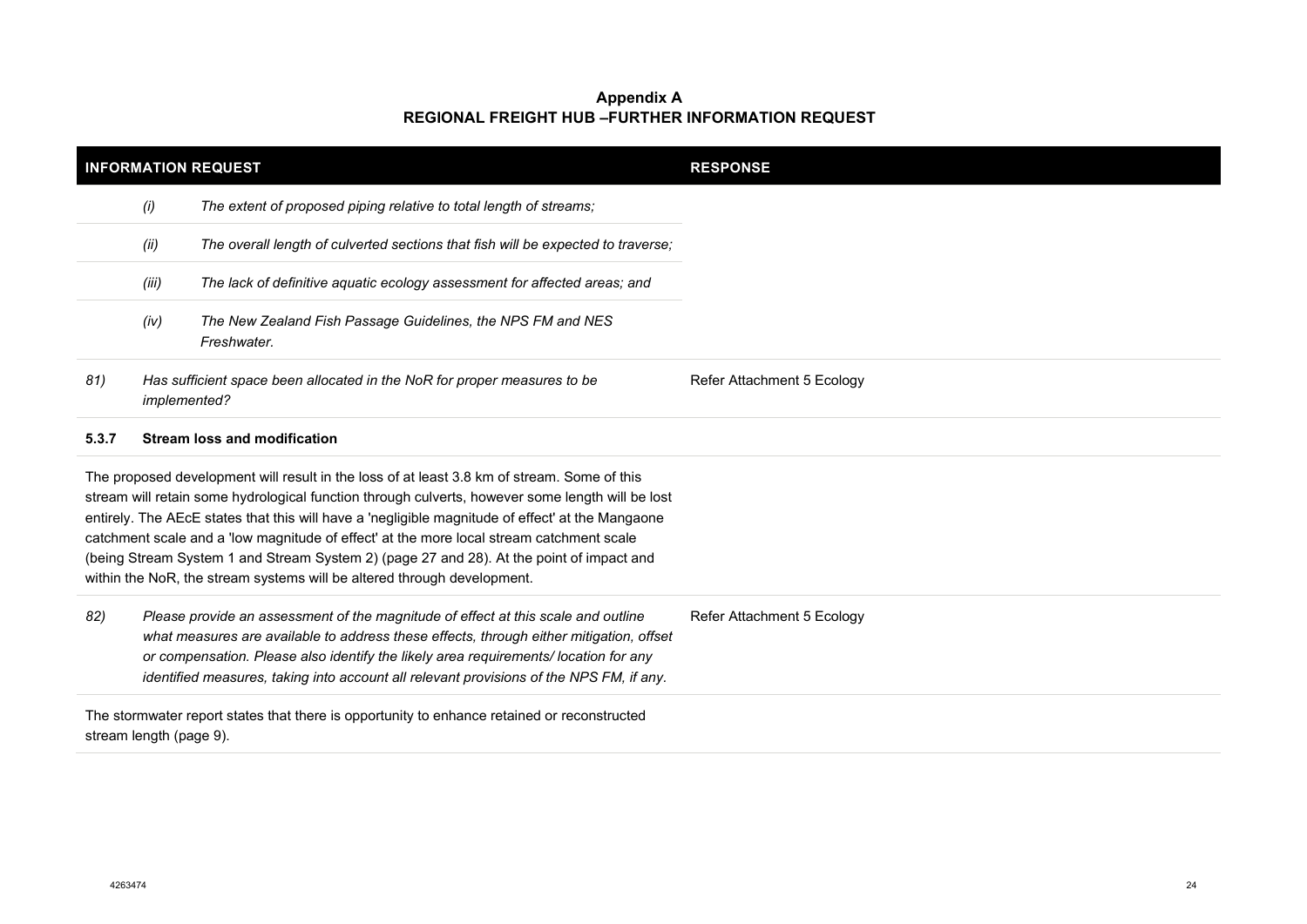| <b>INFORMATION REQUEST</b>                                                                                                                                                                                          |                                                                                                                                                                                                                                                                                                                                                                                 | <b>RESPONSE</b>                                  |
|---------------------------------------------------------------------------------------------------------------------------------------------------------------------------------------------------------------------|---------------------------------------------------------------------------------------------------------------------------------------------------------------------------------------------------------------------------------------------------------------------------------------------------------------------------------------------------------------------------------|--------------------------------------------------|
| 83)                                                                                                                                                                                                                 | Please identify numerically the likely length of streams that will remain available for<br>enhancement following the development, as intended by the draft indicative<br>Landscape Plan.                                                                                                                                                                                        | Refer Attachment 5 Ecology                       |
| 5.3.8                                                                                                                                                                                                               | Natural character (ecology)                                                                                                                                                                                                                                                                                                                                                     |                                                  |
| 84)                                                                                                                                                                                                                 | Please advise what field data (if any) was utilised to inform the natural character<br>assessment for the existing environment and what features/parameters were relied<br>upon.                                                                                                                                                                                                | Refer Attachment 10 Landscape and Visual         |
| 5.3.9                                                                                                                                                                                                               | Natural character (LVA report)                                                                                                                                                                                                                                                                                                                                                  |                                                  |
| In the order of 3.8 km of stream length will be modified, primarily through culverting, to enable<br>development of the site. Following development, a constructed stream is proposed to remain<br>as open channel. |                                                                                                                                                                                                                                                                                                                                                                                 |                                                  |
| 85)                                                                                                                                                                                                                 | Please provide further information with clear rationale as to how culverting 3.8 km of<br>stream will result in moderate positive natural character effects. In particular, please<br>provide an assessment at both the reach and within site scale, with specific regard to<br>the quantum of open stream length that will remain that could have natural character<br>values. | Refer Attachment 10 Landscape and Visual         |
| 5.3.10                                                                                                                                                                                                              | <b>Policy direction</b>                                                                                                                                                                                                                                                                                                                                                         |                                                  |
| 86)                                                                                                                                                                                                                 | Please identify all relevant provisions of the NPS FM, and provide an assessment of<br>the proposal against any identified provisions, including as to the proposed stream<br>loss and associated considerations including sediment, water quality and flow regime<br>change.                                                                                                   | Refer response to Q177 in Attachment 11 Planning |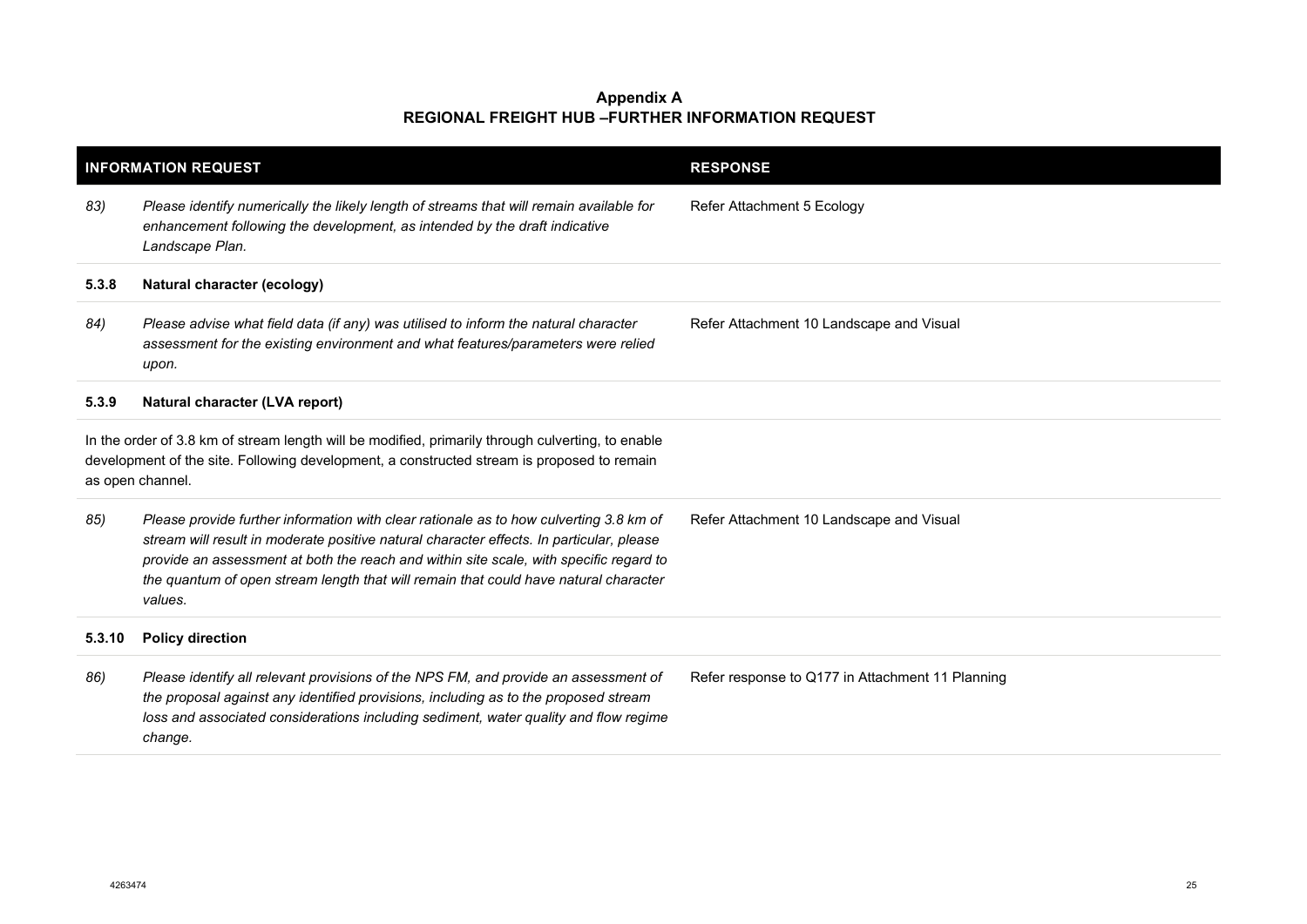| <b>INFORMATION REQUEST</b>                                                                                                                                    |                                                                                                                  |                                                                                                                                                                                                                                                                                                                                                                                                                                    | <b>RESPONSE</b>               |
|---------------------------------------------------------------------------------------------------------------------------------------------------------------|------------------------------------------------------------------------------------------------------------------|------------------------------------------------------------------------------------------------------------------------------------------------------------------------------------------------------------------------------------------------------------------------------------------------------------------------------------------------------------------------------------------------------------------------------------|-------------------------------|
| 5.4                                                                                                                                                           |                                                                                                                  | <b>Effects management and conditions</b>                                                                                                                                                                                                                                                                                                                                                                                           |                               |
| Recommendations are made within the AEcE concerning management of effects which do not<br>appear to have been carried through into the conditions of consent. |                                                                                                                  |                                                                                                                                                                                                                                                                                                                                                                                                                                    |                               |
| 87)                                                                                                                                                           |                                                                                                                  | Please clarify whether and how KiwiRail intends to implement the recommendations<br>contained within the AEcE, particularly in relation to fauna salvage and the<br>maximisation of ecological enhancement opportunities within the site to address<br>effects resulting from terrestrial and freshwater habitat loss.                                                                                                             | Refer Attachment 5 Ecology    |
|                                                                                                                                                               | <b>Stormwater flooding</b>                                                                                       |                                                                                                                                                                                                                                                                                                                                                                                                                                    |                               |
| The AEE notes that the proposal has a number of positive effects associated with stormwater<br>(section 9.1.8, section 9.7.1).                                |                                                                                                                  |                                                                                                                                                                                                                                                                                                                                                                                                                                    |                               |
| 88)                                                                                                                                                           | Further technical Information or justification is required to support some of these<br>statements, specifically: |                                                                                                                                                                                                                                                                                                                                                                                                                                    | Refer Attachment 6 Stormwater |
|                                                                                                                                                               | (i)                                                                                                              | That there will be improved measures for fish passage resulting from<br>culverting of streams on the site: Please clarify if the AEE is claiming<br>whether upgrades of existing culverts will result in improved fish passage or<br>if extensions of culverts for streams that are not currently culverted will result<br>in improved fish passage. In both cases, please provide any additional<br>justification for this claim. |                               |
|                                                                                                                                                               | (ii)                                                                                                             | That there will be opportunity to improve the ecological value of streams<br>where retained: This claim should be clarified as to whether it takes into<br>account the overall proportion of stream loss that is projected due to the<br>development. i.e. is the claim that there is an overall net positive effect? If<br>yes, please provide additional justification for this claim.                                           |                               |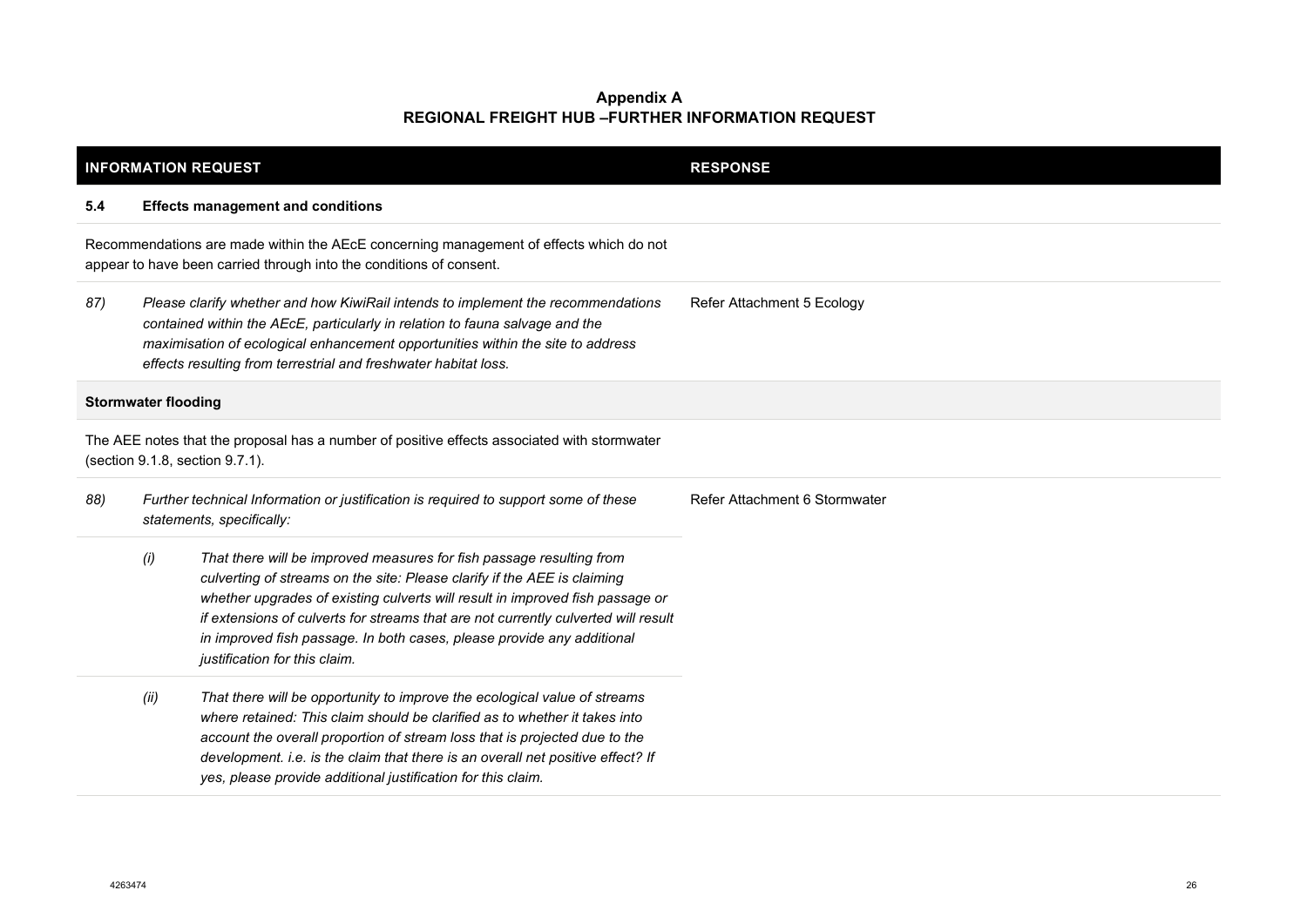| <b>INFORMATION REQUEST</b>                                                                                                                                                                                                                                                                                                                                                                                                                                                                                                                                                                                                                                                                                                                                             |       |                                                                                                                                                                                                                                                                                                                                                                                      | <b>RESPONSE</b>               |
|------------------------------------------------------------------------------------------------------------------------------------------------------------------------------------------------------------------------------------------------------------------------------------------------------------------------------------------------------------------------------------------------------------------------------------------------------------------------------------------------------------------------------------------------------------------------------------------------------------------------------------------------------------------------------------------------------------------------------------------------------------------------|-------|--------------------------------------------------------------------------------------------------------------------------------------------------------------------------------------------------------------------------------------------------------------------------------------------------------------------------------------------------------------------------------------|-------------------------------|
|                                                                                                                                                                                                                                                                                                                                                                                                                                                                                                                                                                                                                                                                                                                                                                        | (iii) | There will be a change from rural to urban land use. Please provide<br>additional technical justification to support the claim that development of the<br>rail hub site is comparable to typical urban land use, including<br>characterisation of industrial rail hub stormwater contamination profiles, and<br>further details on the proposed stormwater quality treatment system. |                               |
|                                                                                                                                                                                                                                                                                                                                                                                                                                                                                                                                                                                                                                                                                                                                                                        |       | The AEE notes that potential effects from contaminated stormwater are likely to be very low or<br>even positive with suitable treatment (section 9.6.4).                                                                                                                                                                                                                             |                               |
| 89)                                                                                                                                                                                                                                                                                                                                                                                                                                                                                                                                                                                                                                                                                                                                                                    |       | Please provide further information on the contamination profile of runoff from an<br>industrial rail hub, the type and size of any proposed stormwater quality treatment<br>measures, and the expected treatment effectiveness of the proposed measures for<br>key contaminants of interest.                                                                                         | Refer Attachment 6 Stormwater |
| Assessment).                                                                                                                                                                                                                                                                                                                                                                                                                                                                                                                                                                                                                                                                                                                                                           |       | It is also not clear that sufficient space has been allocated for effective stormwater quality<br>treatment measures (i.e. section 6.2 in Technical Report G - Stormwater Flooding                                                                                                                                                                                                   |                               |
| 90)                                                                                                                                                                                                                                                                                                                                                                                                                                                                                                                                                                                                                                                                                                                                                                    |       | Please identify the area requirements for effective stormwater quality treatment<br>measures, and where they can be located within the NoR.                                                                                                                                                                                                                                          | Refer Attachment 6 Stormwater |
| The AEE notes that a Stormwater Management Report ('SMR') and Stormwater Management<br>and Monitoring Plan ('SMMP') will be prepared (section 9.7.3), which is consistent with the<br>Draft NoR Conditions. However, the Stormwater Management Framework, described as a key<br>document in the Stormwater Flooding Assessment Technical Report, is not a requirement of<br>Draft NoR conditions, and suggests a stormwater approach that does not directly align with the<br>NoR conditions. As well, the Stormwater Flooding Assessment notes several positive effects<br>(section 5.1.1) that will be realised through "active consideration of them during the design and<br>site development phases", and they are not accounted for in the draft NoR conditions. |       |                                                                                                                                                                                                                                                                                                                                                                                      |                               |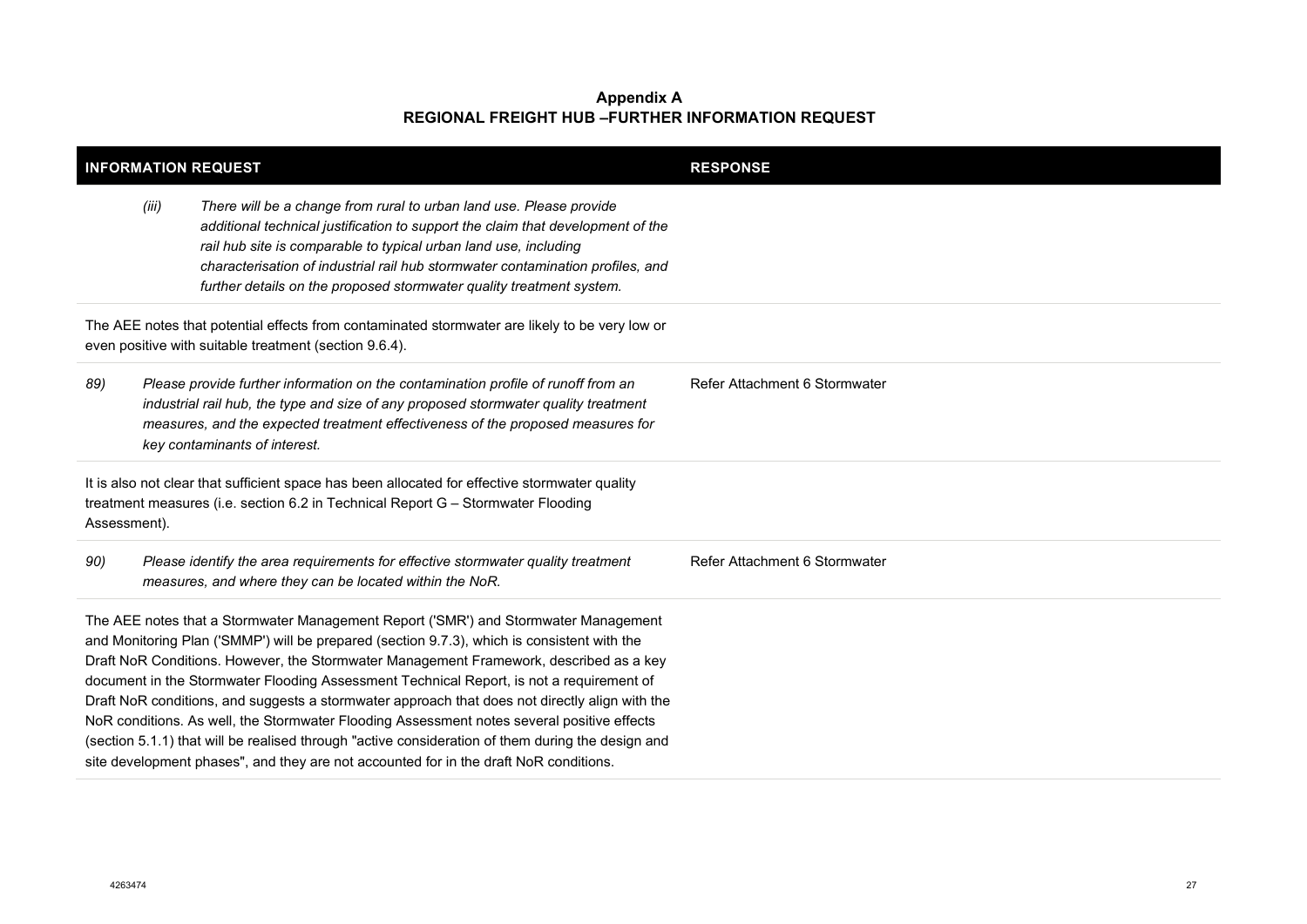| <b>INFORMATION REQUEST</b>                                                                                                                                                                                   |                                                                                                                                                                                                                                                                                                                                                                                                                                                                                                                                                                                                                                                                                                                     | <b>RESPONSE</b>               |
|--------------------------------------------------------------------------------------------------------------------------------------------------------------------------------------------------------------|---------------------------------------------------------------------------------------------------------------------------------------------------------------------------------------------------------------------------------------------------------------------------------------------------------------------------------------------------------------------------------------------------------------------------------------------------------------------------------------------------------------------------------------------------------------------------------------------------------------------------------------------------------------------------------------------------------------------|-------------------------------|
| 91)                                                                                                                                                                                                          | Please clarify whether KiwiRail intends to prepare and provide a Stormwater<br>Management Framework, as identified in Technical Report G - Stormwater Flooding<br>Assessment at Appendix B. Please also identify what level of certainty there is that<br>the potential positive effects identified at section 5.1.1 of the Stormwater Flooding<br>Assessment will materialise, and what is meant by "active consideration"?.                                                                                                                                                                                                                                                                                       | Refer Attachment 6 Stormwater |
|                                                                                                                                                                                                              | The Stormwater Design Report proposed to be submitted at the detailed design stage appears<br>to be limited to considering the sizing of stormwater ponds to mitigate flood impacts. Usually, a<br>Stormwater Design Report would and should include all elements important to the function of<br>the stormwater system, including quality treatment (type, size, placement) and Water Sensitive<br>Design measures, internal site stormwater conveyance, specific measures for high<br>contaminant risk areas, erosion impacts to the receiving watercourses, fish passage measures<br>for piped watercourses, operations and maintenance requirements for all system components,<br>and any other relevant items. |                               |
| 92)                                                                                                                                                                                                          | Please clarify the intended scope of the proposed Stormwater Design Report,<br>specifically whether it is intended to address all those matters (identified above)<br>usually found in a professionally prepared Stormwater Design Report?                                                                                                                                                                                                                                                                                                                                                                                                                                                                          | Refer Attachment 6 Stormwater |
| The Stormwater Flooding Assessment provides an estimate of stormwater detention required<br>based on pre- and post-development runoff volume differential (section 6.2), which is<br>considered appropriate. |                                                                                                                                                                                                                                                                                                                                                                                                                                                                                                                                                                                                                                                                                                                     |                               |
| 93)                                                                                                                                                                                                          | Please provide further details on how that estimate was calculated.                                                                                                                                                                                                                                                                                                                                                                                                                                                                                                                                                                                                                                                 | Refer Attachment 6 Stormwater |
| 94)                                                                                                                                                                                                          | Please identify how and at what stage of stormwater system design relevant<br>standards for stormwater design will be considered, including PNCC's Engineering<br>Standards for Land Development, Horizons One Plan, and PNCC's Strategic<br>Direction Goals (i.e., Eco City), NPS FM, NES Freshwater, NZCPS, etc.                                                                                                                                                                                                                                                                                                                                                                                                  | Refer Attachment 6 Stormwater |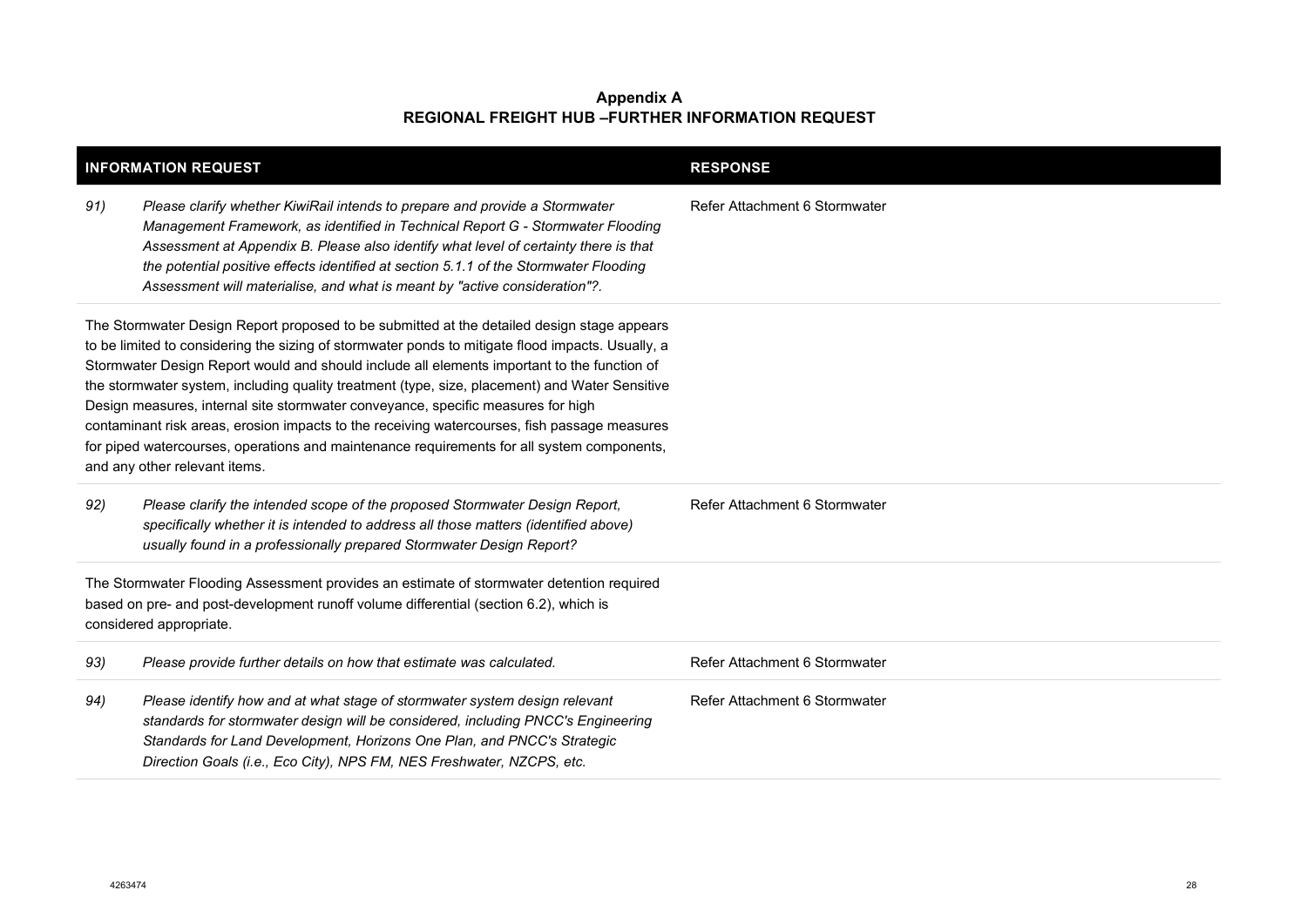<span id="page-28-0"></span>

| <b>INFORMATION REQUEST</b> |                                                                                                                                                                                                          | <b>RESPONSE</b>                                                                                                                                                                                                                                                                                                                                                                                                                                                                                                                                                                                                                                                                                                                                                                                                                                                                                                                          |
|----------------------------|----------------------------------------------------------------------------------------------------------------------------------------------------------------------------------------------------------|------------------------------------------------------------------------------------------------------------------------------------------------------------------------------------------------------------------------------------------------------------------------------------------------------------------------------------------------------------------------------------------------------------------------------------------------------------------------------------------------------------------------------------------------------------------------------------------------------------------------------------------------------------------------------------------------------------------------------------------------------------------------------------------------------------------------------------------------------------------------------------------------------------------------------------------|
|                            | Effects on values or relationships of importance to tangata whenua                                                                                                                                       |                                                                                                                                                                                                                                                                                                                                                                                                                                                                                                                                                                                                                                                                                                                                                                                                                                                                                                                                          |
|                            | The AEE states at section 7.4.1 that Ngāti Raukawa ki te tonga will provide a cultural value<br>assessment to support the application.                                                                   |                                                                                                                                                                                                                                                                                                                                                                                                                                                                                                                                                                                                                                                                                                                                                                                                                                                                                                                                          |
| 95)                        | Please provide this assessment or identify when it is expected. Further Information is<br>necessary to understand the potential impacts on values or relationships of<br>significance to tangata whenua. | The below responds to questions 95 and 96.<br>KiwiRail has discussed the provision of formal cultural impact assessments<br>with the following iwi groups:                                                                                                                                                                                                                                                                                                                                                                                                                                                                                                                                                                                                                                                                                                                                                                               |
| 96)                        | Are cultural value assessments being sought from or provided by other iwi mentioned<br>at section 9.10?                                                                                                  | Ngāti Kauwhata<br>Rangitāne ki Manawatu<br>$\bullet$<br>Ngāti Raukawa ki te tonga<br>The iwi engagement process is outlined in the <b>application</b> material. <sup>3</sup><br>culminating in specific conditions to provide for ongoing iwi engagement<br>throughout the project lifecycle. Since lodgment engagement has been<br>ongoing.<br>No iwi, other than those listed above, have been approached to provide a<br>CVA. However, following engagement in late 2020 it has become apparent<br>that it is now unlikely that formal CVA feedback will be provided by any of<br>the iwi groups listed above.<br>There is a general preference for direct agreement between the parties to<br>provide for participation throughout the project. KiwiRail are currently<br>exploring this with iwi with a view to formalising both the relationships and<br>engagement steps to foster a positive and effective working relationship. |

The draft conditions provide for preparation of a Mana Whenua Engagement Framework. The condition states this will be prepared "prior to commencement of construction" and is to

<sup>3</sup> The Multi Criteria Analysis – Appendix E – Community Engagement Report, at 3.0; Assessment of Environmental Effects, at 7.0.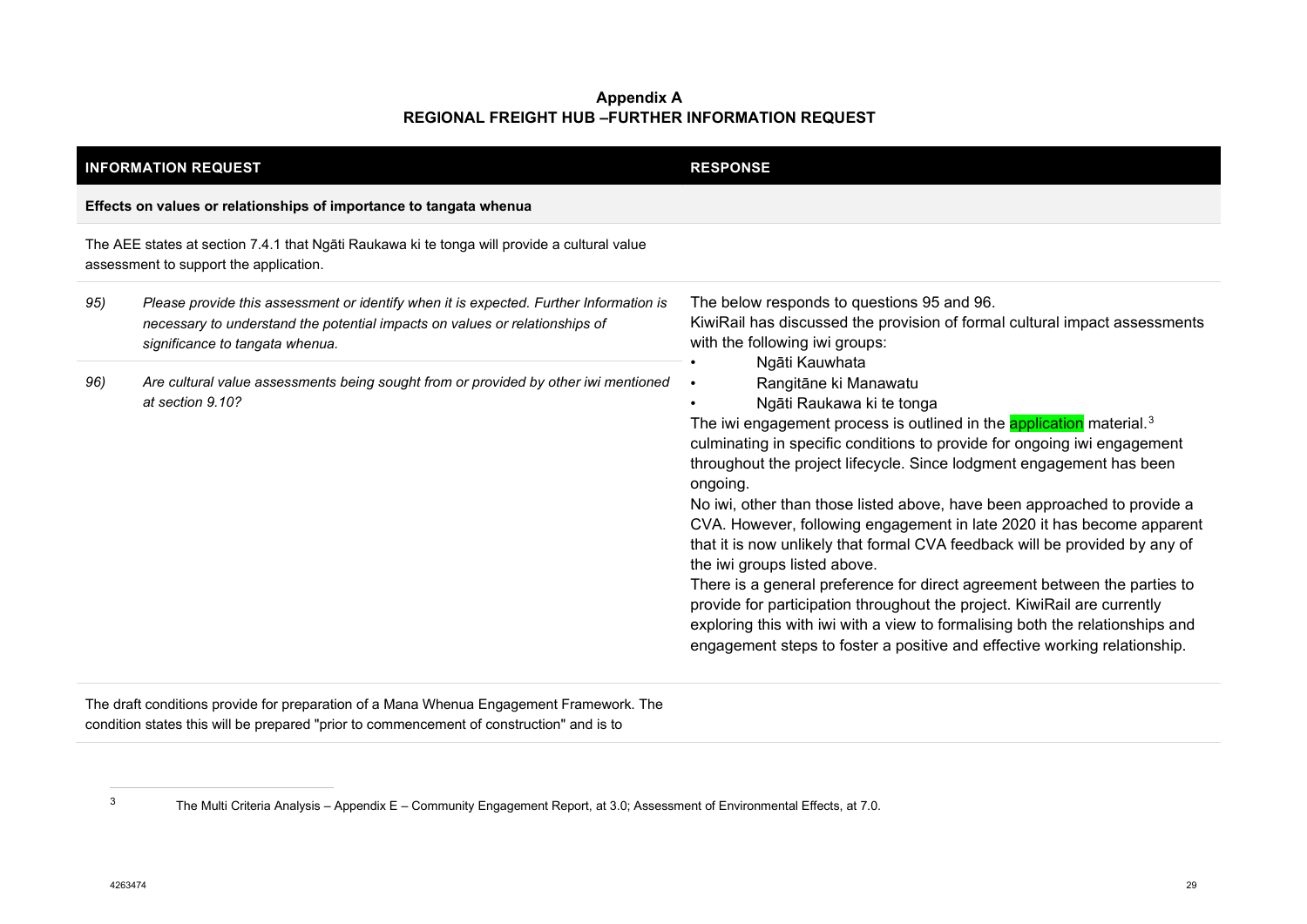|                                                                                                                                                |     | <b>INFORMATION REQUEST</b>                                                                               | <b>RESPONSE</b>                                                                                                                                                                                                                                                                                                                                                                                                                                                                                                                                                                                                                                                                                                                                                                                                                                                                                                                                                                                                                                                                                                                                                                                                                                                                 |
|------------------------------------------------------------------------------------------------------------------------------------------------|-----|----------------------------------------------------------------------------------------------------------|---------------------------------------------------------------------------------------------------------------------------------------------------------------------------------------------------------------------------------------------------------------------------------------------------------------------------------------------------------------------------------------------------------------------------------------------------------------------------------------------------------------------------------------------------------------------------------------------------------------------------------------------------------------------------------------------------------------------------------------------------------------------------------------------------------------------------------------------------------------------------------------------------------------------------------------------------------------------------------------------------------------------------------------------------------------------------------------------------------------------------------------------------------------------------------------------------------------------------------------------------------------------------------|
| "recognise and provide for" mana whenua values in the area, and there is a requirement to<br>engage with mana whenua to develop the framework. |     |                                                                                                          |                                                                                                                                                                                                                                                                                                                                                                                                                                                                                                                                                                                                                                                                                                                                                                                                                                                                                                                                                                                                                                                                                                                                                                                                                                                                                 |
| 97)                                                                                                                                            |     | Please clarify the intentions of KiwiRail in relation to these conditions, for example:                  | As noted in response to question 96, KiwiRail has proposed a condition as<br>part of the NoR to require KiwiRail to develop an engagement framework in<br>collaboration with iwi.                                                                                                                                                                                                                                                                                                                                                                                                                                                                                                                                                                                                                                                                                                                                                                                                                                                                                                                                                                                                                                                                                               |
|                                                                                                                                                | (i) | How will the values be identified in order to determine how they can be<br>recognised and provided for?; | The NoR condition requires the development of a formal mana whenua<br>engagement framework which will then provide for the incorporation of iwi<br>values from the design, through to implementation. Rather than KiwiRail<br>designing the framework, is intended to enable iwi to determine how they<br>wish to work on the project and ensure that their values are represented<br>throughout. Once the framework has been developed in collaboration with<br>iwi, the framework will (amongst other things),<br>detail the timing and frequency of meetings,<br>how iwi values are to be expressed and respected in the site<br>design<br>how iwi input will be sought about physical works<br>construction oversight and monitoring<br>identify how any values relating to the land and waterways are<br>to be respected<br>A key element of the framework will be to develop and agree on<br>mechanisms and processes to seek to avoid or minimise potential impacts<br>on iwi values through the implementation of agreed monitoring and<br>mitigation measures. KiwiRail is confident that both its current engagement<br>and the engagement framework will result in defining both the mutual<br>relationships and how iwi values will be recognised and provided for. |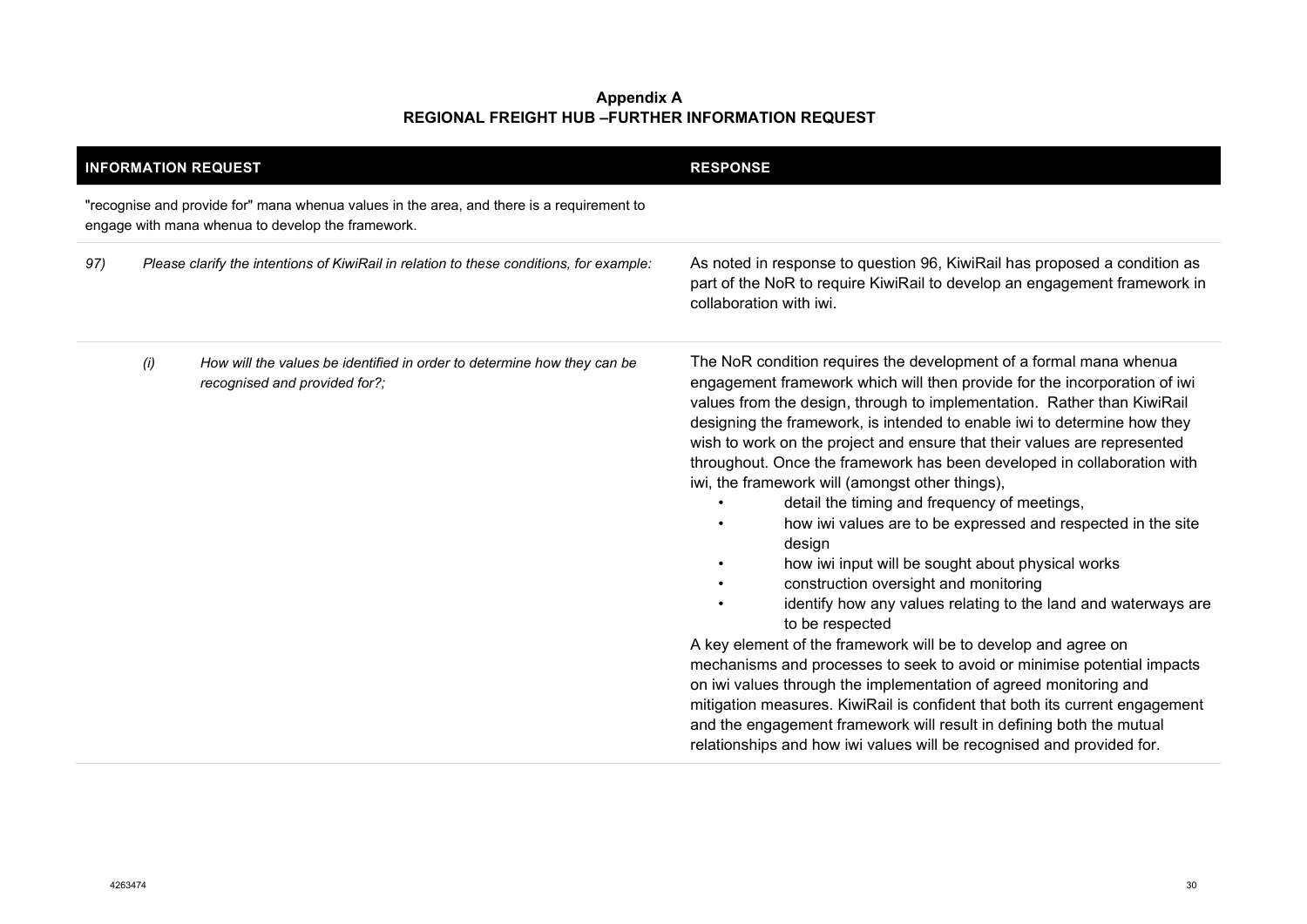| <b>INFORMATION REQUEST</b> |                                                                                                         | <b>RESPONSE</b>                                                                                                                                                                                                                                                                                                                                                                                                                                                                                                                                                                                                                                                                                                                                                                                                                                                        |
|----------------------------|---------------------------------------------------------------------------------------------------------|------------------------------------------------------------------------------------------------------------------------------------------------------------------------------------------------------------------------------------------------------------------------------------------------------------------------------------------------------------------------------------------------------------------------------------------------------------------------------------------------------------------------------------------------------------------------------------------------------------------------------------------------------------------------------------------------------------------------------------------------------------------------------------------------------------------------------------------------------------------------|
| (ii)                       | When is it intended that the engagement process occurs?                                                 | As noted, engagement has been underway since 2019 and is ongoing.<br>Meetings for 2021 are currently being planned with iwi and updates will be<br>provided to the Council on request. In addition to developing direct<br>relationship agreements with iwi, effective engagement is provided for<br>throughout the life of the project via the framework to be implemented as<br>part of the conditions, with the framework to be prepared prior to<br>commencement of construction.                                                                                                                                                                                                                                                                                                                                                                                  |
| (iii)                      | What processes are intended for engagement with mana whenua and what<br>happens if this does not occur? | Iwi involvement is an important part of the project. As noted above, there is<br>a condition included in the designation requiring that a Mana Whenua<br>Engagement Framework be put in place to ensure that cultural values are<br>recognised and provided for as part of the project. Iwi may also choose to<br>engage formally with the NoR process and if so, these methods can<br>progress together.<br>Ngāti Kauwhata is the primary group we are engaging with from a cultural<br>perspective. KiwiRail is working with Ngāti Kauwhata on a Kawenata<br>agreement, outside of the designation process. In addition to the proposed<br>NoR condition the parties are working towards developing a working<br>framework agreement. This is expected to be similar to that which Waka<br>Kotahi established for its Te Ahu a Turanga highway (Gorge Road) project. |
| (iv)                       | Is there an intention to provide the Framework to relevant consent<br>authorities and if so, when?      | KiwiRail would be happy to provide this to the Council subject to iwi<br>agreement.                                                                                                                                                                                                                                                                                                                                                                                                                                                                                                                                                                                                                                                                                                                                                                                    |
| (V)                        | Are there any intended mandatory elements of the Framework or<br>engagement process?                    | KiwiRail has proposed a condition to be added to the designation to provide<br>a structured framework within which iwi engagement will continue<br>throughout the development of the Freight Hub. Meeting the condition is a                                                                                                                                                                                                                                                                                                                                                                                                                                                                                                                                                                                                                                           |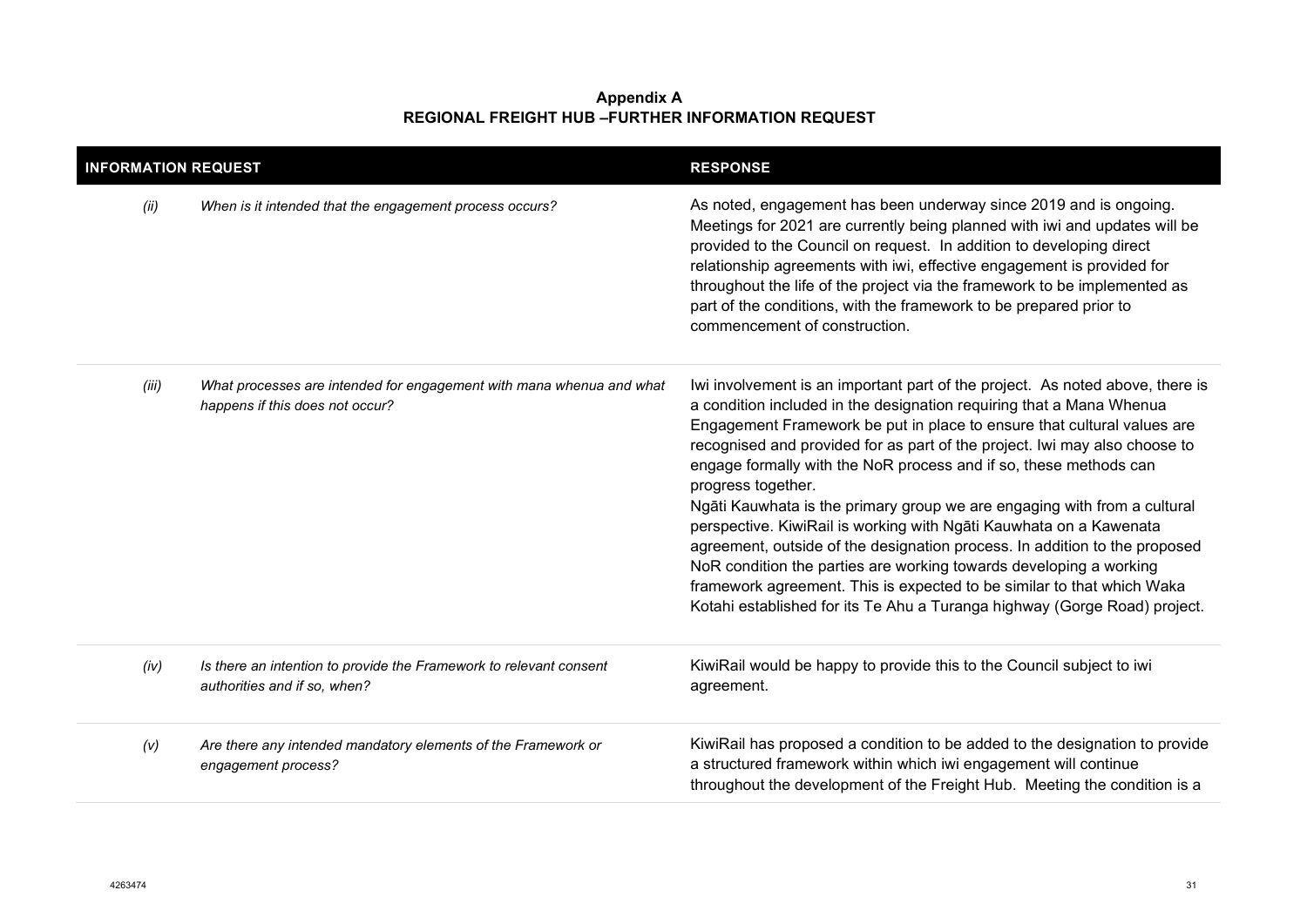| <b>INFORMATION REQUEST</b>                                                                                                                                                                                                                                                                                                                                                                                                                                                                                       |                                                                                                                                                                                                                                                             | <b>RESPONSE</b>                                                                                                                                                                                                                                                           |
|------------------------------------------------------------------------------------------------------------------------------------------------------------------------------------------------------------------------------------------------------------------------------------------------------------------------------------------------------------------------------------------------------------------------------------------------------------------------------------------------------------------|-------------------------------------------------------------------------------------------------------------------------------------------------------------------------------------------------------------------------------------------------------------|---------------------------------------------------------------------------------------------------------------------------------------------------------------------------------------------------------------------------------------------------------------------------|
|                                                                                                                                                                                                                                                                                                                                                                                                                                                                                                                  |                                                                                                                                                                                                                                                             | requirement, but the detail about how the framework will look, will operate<br>and recognise iwi values must be based on iwi feedback. While the<br>condition is mandatory, the delivery will be subject to iwi direction as to their<br>preferred structure and process. |
|                                                                                                                                                                                                                                                                                                                                                                                                                                                                                                                  | <b>Social Impacts</b>                                                                                                                                                                                                                                       |                                                                                                                                                                                                                                                                           |
|                                                                                                                                                                                                                                                                                                                                                                                                                                                                                                                  | The Community Engagement Report (Appendix E) states that mitigation measures have been<br>developed from community feedback but doesn't go as far as to identify what mitigation was<br>introduced as a result of the feedback.                             |                                                                                                                                                                                                                                                                           |
| 98)                                                                                                                                                                                                                                                                                                                                                                                                                                                                                                              | Please provide further details on the changes made.                                                                                                                                                                                                         | Refer Attachment 12 Social Impact Assessment                                                                                                                                                                                                                              |
| 8.1                                                                                                                                                                                                                                                                                                                                                                                                                                                                                                              | <b>Mapping of Features and Areas of Interest</b>                                                                                                                                                                                                            |                                                                                                                                                                                                                                                                           |
| Section 3 of Technical Report J - Social Impact Assessment ('Existing Environment') would<br>benefit from the inclusion of more maps to more clearly show the existing road and rail<br>network, the location of community facilities and services, historic features and<br>recreation/leisure features in the local impact area in relation to the local community identified<br>for assessment. This will assist in understanding where these features are and how they relate<br>to the defined communities. |                                                                                                                                                                                                                                                             |                                                                                                                                                                                                                                                                           |
| 99)                                                                                                                                                                                                                                                                                                                                                                                                                                                                                                              | Please prepare and provide additional maps showing the local impact area, including<br>information on location of features, and defining the 'local impact area' that has been<br>included in the description of population and demographic considerations. | Refer Attachment 12 Social Impact Assessment                                                                                                                                                                                                                              |
| 8.2                                                                                                                                                                                                                                                                                                                                                                                                                                                                                                              | 2: Socio-cultural and Communities of Interest                                                                                                                                                                                                               |                                                                                                                                                                                                                                                                           |
|                                                                                                                                                                                                                                                                                                                                                                                                                                                                                                                  | The Social Impact Assessment does not consider cultural impacts as it is stated that these are<br>better addressed through a cultural impact assessment. It is not disputed that cultural values                                                            |                                                                                                                                                                                                                                                                           |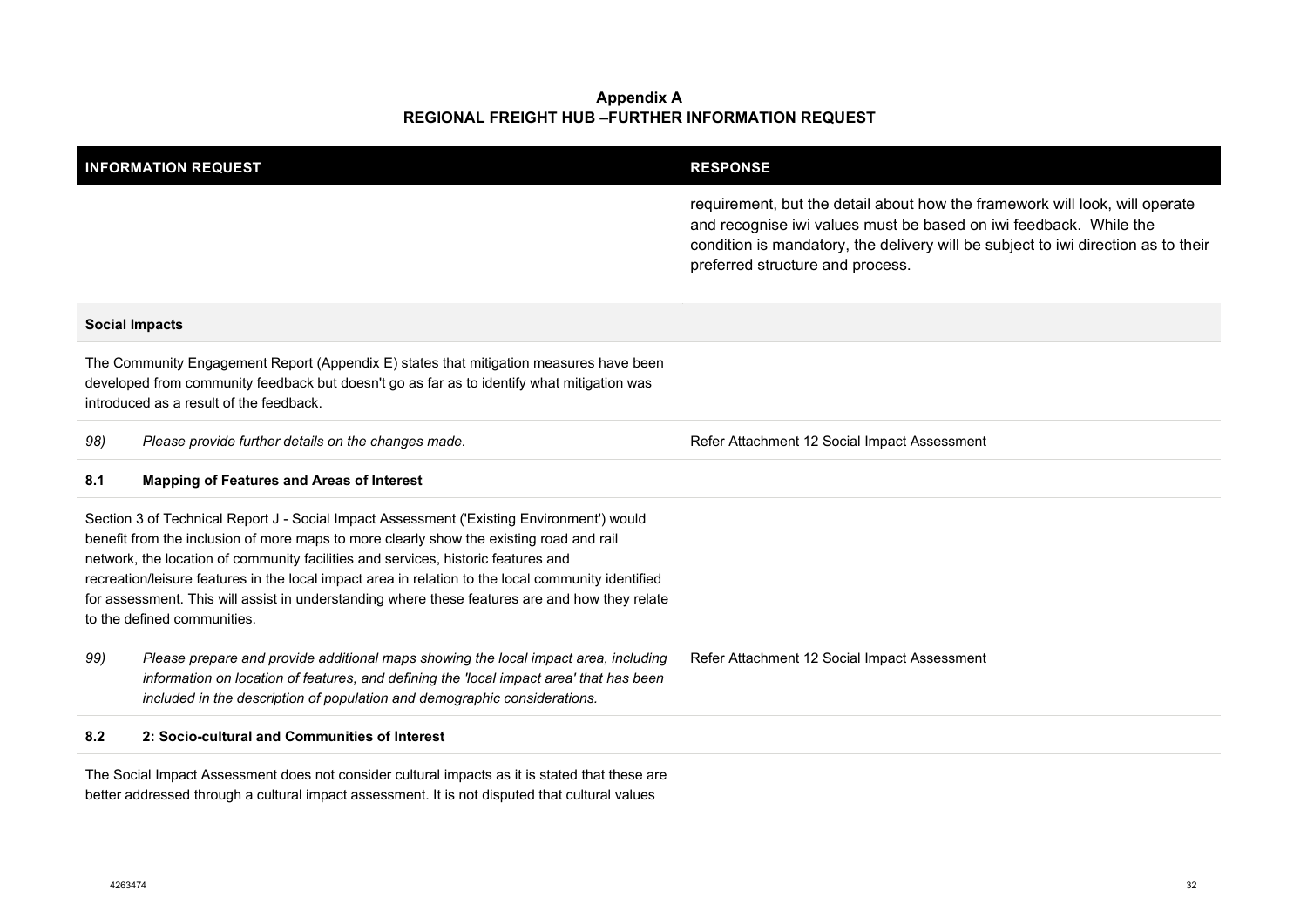| <b>INFORMATION REQUEST</b>                                                                                                                                                                                                                                                                                                                                                                                                          | <b>RESPONSE</b>                                                                                                                                                                                                                                                             |
|-------------------------------------------------------------------------------------------------------------------------------------------------------------------------------------------------------------------------------------------------------------------------------------------------------------------------------------------------------------------------------------------------------------------------------------|-----------------------------------------------------------------------------------------------------------------------------------------------------------------------------------------------------------------------------------------------------------------------------|
| can be assessed and reported by specialists (including representation from mana whenua<br>themselves). In the absence of a cultural impacts assessment it is considered that sense of<br>place and cultural values to Māori are a relevant consideration for social impacts and should be<br>assessed.                                                                                                                              |                                                                                                                                                                                                                                                                             |
| Please provide information as to the cultural values of the area to Māori and effects of<br>100)<br>the NoR on those values, or identify when this Information will be available.                                                                                                                                                                                                                                                   | As outlined in the responses to Q95-97 KiwiRail has discussed the provision of<br>formal cultural impact assessments with iwi and will continue to work with iwi to<br>understand the values of the area to Māori and to address the effects of the NoR on<br>those values. |
| There is no consideration of whether there are any 'communities of interest' within the local<br>area which may be defined by socio-cultural or other community characteristics, particularly<br>vulnerable communities (e.g. rental residents or retired residents who may have reduced<br>accessibility) or different 'user' groups (e.g. church groups, school communities, sports<br>communities or others).                    |                                                                                                                                                                                                                                                                             |
| Please identify any specific communities of interest (or rationale as to why they are<br>101)<br>not present), and provide consideration of any potential effects on these communities.                                                                                                                                                                                                                                             | Refer Attachment 12 Social Impact Assessment                                                                                                                                                                                                                                |
| 3: Local Community Definition<br>8.3                                                                                                                                                                                                                                                                                                                                                                                                |                                                                                                                                                                                                                                                                             |
| The "local impact area" is defined as the NoR area, plus an approximate 1km catchment<br>around the NoR footprint. The assessment also notes that Bunnythorpe itself has a population<br>of 648, while the local impact area has 2,655 residents (triple the population of Bunnythorpe).                                                                                                                                            |                                                                                                                                                                                                                                                                             |
| The rationale for the 1km extent is unclear. There is a mapping gap (noted in 1 above) on the<br>definition of this local impact area which makes further discussion on this issue difficult. Any<br>relevant data (age, population size etc) that has been collected from Census data at the<br>meshblock level or higher for the local impact area would be useful to understand the<br>methodology behind the community profile. |                                                                                                                                                                                                                                                                             |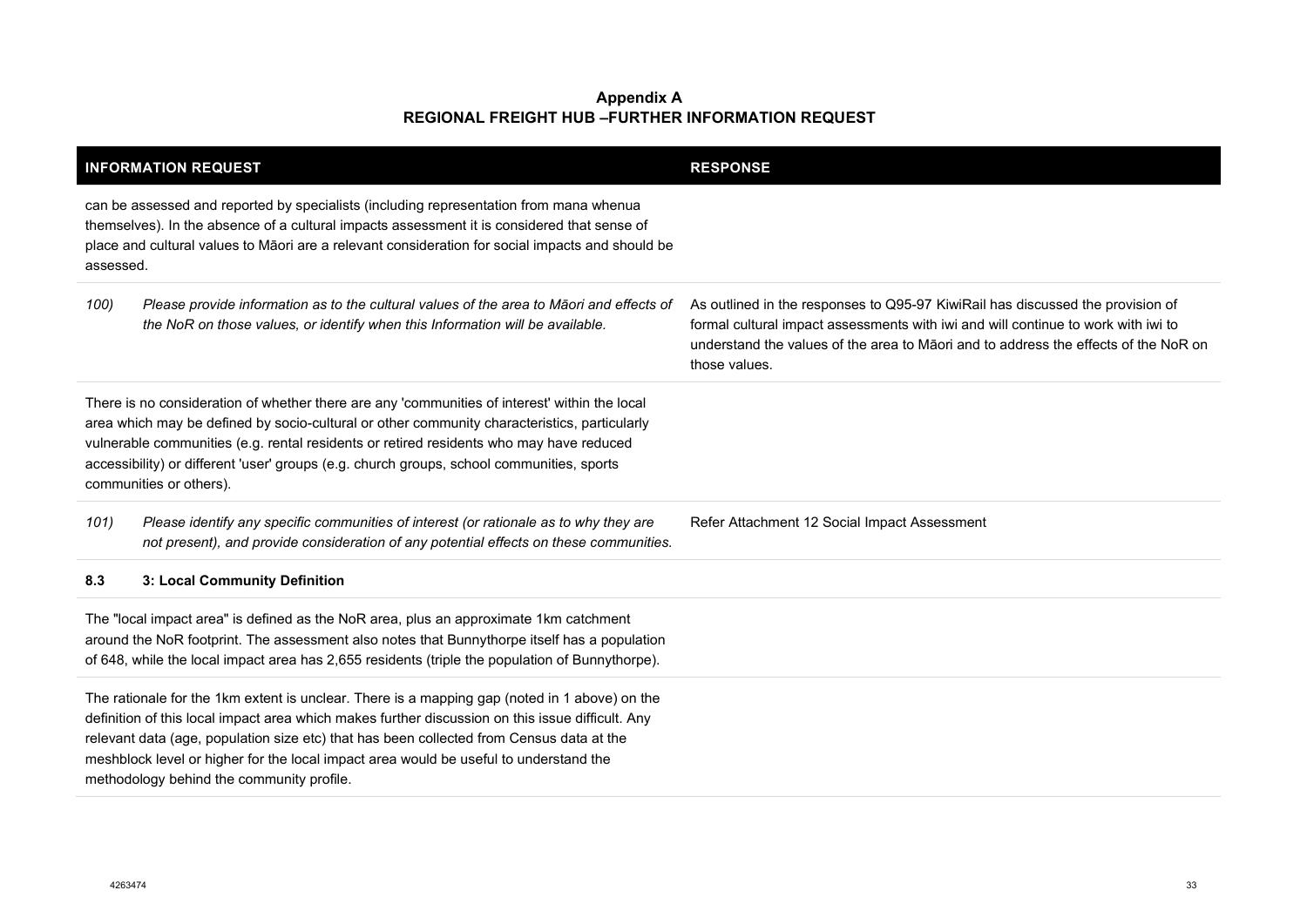| <b>INFORMATION REQUEST</b> |                                                                                                                                                                                                                                                                                                                                                                                                                                                                                                                                                                                                                                                                                                                                                                                                                                                                                             | <b>RESPONSE</b>                              |
|----------------------------|---------------------------------------------------------------------------------------------------------------------------------------------------------------------------------------------------------------------------------------------------------------------------------------------------------------------------------------------------------------------------------------------------------------------------------------------------------------------------------------------------------------------------------------------------------------------------------------------------------------------------------------------------------------------------------------------------------------------------------------------------------------------------------------------------------------------------------------------------------------------------------------------|----------------------------------------------|
| 102)                       | Please provide more information on the rationale for selecting the local impact area<br>and details on meshblock and Census data that has been used to construct the local<br>impact area profile.                                                                                                                                                                                                                                                                                                                                                                                                                                                                                                                                                                                                                                                                                          | Refer Attachment 12 Social Impact Assessment |
|                            | There is a risk that in making the 'local impact area' the smallest unit of analysis, effects on<br>Bunnythorpe (and potentially specific streets within Bunnythorpe or other 'communities of<br>interest' discussed above) may become obscured. Reconfiguring the shape of the local impact<br>area, or including a 'neighbourhood community' or equivalent impact area may help to more<br>clearly elucidate the differing impacts likely to be experienced by, say, residents on Clevely<br>Line and within Bunnythorpe, as opposed to those living in the rural areas on the outskirts of<br>Bunnythorpe. It is important that consideration is given to the scale of effects by these different<br>'communities' so we can recognise whether there are different effects experienced by different<br>groups within the 'local area' versus impacts for the local community as a whole. |                                              |
|                            | For example, consideration of travel time changes may be appropriate for any community of<br>interest (such as resident on the Clevely Line) and whether there is any impact for residents<br>who use this road to access to the school or community facilities to the north in Bunnythorpe,<br>and the changes to their accessibility with local road closures and diversions etc.                                                                                                                                                                                                                                                                                                                                                                                                                                                                                                         |                                              |
| 103)                       | Please provide assessment on either impacts at differing spatial scales -<br>acknowledging the neighbour community as compared to the wider 1km local impact<br>area community - or more explicit rationale as to why this assessment is not required.<br>In particular, this includes the Bunnythorpe community, the rural residential<br>community surrounding the site and potentially specific residential areas such as the<br>Clevely Line, Maple Street and Sangsters Road.                                                                                                                                                                                                                                                                                                                                                                                                          | Refer Attachment 12 Social Impact Assessment |
| 8.4                        | <b>Residual Effects and Effectiveness of Mitigation</b>                                                                                                                                                                                                                                                                                                                                                                                                                                                                                                                                                                                                                                                                                                                                                                                                                                     |                                              |

The Social Impact Assessment makes a number of recommendations for mitigation and monitoring. However: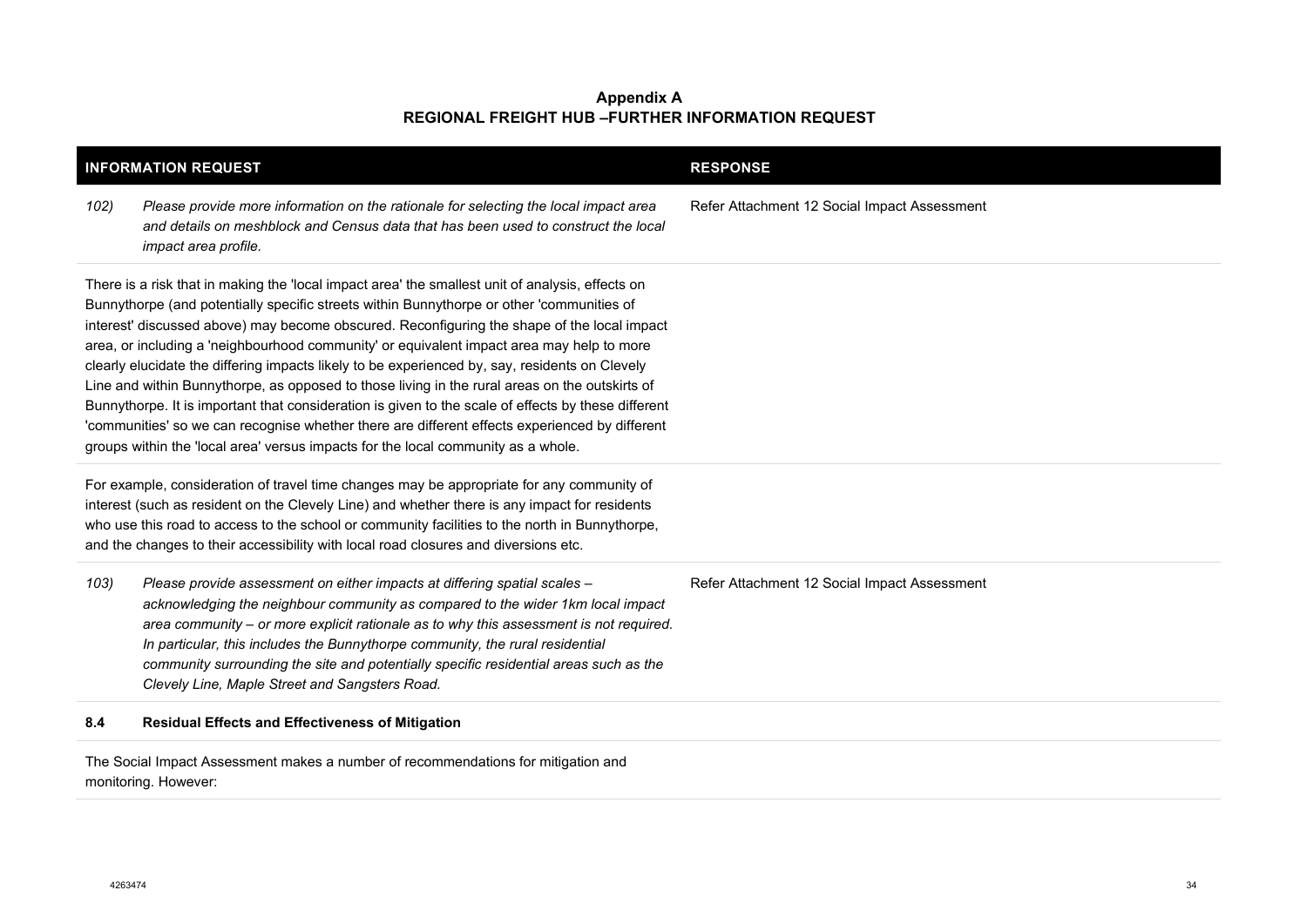|      | <b>INFORMATION REQUEST</b>                                                                                                                                                                                                                                                                                                                                                                                                                                                               | <b>RESPONSE</b>                              |
|------|------------------------------------------------------------------------------------------------------------------------------------------------------------------------------------------------------------------------------------------------------------------------------------------------------------------------------------------------------------------------------------------------------------------------------------------------------------------------------------------|----------------------------------------------|
| (a)  | These mitigation measures do not appear to have been reflected in the proposed<br>conditions as at Appendix 3 to volume 1 of the NoR.                                                                                                                                                                                                                                                                                                                                                    |                                              |
| (b)  | The assessment (i.e in Table 7.1) lists the scale of impact expected without mitigation<br>or management, but does not state what the reduction in impact would be expected to<br>be if mitigation was implemented. This makes it difficult to assess the predicted<br>effectiveness of the recommended mitigation measures on reducing social impacts.                                                                                                                                  |                                              |
| 104) | How does KiwiRail propose to reflect the recommendations in the SIA in the<br>conditions? Alternatively, please state where these recommendations are not<br>accepted, and the extent to which identified social impacts are mitigated or managed<br>through those proposed conditions in place.                                                                                                                                                                                         | Refer Attachment 12 Social Impact Assessment |
| 105) | Please provide confirmation that for any other recommended mitigation measures<br>that are not provided in the conditions, that these are not factored in the social effects<br>assessment (e.g. that the Social Impact Assessment stands).                                                                                                                                                                                                                                              | Refer Attachment 12 Social Impact Assessment |
| 8.5  | <b>Community Facilities</b>                                                                                                                                                                                                                                                                                                                                                                                                                                                              |                                              |
|      | The Social Impact Assessment does not currently consider potential social impacts on some<br>community facilities; for example, on users of Bunnythorpe Cemetery or Bunnythorpe School.<br>The assessment notes that a significant proportion of the individuals required to relocate will<br>likely need to move out of Bunnythorpe into the wider area, and this may affect the school's roll<br>size (understood to be some 21-25 students) and provision of this community facility. |                                              |
| 106) | Please identify and assess potential social impacts of the construction and operation<br>of the Rail Hub on key community facilities including (but not limited to) Bunnythorpe<br>Cemetery (and its community use) and schools.                                                                                                                                                                                                                                                         | Refer Attachment 12 Social Impact Assessment |
| 8.6  | <b>Quality of Life Effects and Reliance</b>                                                                                                                                                                                                                                                                                                                                                                                                                                              |                                              |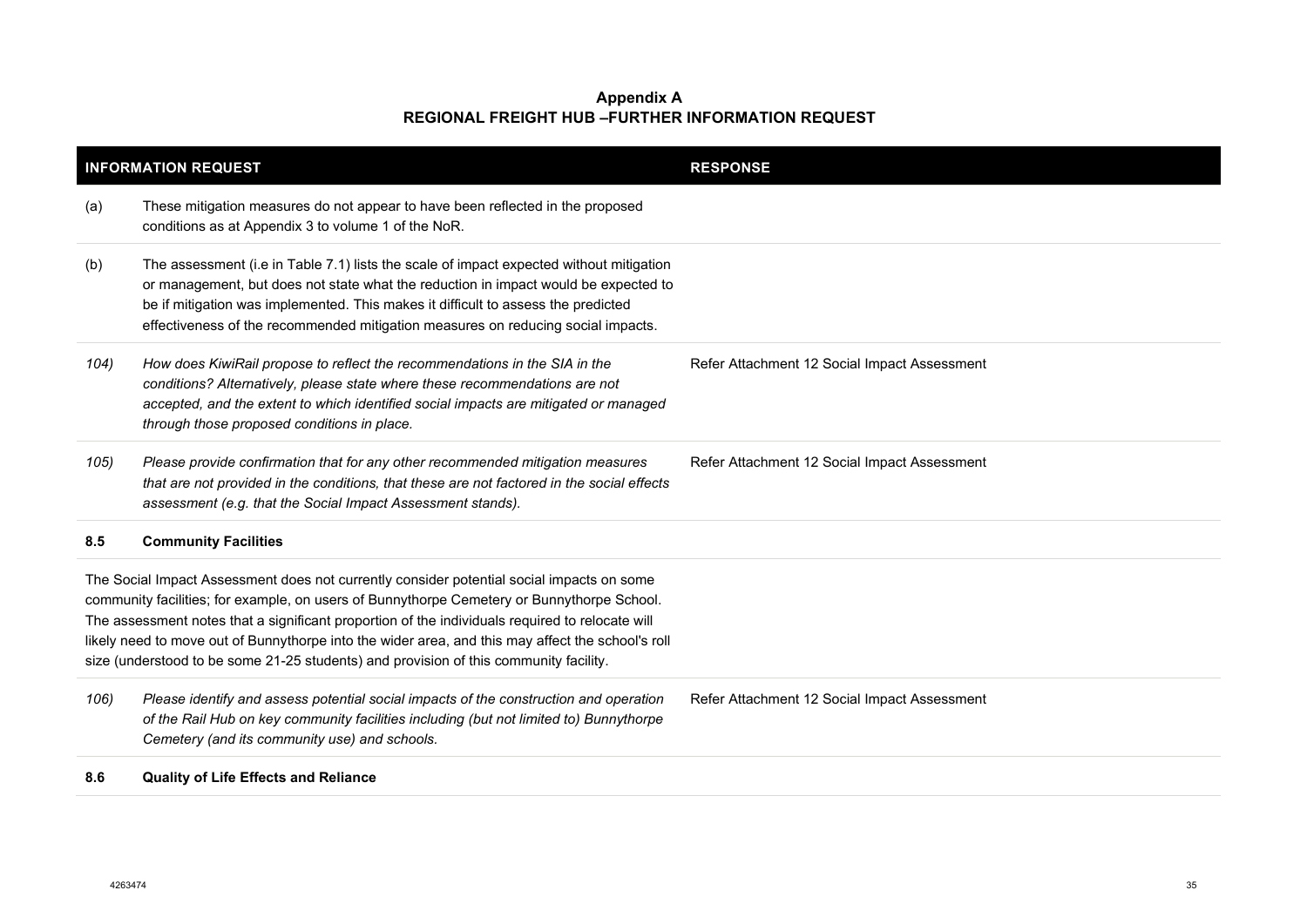|                                                                                                                                                                                                                                                                                                                                                                                                                                                                                                                                                                                                                                                                                                                                                                           | <b>INFORMATION REQUEST</b>                                                                                                                                                                                          | <b>RESPONSE</b>                              |
|---------------------------------------------------------------------------------------------------------------------------------------------------------------------------------------------------------------------------------------------------------------------------------------------------------------------------------------------------------------------------------------------------------------------------------------------------------------------------------------------------------------------------------------------------------------------------------------------------------------------------------------------------------------------------------------------------------------------------------------------------------------------------|---------------------------------------------------------------------------------------------------------------------------------------------------------------------------------------------------------------------|----------------------------------------------|
| The assessment of effects relating to noise and lighting does not address how the change in<br>character of noise and lighting from the Regional Freight Hub may affect the character and<br>amenity of what is currently a quiet, largely rural-residential neighbourhood (noting the North-<br>East Industrial zoning to the south). For example, page 23 of the Social Impact Assessment<br>notes that "in most locations the daytime noise would be compatible with residential activity<br>(less than 55dB)". From a social impact perspective, it would be beneficial to consider these<br>changes. It is acknowledged that this is reflected in the overall assessment of impacts, but not<br>on commentary for impact on the community in the neighbourhood area. |                                                                                                                                                                                                                     |                                              |
| 107)                                                                                                                                                                                                                                                                                                                                                                                                                                                                                                                                                                                                                                                                                                                                                                      | Please provide an assessment of how any change in character of noise and lighting<br>effects from the Freight Hub might affect residential amenity, quality and character of<br>the environment, and social impact. | Refer Attachment 12 Social Impact Assessment |
| 8.7                                                                                                                                                                                                                                                                                                                                                                                                                                                                                                                                                                                                                                                                                                                                                                       | <b>Construction Disruption</b>                                                                                                                                                                                      |                                              |
| The Social Impact Assessment (page 18) notes that "residents may find their usual patterns of<br>movement disrupted at times" during construction. A more detailed analysis of who may have<br>their movements disrupted, and how would enrich this section of the assessment, and assist to<br>clarify how the impact rating of low-moderate negative was reached.                                                                                                                                                                                                                                                                                                                                                                                                       |                                                                                                                                                                                                                     |                                              |
| 108)                                                                                                                                                                                                                                                                                                                                                                                                                                                                                                                                                                                                                                                                                                                                                                      | Please provide more detailed assessment and explanation of the nature of expected<br>travel disruptions during construction.                                                                                        | Refer Attachment 12 Social Impact Assessment |
| There is some inconsistency in the language used to describe effects throughout the report.<br>For example, in the Executive Summary of the Social Impact Assessment the reduction in<br>amenity for residents is rated as 'high negative' for the local impact area, however on page 24<br>the same impact is described as 'significant'.                                                                                                                                                                                                                                                                                                                                                                                                                                |                                                                                                                                                                                                                     |                                              |
| 109)                                                                                                                                                                                                                                                                                                                                                                                                                                                                                                                                                                                                                                                                                                                                                                      | Please review the report and clarify the impact ratings scale in respect of any<br><i>identified inconsistencies.</i>                                                                                               | Refer Attachment 12 Social Impact Assessment |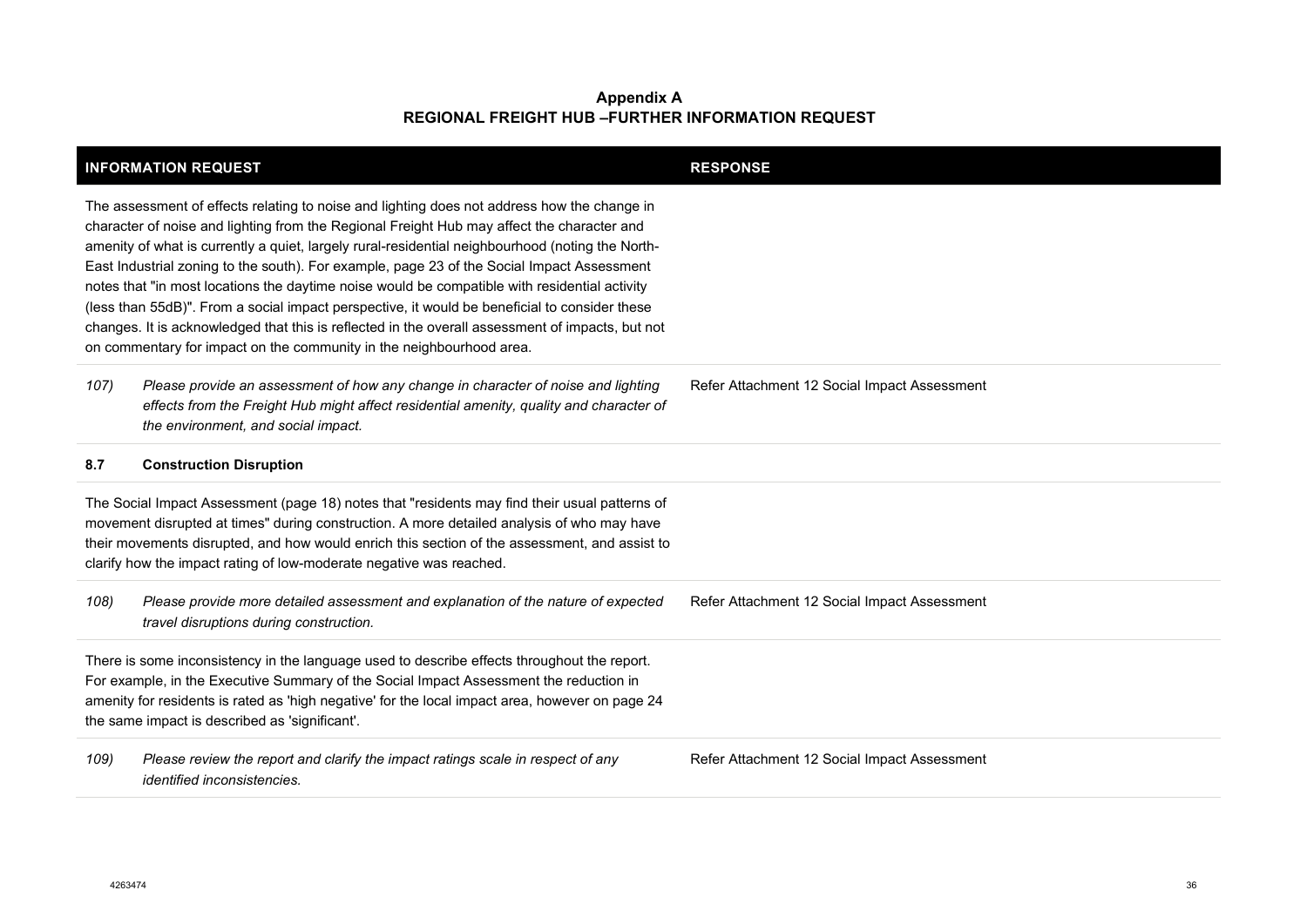|                                                                                                                                                                                                                                                                                                                                                                                                                                                                                                                                                                                                                                                                                                                                  | <b>INFORMATION REQUEST</b>                                                                                                                                                                                                                                           | <b>RESPONSE</b>                              |
|----------------------------------------------------------------------------------------------------------------------------------------------------------------------------------------------------------------------------------------------------------------------------------------------------------------------------------------------------------------------------------------------------------------------------------------------------------------------------------------------------------------------------------------------------------------------------------------------------------------------------------------------------------------------------------------------------------------------------------|----------------------------------------------------------------------------------------------------------------------------------------------------------------------------------------------------------------------------------------------------------------------|----------------------------------------------|
| 8.8                                                                                                                                                                                                                                                                                                                                                                                                                                                                                                                                                                                                                                                                                                                              | <b>Cohesion Impacts</b>                                                                                                                                                                                                                                              |                                              |
| The Social Impact Assessment considers changes to community amenity, but community<br>cohesion has not been directly considered. With 24 houses being acquired and changes to the<br>population of Bunnythorpe likely (people relocating elsewhere, and construction workforce<br>potentially moving in) it is appropriate to consider how these changes may impact on existing<br>community connections and how community cohesion may be altered, at the various stages of<br>development. Similarly, the Regional Freight Hub and associated road closures will create a<br>degree of severance between communities on either side of the Hub, and the impact of the<br>severance on community cohesion should be considered. |                                                                                                                                                                                                                                                                      |                                              |
| 110)                                                                                                                                                                                                                                                                                                                                                                                                                                                                                                                                                                                                                                                                                                                             | Please provide an assessment of potential impacts on community cohesion and any<br>available mitigation measures.                                                                                                                                                    | Refer Attachment 12 Social Impact Assessment |
| 8.9                                                                                                                                                                                                                                                                                                                                                                                                                                                                                                                                                                                                                                                                                                                              | Sense of Place / Aspirations Impacts                                                                                                                                                                                                                                 |                                              |
| There is no assessment of the impact of the Regional Freight Hub on the fears and aspirations<br>identified in the assessment (e.g. for Bunnythorpe to retain its small, village feel - Village Plan),<br>and the impacts the Regional Freight Hub may have on the sense of place values and<br>aspirations for the community overall.                                                                                                                                                                                                                                                                                                                                                                                           |                                                                                                                                                                                                                                                                      |                                              |
| The Council and community have identified a number of wider land use and connectivity<br>aspirations (e.g. in respect of the North-East Industrial Area and the potential connectivity of<br>this area to the wider region via the Bypass Route). In the case of the former, this is a planned<br>aspiration (with zoning providing for growth and land use change.                                                                                                                                                                                                                                                                                                                                                              |                                                                                                                                                                                                                                                                      |                                              |
| 111)                                                                                                                                                                                                                                                                                                                                                                                                                                                                                                                                                                                                                                                                                                                             | Please provide an assessment considering 'sense of place' and the aspirations the<br>community has, both for the 'local' Bunnythorpe, but also in respect of opportunities<br>the project has to support (or conversely impact on) the planned growth of the area as | Refer Attachment 12 Social Impact Assessment |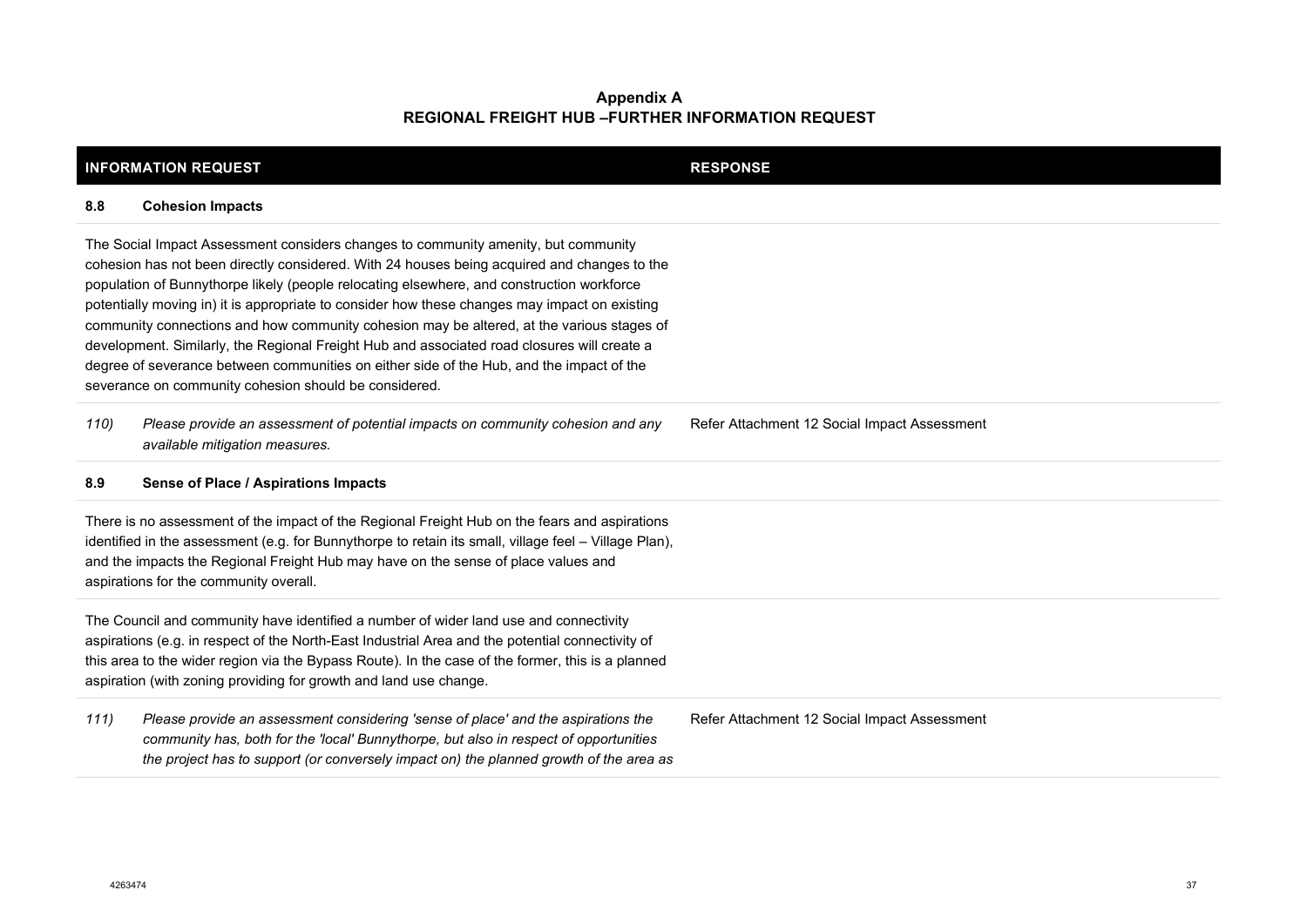| <b>INFORMATION REQUEST</b>                                                                                                                                                                                                                                                                                                                                                                                                                                                  |                                                                                                                                                                                                                                                                                                                                                                                                                                                                                               | <b>RESPONSE</b>                              |
|-----------------------------------------------------------------------------------------------------------------------------------------------------------------------------------------------------------------------------------------------------------------------------------------------------------------------------------------------------------------------------------------------------------------------------------------------------------------------------|-----------------------------------------------------------------------------------------------------------------------------------------------------------------------------------------------------------------------------------------------------------------------------------------------------------------------------------------------------------------------------------------------------------------------------------------------------------------------------------------------|----------------------------------------------|
|                                                                                                                                                                                                                                                                                                                                                                                                                                                                             | an industrial hub; and in respect of economic connectivity and growth in the wider<br>area.                                                                                                                                                                                                                                                                                                                                                                                                   |                                              |
| 8.10                                                                                                                                                                                                                                                                                                                                                                                                                                                                        | <b>Quality of Environment Impacts</b>                                                                                                                                                                                                                                                                                                                                                                                                                                                         |                                              |
|                                                                                                                                                                                                                                                                                                                                                                                                                                                                             | While the proposed noise walls may have acoustic justification, they may also have associated<br>negative effects, for example on outlook, rural character and amenity. In addition, issues of<br>light spill from the facility (with an industrial rather than residential or rural use) appear<br>potentially high (or at least high change). It would be valuable for the social impact assessment<br>to consider the potential impacts of these aspects of the proposal on the community. |                                              |
| The social impacts on the 'quality of the environment' can provide a useful evaluation of<br>potential 'trade-offs' in mitigation (e.g. balancing changes in noise with amenity/shading effects<br>etc). This requires assessment of the potential effects of the mitigation measures themselves,<br>and this may be relevant in some areas such as Sangsters Road, where the mitigation for<br>noise and light effects may exacerbate amenity and rural character effects. |                                                                                                                                                                                                                                                                                                                                                                                                                                                                                               |                                              |
| 112)                                                                                                                                                                                                                                                                                                                                                                                                                                                                        | Please provide an assessment of potential operational changes to the environment in<br>respect of light effects and the proposed noise mitigation methods, such as impacts<br>on privacy, shading, amenity, and all aspects of the quality of environment and value<br>the community has in that environment. It is acknowledged that this information<br>largely arises from information requests from other physical environmental<br>assessments.                                          | Refer Attachment 12 Social Impact Assessment |
| 8.11                                                                                                                                                                                                                                                                                                                                                                                                                                                                        | <b>Social Benefits</b>                                                                                                                                                                                                                                                                                                                                                                                                                                                                        |                                              |
| The Social Impact Assessment assesses the impacts on the wider impact area as largely<br>positive. If these benefits, including socio-economic benefits, are being relied on for the overall<br>assessment of the potential impacts of the project, it is considered they could be more clearly<br>assessed and evaluated, including reference and citation to the assessment from other                                                                                    |                                                                                                                                                                                                                                                                                                                                                                                                                                                                                               |                                              |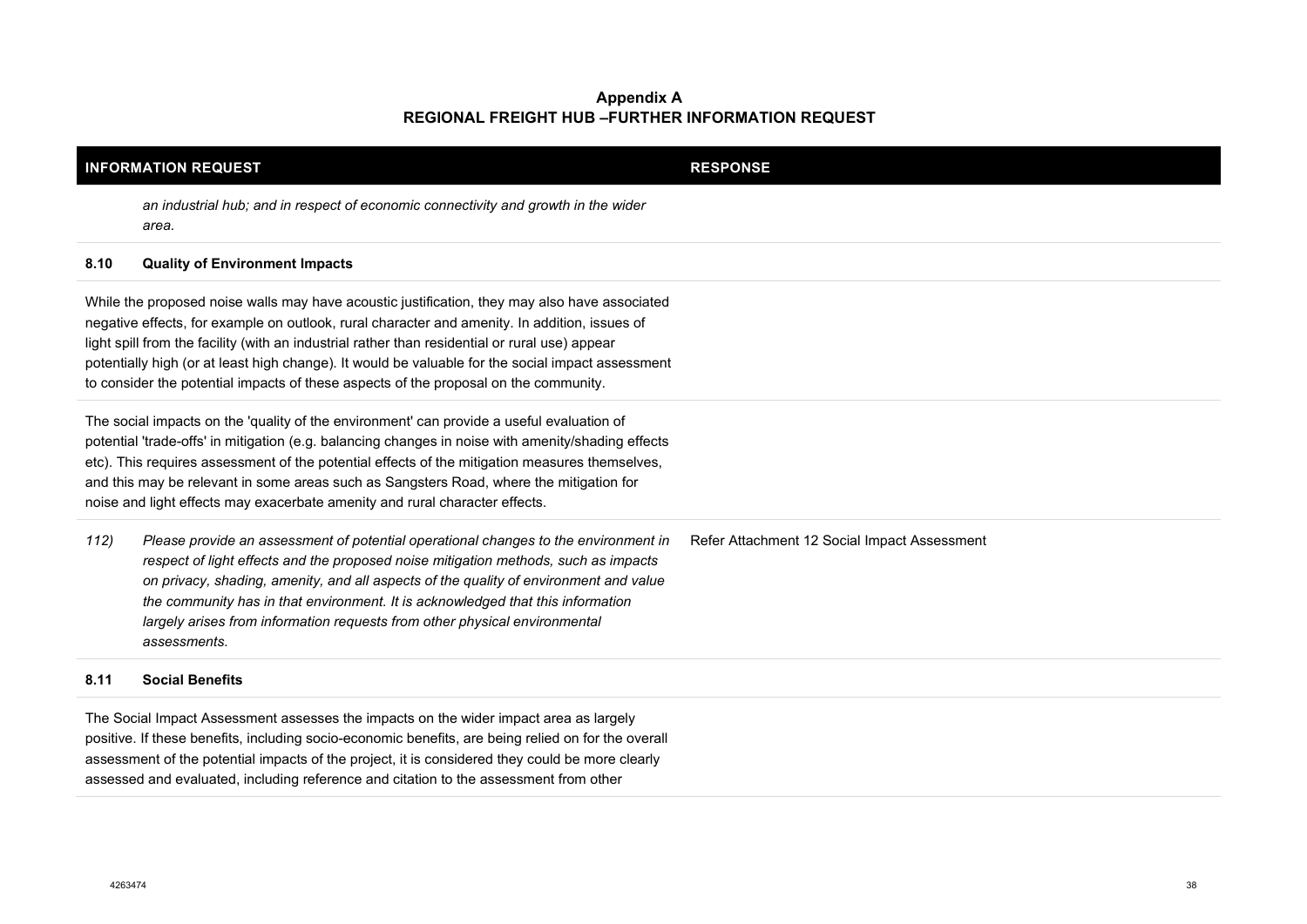| <b>INFORMATION REQUEST</b>        |                                                                                                                                            |                                                                                                                                                                                                                                                                                                                                                                                                                                                                                                                                                                                                                              | <b>RESPONSE</b>                              |
|-----------------------------------|--------------------------------------------------------------------------------------------------------------------------------------------|------------------------------------------------------------------------------------------------------------------------------------------------------------------------------------------------------------------------------------------------------------------------------------------------------------------------------------------------------------------------------------------------------------------------------------------------------------------------------------------------------------------------------------------------------------------------------------------------------------------------------|----------------------------------------------|
|                                   |                                                                                                                                            | specialists to inform any qualitative assessment in the Social Impact Assessment. For<br>example, the scale and nature of employment benefits in terms of people's way of life and<br>wellbeing may be quantified from economic assessment and accessibility / connectivity<br>outcomes from the transport assessment. In particular, the assessment of the aspirations of<br>economic growth in the wider District and the contribution of the project to those (e.g. the<br>North-East Industrial area and the role of a transport hub to the functioning of this area) could<br>also benefit from specific consideration. |                                              |
| 113)                              | Depending on the reliance on socio-economic benefits, please provide a more<br>detailed assessment of anticipated positive social impacts. |                                                                                                                                                                                                                                                                                                                                                                                                                                                                                                                                                                                                                              | Refer Attachment 12 Social Impact Assessment |
| <b>Regional Freight Ring Road</b> |                                                                                                                                            |                                                                                                                                                                                                                                                                                                                                                                                                                                                                                                                                                                                                                              |                                              |
| 114)                              |                                                                                                                                            | Please provide an assessment of the proposed Regional Freight Hub roading network<br>in relation to strategic plans for the Regional Freight Ring Road ('Ring Road'),<br>including assessment of the extent to which the proposed Regional Freight Hub<br>roading network:                                                                                                                                                                                                                                                                                                                                                   | Refer Attachment 9 Transport                 |
|                                   | (i)                                                                                                                                        | includes optimal connections between the Regional Freight Hub and future<br>Ring Road route;                                                                                                                                                                                                                                                                                                                                                                                                                                                                                                                                 |                                              |
|                                   | (ii)                                                                                                                                       | allows for optimal connections between the Regional Freight Hub and future<br>Ring Road to be developed in future;                                                                                                                                                                                                                                                                                                                                                                                                                                                                                                           |                                              |
|                                   | (iii)                                                                                                                                      | impacts on the ability for the Ring Road to be developed in a manner<br>consistent with existing strategic plans, including plans for a southern<br>bypass of Bunnythorpe.                                                                                                                                                                                                                                                                                                                                                                                                                                                   |                                              |
| 115)                              |                                                                                                                                            | Please provide a description of:                                                                                                                                                                                                                                                                                                                                                                                                                                                                                                                                                                                             | Refer Attachment 9 Transport                 |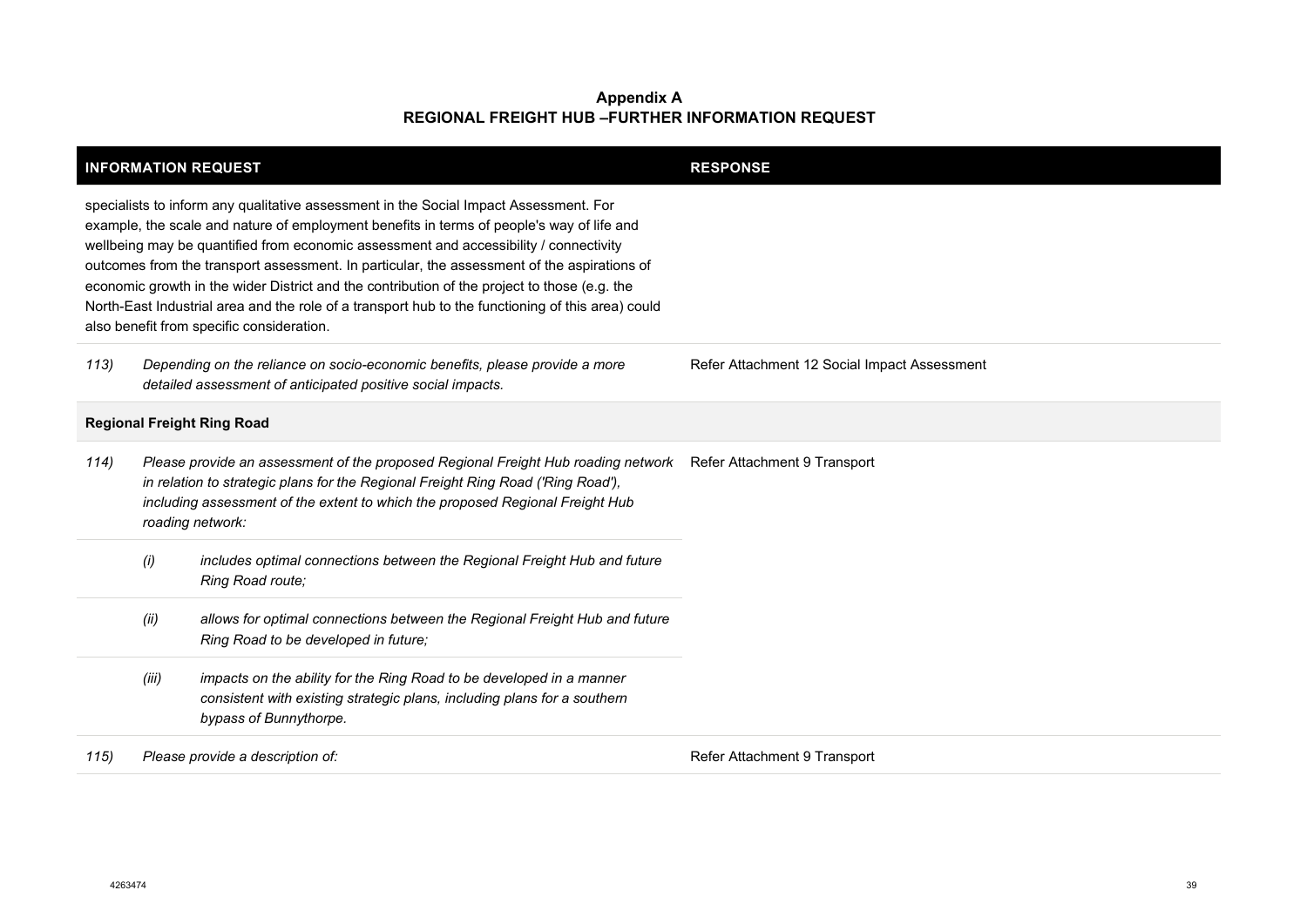| <b>INFORMATION REQUEST</b> |                                                                                                                                                                                                                                                                                                                                                                                                                                                                                       |                                                                                                                                                                                                                                                                                                                             | <b>RESPONSE</b>              |
|----------------------------|---------------------------------------------------------------------------------------------------------------------------------------------------------------------------------------------------------------------------------------------------------------------------------------------------------------------------------------------------------------------------------------------------------------------------------------------------------------------------------------|-----------------------------------------------------------------------------------------------------------------------------------------------------------------------------------------------------------------------------------------------------------------------------------------------------------------------------|------------------------------|
|                            | (i)                                                                                                                                                                                                                                                                                                                                                                                                                                                                                   | what KiwiRail's optimal Regional Freight Hub roading network would look<br>like assuming there was certainty that the Regional Freight Ring Road would<br>be in place by the time the Regional Freight Hub became operational;                                                                                              |                              |
|                            | (ii)                                                                                                                                                                                                                                                                                                                                                                                                                                                                                  | the feasibility and approximate cost implications of changing the Regional<br>Freight Hub roading network from the network outlined in the NoR to the<br>network envisaged in paragraph (i), including a demonstration of how the<br>northern Perimeter Road route could transition to a southern bypass of<br>Bunnythorpe. |                              |
|                            |                                                                                                                                                                                                                                                                                                                                                                                                                                                                                       | Potential effects on the North East Industrial Zone                                                                                                                                                                                                                                                                         |                              |
| 116)                       |                                                                                                                                                                                                                                                                                                                                                                                                                                                                                       | Please provide an assessment of traffic effects on activities in the NEIZ, including:                                                                                                                                                                                                                                       | Refer Attachment 9 Transport |
|                            | (i)                                                                                                                                                                                                                                                                                                                                                                                                                                                                                   | Identify and assess the access to the Regional Freight Hub intended to be<br>used by NEIZ customers;                                                                                                                                                                                                                        |                              |
|                            | (ii)                                                                                                                                                                                                                                                                                                                                                                                                                                                                                  | Assess the safety impacts on each of the existing Foodstuffs driveways,<br>given the proximity to Railway Road and the additional vehicle flows that will<br>be along the frontage with Railway Road diverted.                                                                                                              |                              |
| 117)                       | Please also provide, from a traffic and economic perspective, an assessment of the<br>effects that KiwiRail's proposed roading changes may have on the ability of current<br>and future occupants of the NEIZ to move freely to and from their sites (e.g. closure<br>of Railway Road and resulting diversion of traffic onto Roberts Line, closure of<br>Roberts Line level crossing) and details of mitigation measures that could be taken to<br>alleviate any identified impact). |                                                                                                                                                                                                                                                                                                                             | Refer Attachment 9 Transport |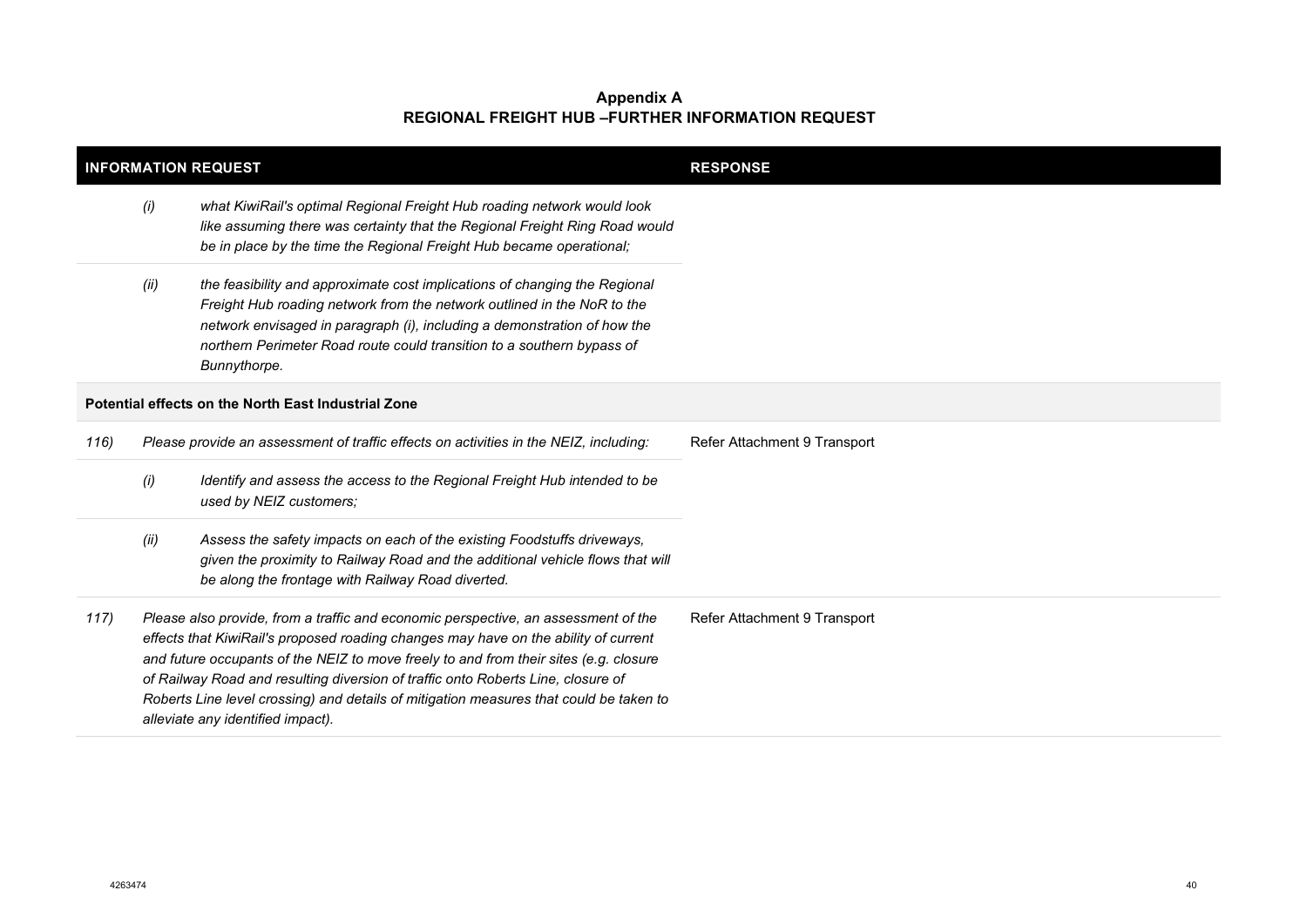| <b>INFORMATION REQUEST</b> |       |                                                                                                                                                                                                                                                                                        | <b>RESPONSE</b>                      |
|----------------------------|-------|----------------------------------------------------------------------------------------------------------------------------------------------------------------------------------------------------------------------------------------------------------------------------------------|--------------------------------------|
| 118)                       |       | Please explain what an efficient connectivity solution for moving freight between the<br>NEIZ and Regional Freight Hub could look like, including but not limited to a<br>dedicated freight corridor.                                                                                  | Refer Attachment 9 Transport         |
| 119)                       |       | Please confirm whether there is sufficient space within the NoR for the southern<br>access to the Regional Freight Hub to be grade separated if required, including<br>allowance for the movement of containers between the NEIZ and the Regional<br>Freight Hub via a private access? | Refer Attachment 9 Transport         |
| 120)                       |       | Please explain how the road layout proposals provide for alternative access for<br>existing businesses in the NEIZ to the freight road network, with regard to District<br>Plan Rule 12A.8.4?                                                                                          | Refer Attachment 9 Transport         |
|                            |       | <b>Economic Impacts</b>                                                                                                                                                                                                                                                                |                                      |
| 121)                       |       | Please provide a quantitative assessment of the positive and negative economic<br>impacts of the project on Palmerston North City and the Manawatu-Whanganui<br>Region, including but not limited to:                                                                                  | Refer Attachment 8a and 8b Economics |
|                            | (i)   | a detailed assessment of the positive and negative impacts on Bunnythorpe<br>and the NEIZ:                                                                                                                                                                                             |                                      |
|                            | (ii)  | benefits for Regional Freight Hub users and/or their customers associated<br>with improved rail freight handling facilities, including time and cost savings;                                                                                                                          |                                      |
|                            | (iii) | benefits associated with opportunities for local businesses to support the<br>activities of the Regional Freight Hub;                                                                                                                                                                  |                                      |
|                            | (iv)  | benefits associated with the potential for the Regional Freight Hub to attract<br>new businesses to the region;                                                                                                                                                                        |                                      |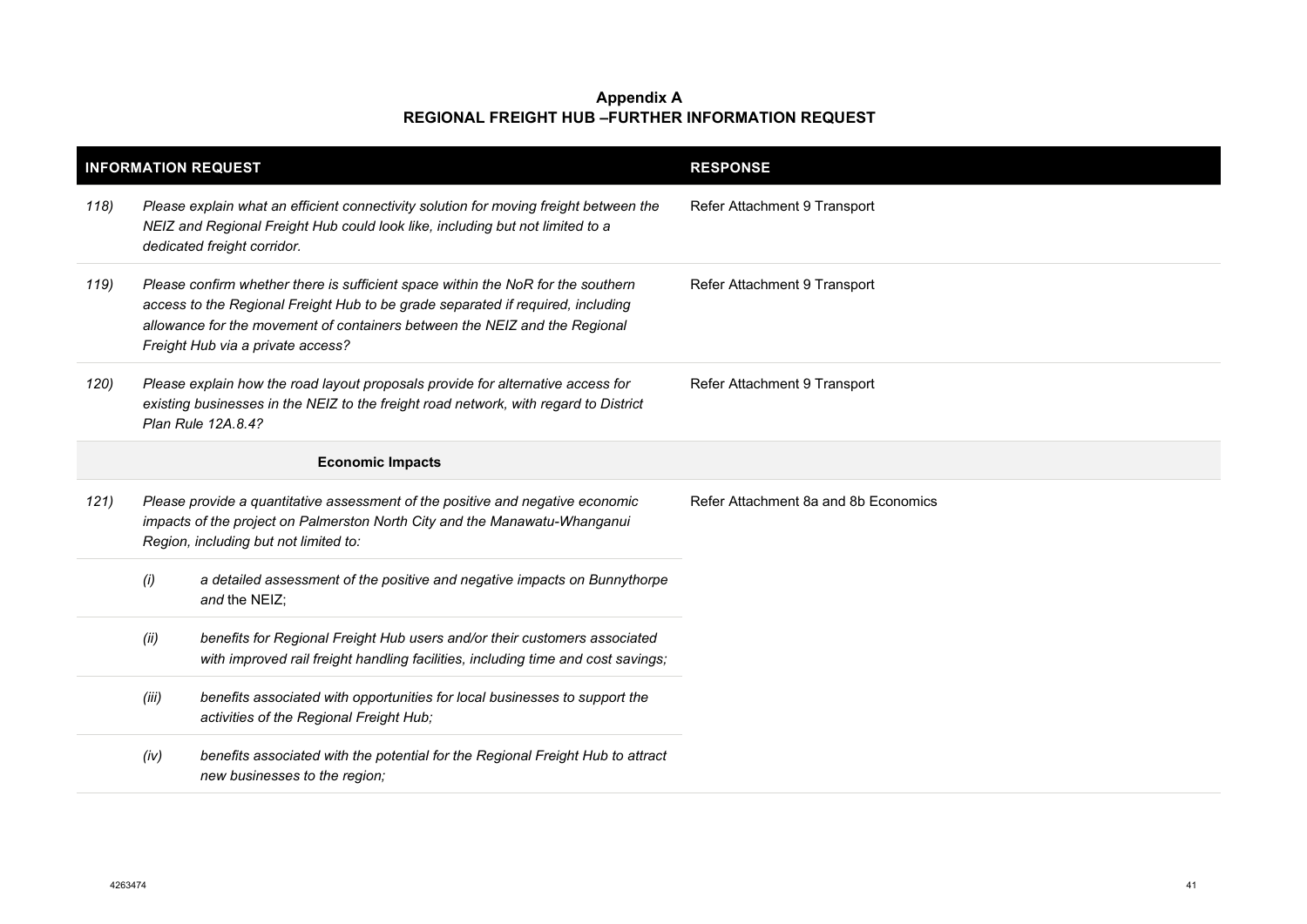| <b>INFORMATION REQUEST</b> |        |                                                                                                                                                                                                                                                                                                                               | <b>RESPONSE</b>               |  |
|----------------------------|--------|-------------------------------------------------------------------------------------------------------------------------------------------------------------------------------------------------------------------------------------------------------------------------------------------------------------------------------|-------------------------------|--|
|                            | (V)    | impacts on employment, and related impacts on housing demand;                                                                                                                                                                                                                                                                 |                               |  |
|                            | (vi)   | benefits for businesses located in the NEIZ associated with the efficient<br>movement of goods between the NEIZ and the Regional Freight Hub;                                                                                                                                                                                 |                               |  |
|                            | (vii)  | negative impacts of changes in the roading network and traffic flows on road<br>network users, including businesses located in the NEIZ;                                                                                                                                                                                      |                               |  |
|                            | (viii) | impacts associated with freeing up the existing rail yard land for alternative<br>uses, and justification for assessment of these impacts as "moderate/high<br>positive";                                                                                                                                                     |                               |  |
|                            | (ix)   | impacts of changes in land use resulting from the NoR, e.g. accelerated<br>uptake of NEIZ land and rural land, including opportunity costs; and                                                                                                                                                                               |                               |  |
|                            | (x)    | other material positive and negative economic impacts of the project.                                                                                                                                                                                                                                                         |                               |  |
|                            |        | Note: All impacts should be assessed relative to a reasonable counterfactual, e.g.<br>KiwiRail remains at the existing rail yard on Tremaine Avenue, the NEIZ continues to<br>develop without the Regional Freight Hub, etc. Please clearly describe the<br>counterfactual that underpins the assessment of economic impacts. |                               |  |
| 122)                       |        | Please provide clarity regarding areas where Technical Report K - Economics relies<br>on the expertise of others, for example, does the conclusion regarding the impacts of<br>increased traffic flows on Roberts Line being a "small negative" (section 4.4) rely on<br>the findings of transportation experts?.             | Refer Attachment 8a Economics |  |
| 123)                       |        | Please provide additional detail regarding the potential mitigation measures<br>referenced in relation to access issues on Roberts Line (section 4.4).                                                                                                                                                                        | Refer Attachment 9 Transport  |  |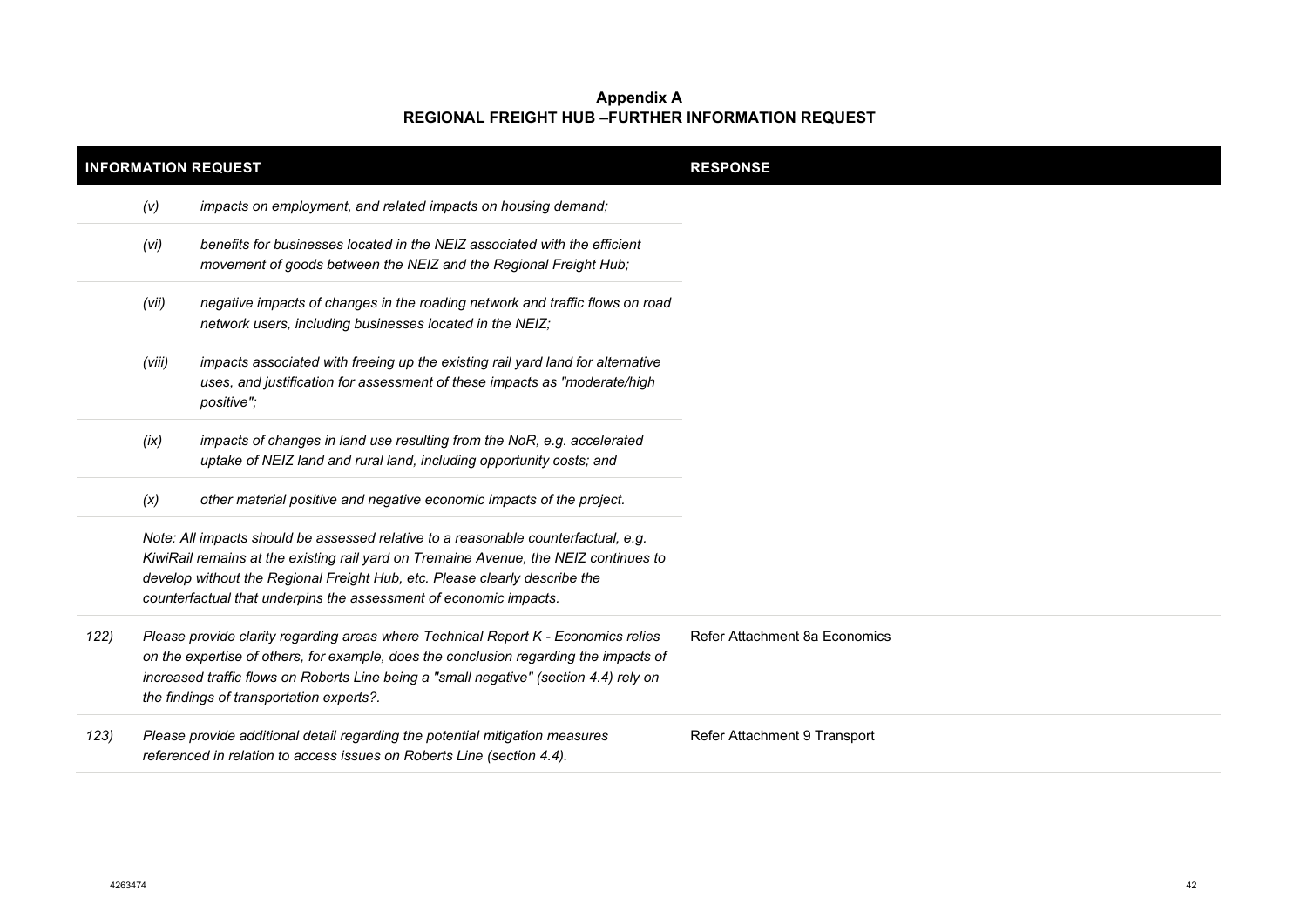|                                                                                                                                                                                                                                                     | <b>INFORMATION REQUEST</b>                                                                                                                                                                                                                                                                                              | <b>RESPONSE</b>                                       |  |  |
|-----------------------------------------------------------------------------------------------------------------------------------------------------------------------------------------------------------------------------------------------------|-------------------------------------------------------------------------------------------------------------------------------------------------------------------------------------------------------------------------------------------------------------------------------------------------------------------------|-------------------------------------------------------|--|--|
|                                                                                                                                                                                                                                                     | Rail design and operational issues                                                                                                                                                                                                                                                                                      |                                                       |  |  |
| 12.1                                                                                                                                                                                                                                                | Safety in design                                                                                                                                                                                                                                                                                                        |                                                       |  |  |
| The submitted information in the NoR provides limited risk and safety assessment, referred to<br>in industry practice as 'Safety in Design, SiD'. This process begins in the conceptual and<br>planning phases of a project.                        |                                                                                                                                                                                                                                                                                                                         |                                                       |  |  |
| 124)                                                                                                                                                                                                                                                | Please outline risks, safety, hazards identification etc. for the Regional Freight Hub's<br>lifecycle (concept, design, construction, maintenance, operation, decommissioning),<br>including derailment risk, safety point, track switches, and stop blocks.                                                            | Refer Attachment 3 Design, Construction and Operation |  |  |
| 12.2                                                                                                                                                                                                                                                | <b>Requirements</b>                                                                                                                                                                                                                                                                                                     |                                                       |  |  |
| With reference to the Primary, Secondary, and Additional functions identified in section 1.3.1 of<br>Technical Report A - Design, Construction and Operation, and how those requirements are<br>described as being addressed in the concept design. |                                                                                                                                                                                                                                                                                                                         |                                                       |  |  |
| 125)                                                                                                                                                                                                                                                | Please provide further justification, explanation, or information to identify how the<br>elements of the concept design plan (including size, quantity, spatial requirements)<br>meet or fulfil the associated functional requirement.                                                                                  | Refer Attachment 3 Design, Construction and Operation |  |  |
| 12.3                                                                                                                                                                                                                                                | Forecast freight and operational network growth                                                                                                                                                                                                                                                                         |                                                       |  |  |
|                                                                                                                                                                                                                                                     | The Regional Freight Hub traffic demand is based on the MoT National Freight Demand Study<br>dated back to 2014. Technical Report C - Integrated Transport Assessment (section 9.3)<br>acknowledges that this report has recently been updated and reflects a lower forecast growth<br>for rail due to several factors. |                                                       |  |  |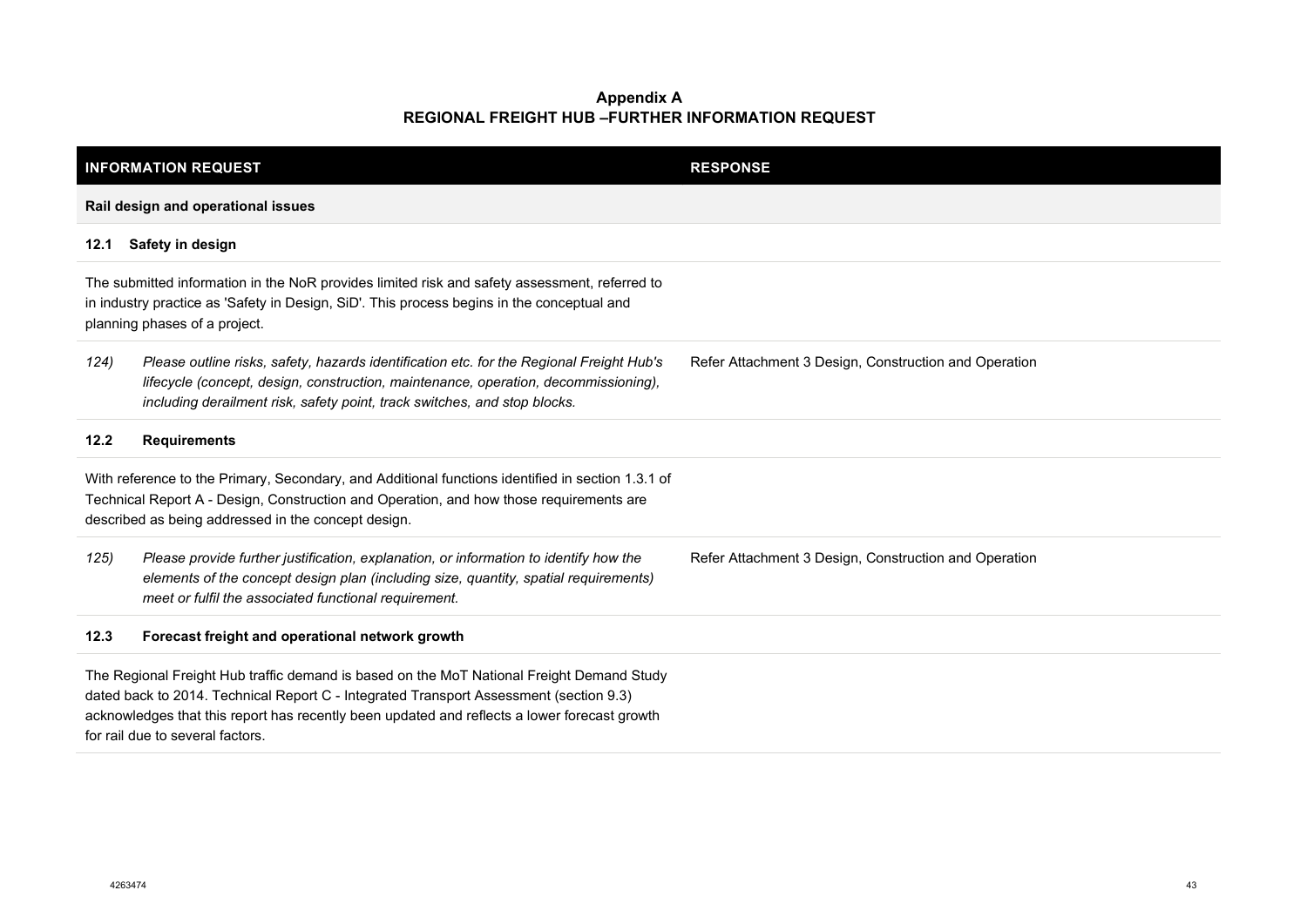|                                                                                                                                                                                        | <b>INFORMATION REQUEST</b>                                                                                                                                                                                                          | <b>RESPONSE</b>                                       |
|----------------------------------------------------------------------------------------------------------------------------------------------------------------------------------------|-------------------------------------------------------------------------------------------------------------------------------------------------------------------------------------------------------------------------------------|-------------------------------------------------------|
| 126)                                                                                                                                                                                   | Please explain why the 2018 National Freight Demand Study was not chosen to<br>inform the concept design described in section 1.3.1 of the Design, Construction and<br>Operation Report.                                            |                                                       |
|                                                                                                                                                                                        | It is understood that the new Regional Freight Hub tracks will be electrified either in full or<br>partially. There is limited information on the extent of electrification.                                                        |                                                       |
| 127)                                                                                                                                                                                   | Please clarify which tracks will be electrified and the staging of these tracks for<br>electrification.                                                                                                                             | Refer Attachment 3 Design, Construction and Operation |
| The provided information is not clear on how the Regional Freight Hub will operate in<br>stages/over time with respect to marshalling, shunting, incoming and outgoing train movement. |                                                                                                                                                                                                                                     |                                                       |
| 128)                                                                                                                                                                                   | Please advise by plans or sketches.                                                                                                                                                                                                 | Refer Attachment 3 Design, Construction and Operation |
|                                                                                                                                                                                        | Section 1.3.1 of the Design, Construction and Operation report refers to "8 arrival and<br>departure tracks and 13 mixed length marshalling tracks. Arrival and departure tracks can each<br>accommodate the longest 1500m trains". |                                                       |
| 129)                                                                                                                                                                                   | Please clarify how trains move in/to/from the area.                                                                                                                                                                                 | Refer Attachment 3 Design, Construction and Operation |
| installations.                                                                                                                                                                         | The Design, Construction and Operation report does not address the potential for<br>decommissioning of facilities, tracks and assets both for temporary and permanent assets and                                                    |                                                       |
| 130)                                                                                                                                                                                   | Will this occur and if so, how will this be managed?                                                                                                                                                                                | Refer Attachment 3 Design, Construction and Operation |
| NIMT.                                                                                                                                                                                  | Section 1.3.3.2 of the Design, Construction and Operation report addresses relocation of the                                                                                                                                        |                                                       |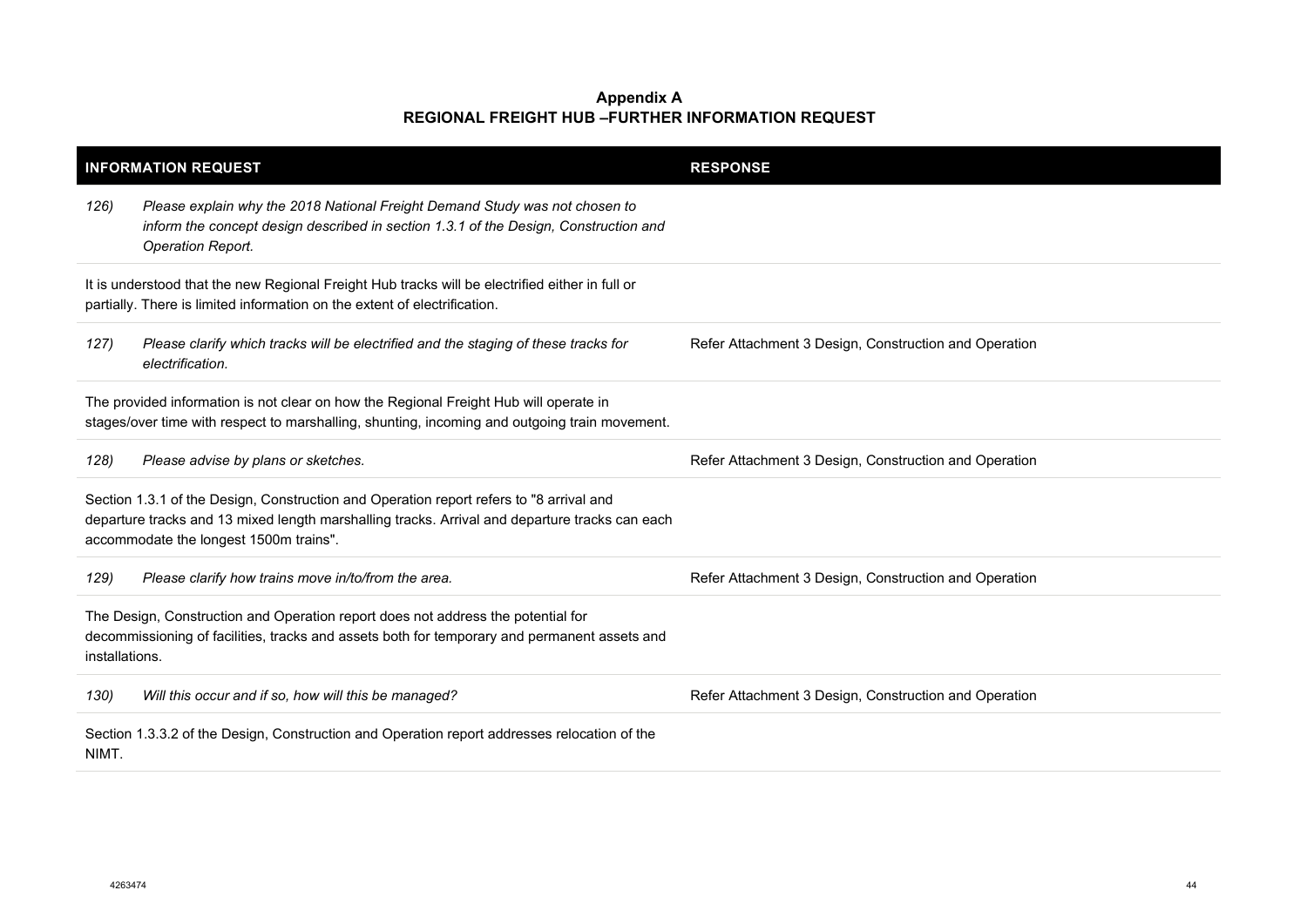|                                                                                                                                                                                                                                                                                                                                                               | <b>INFORMATION REQUEST</b>                                                                                                                                                                                                                                                | <b>RESPONSE</b>                                                                                          |
|---------------------------------------------------------------------------------------------------------------------------------------------------------------------------------------------------------------------------------------------------------------------------------------------------------------------------------------------------------------|---------------------------------------------------------------------------------------------------------------------------------------------------------------------------------------------------------------------------------------------------------------------------|----------------------------------------------------------------------------------------------------------|
| 131)                                                                                                                                                                                                                                                                                                                                                          | How will the NIMT be relocated, what works are required for the relocation, and how<br>will that affect the continuity of the NIMT operation?                                                                                                                             | Refer Attachment 3 Design, Construction and Operation                                                    |
| report:                                                                                                                                                                                                                                                                                                                                                       | In relation to Technical Parameters at section 2.1 of the Design, Construction and Operation                                                                                                                                                                              |                                                                                                          |
| 132)                                                                                                                                                                                                                                                                                                                                                          | Have crossings/frog (flange bearing, moveable frog) been considered as a means of<br>minimising operation noise?                                                                                                                                                          | Refer Attachment 3 Design, Construction and Operation                                                    |
| 133)                                                                                                                                                                                                                                                                                                                                                          | Has KiwiRail confirmed that the area of the NoR is sufficient, accounting for:                                                                                                                                                                                            | Refer Attachment 3 Design, Construction and Operation                                                    |
|                                                                                                                                                                                                                                                                                                                                                               | (i)<br>KiwiRail track design standards with the requirement of minimum track<br>centre spacing between tracks;                                                                                                                                                            |                                                                                                          |
|                                                                                                                                                                                                                                                                                                                                                               | The fouling point combined with minimum radii, which could potentially limit<br>(ii)<br>the required shunt lengths of the track.                                                                                                                                          |                                                                                                          |
| 134)                                                                                                                                                                                                                                                                                                                                                          | Please provide a plan that identifies and names of all of the tracks that are referred to<br>in the Design, Construction and Operation Report. For example, what are the<br>arrival/departure yard tracks, yard track, shunting tracks, marshalling yard, back<br>shunts? | Refer Attachment 3 Design, Construction and Operation and Attachment 15<br>response Updated Concept Plan |
| 2.4.1 of the Design, Construction and Operation report says "In addition, onsite fire capacity<br>must allow for a minimum of 120 minutes storage plus normal days operation for fire cells less<br>than 800m2 in area. For larger areas and activities with high fire loads the specific fire hazard<br>rating makes fire engineering assessment necessary". |                                                                                                                                                                                                                                                                           |                                                                                                          |
| 135)                                                                                                                                                                                                                                                                                                                                                          | Has a complete fire hazard assessment been carried out for all activities within the<br>proposed Regional Freight Hub? If so, please provide a copy.                                                                                                                      | Refer Attachment 3 Design, Construction and Operation                                                    |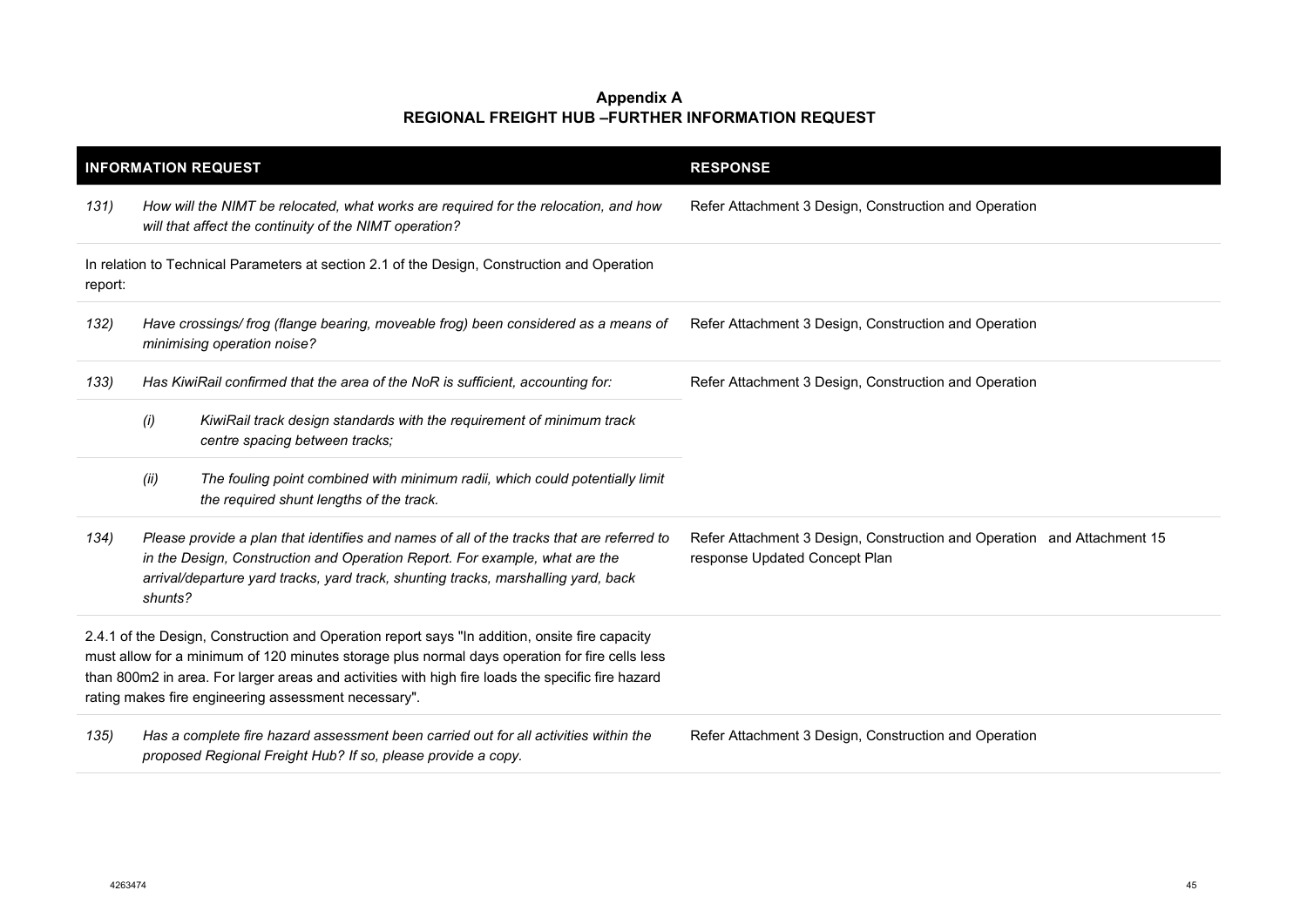|                                                                                                            | <b>INFORMATION REQUEST</b>                                                                                                                                                                                                                                                                                   | <b>RESPONSE</b>                                                                                                                     |
|------------------------------------------------------------------------------------------------------------|--------------------------------------------------------------------------------------------------------------------------------------------------------------------------------------------------------------------------------------------------------------------------------------------------------------|-------------------------------------------------------------------------------------------------------------------------------------|
| requirements.                                                                                              | Section 3 of the Design, Construction and Operation report refers to the KiwiRail Operating                                                                                                                                                                                                                  |                                                                                                                                     |
| 136)                                                                                                       | Please provide a copy of the operational requirements.                                                                                                                                                                                                                                                       | Refer Attachment 3 Design, Construction and Operation                                                                               |
|                                                                                                            | Section 3 of the Design, Construction and Operation report states 'KiwiRail has developed a<br>master plan for intermodal freight hubs'.                                                                                                                                                                     |                                                                                                                                     |
| 137)                                                                                                       | Please clarify whether this is the document "Intermodal Freight Hub Master Plan -<br>Palmerston North Report". If not, please provide a copy.                                                                                                                                                                | As outlined in Attachment 3 Design, Construction and Operation, the Master Plan<br>referred to is the document previously provided. |
|                                                                                                            | The Design, Construction and Operation Report states that there will be "Fuelling on the<br>Marshalling Yard and Arrival/Departure Tracks with fuel stored onsite (underground tanks)<br>piped to the tracks. LPG will also be stored onsite. Air will also be supplied to the<br>Arrival/Departure tracks". |                                                                                                                                     |
| 138)                                                                                                       | Please identify any associated hazards and risks at the designed location.                                                                                                                                                                                                                                   | Refer Attachment 5 Contaminated Land - response to Q 175                                                                            |
| Section 9.2 of the Integrated Transport Assessment sets out indicative staging for assessment<br>purposes. |                                                                                                                                                                                                                                                                                                              |                                                                                                                                     |
| 139)                                                                                                       | Please provide more clarity, perhaps by way of providing a staging plan/diagram, on<br>intended staging details. Which tracks are considered to be built in the initial stage?                                                                                                                               | Refer Attachment 3 Design, Construction and Operation                                                                               |
| 140)                                                                                                       | Please provide a concept of train operations to and from the Regional Freight Hub. Of<br>specific interest, the 'operation concept' should address how (or if) braking of trains<br>will be carried out through Bunnythorpe.                                                                                 | Refer Attachment 7 Noise and Vibration in relation to the response to Q27                                                           |
|                                                                                                            | Impacts on the Road Network                                                                                                                                                                                                                                                                                  |                                                                                                                                     |
| 13.1                                                                                                       | <b>Positive Effects</b>                                                                                                                                                                                                                                                                                      |                                                                                                                                     |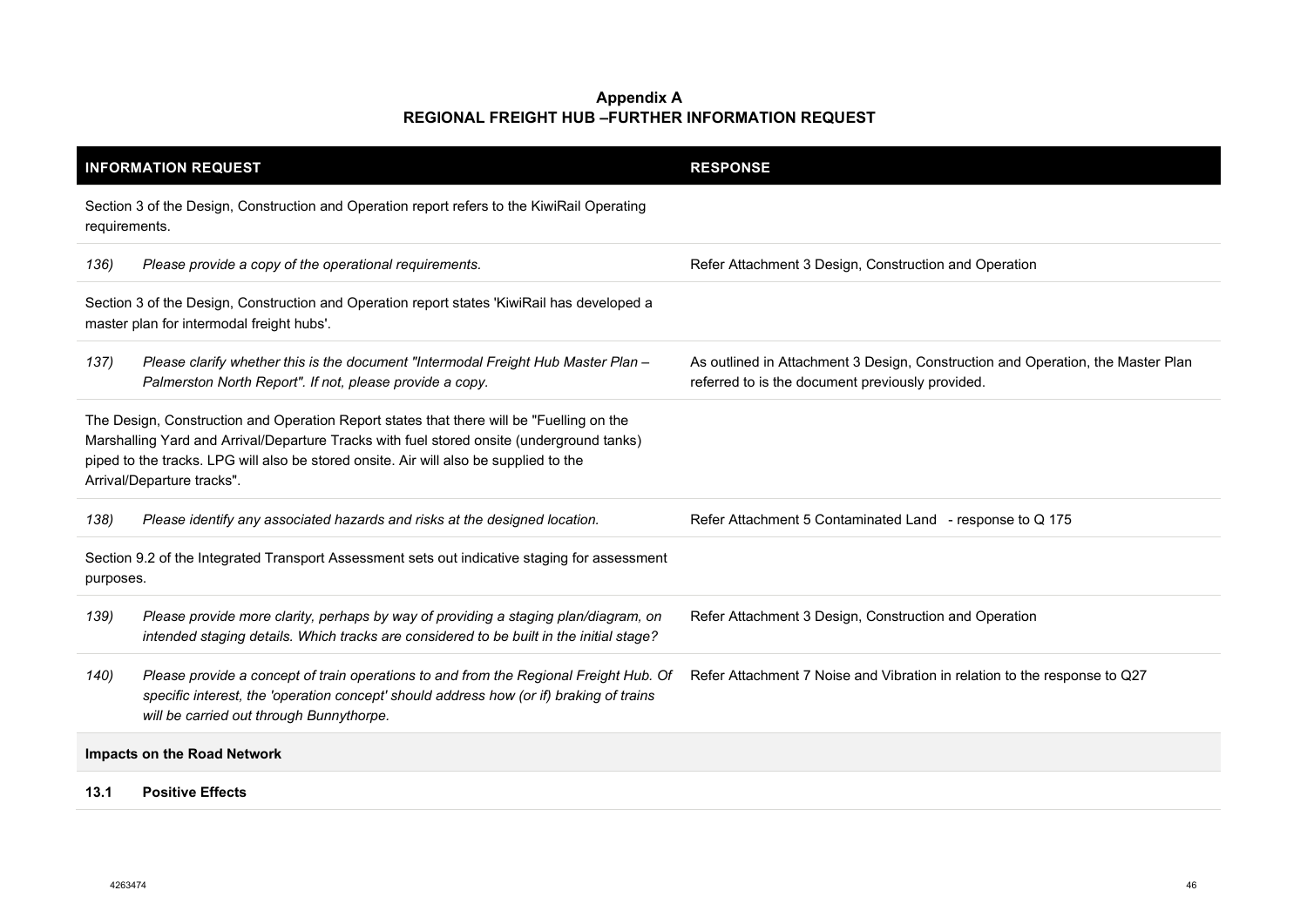|      |                                                                                                                                                                                                                                          | <b>INFORMATION REQUEST</b>                                                                                                                                                                                                                             | <b>RESPONSE</b>              |
|------|------------------------------------------------------------------------------------------------------------------------------------------------------------------------------------------------------------------------------------------|--------------------------------------------------------------------------------------------------------------------------------------------------------------------------------------------------------------------------------------------------------|------------------------------|
| 141) |                                                                                                                                                                                                                                          | From a network wide perspective, what is the approximate overall reduction of road<br>freight in terms of truck movements, caused by the provision of the additional rail<br>freight capacity?                                                         | Refer Attachment 9 Transport |
| 142) |                                                                                                                                                                                                                                          | Please provide an assessment of the predicted character and magnitude of the effect<br>of any overall reduction of road freight in terms of truck movements.                                                                                           | Refer Attachment 9 Transport |
| 13.2 | <b>Analysis</b>                                                                                                                                                                                                                          |                                                                                                                                                                                                                                                        |                              |
| 143) |                                                                                                                                                                                                                                          | To better reflect the intended use of the road network, please include the following in<br>the Do Minimum and future road networks in the traffic model:                                                                                               | Refer Attachment 9 Transport |
|      | (i)                                                                                                                                                                                                                                      | Flygers Line to each side of SH3 as access only;                                                                                                                                                                                                       |                              |
|      | (ii)                                                                                                                                                                                                                                     | The closure of Richardson Line at the western end; and                                                                                                                                                                                                 |                              |
|      | (iii)                                                                                                                                                                                                                                    | A roundabout at the Roberts Line/KB Road intersection.                                                                                                                                                                                                 |                              |
| 144) | To assist with understanding the particular traffic effects of the Regional Freight Hub,<br>rather than the effects resulting from an implied permitted baseline, please develop<br>and report on the following traffic model scenarios: |                                                                                                                                                                                                                                                        | Refer Attachment 9 Transport |
|      | (i)                                                                                                                                                                                                                                      | An ultimate year Do Minimum which includes the 2041 PNATM demands<br>with the NEIZ developed but not into the Regional Freight Hub area; and                                                                                                           |                              |
|      | (ii)                                                                                                                                                                                                                                     | An ultimate year with Regional Freight Hub which includes at least an<br>indicative vehicle bypass to the south and west of Bunnythorpe.                                                                                                               |                              |
| 145) |                                                                                                                                                                                                                                          | Assuming the strategic road network is in place (as per Figure 12.3), including a ring<br>road around Bunnythorpe and no through traffic on Flygers Line; are there still any<br>performance challenges within the road network, e.g. on Tremaine Ave? | Refer Attachment 9 Transport |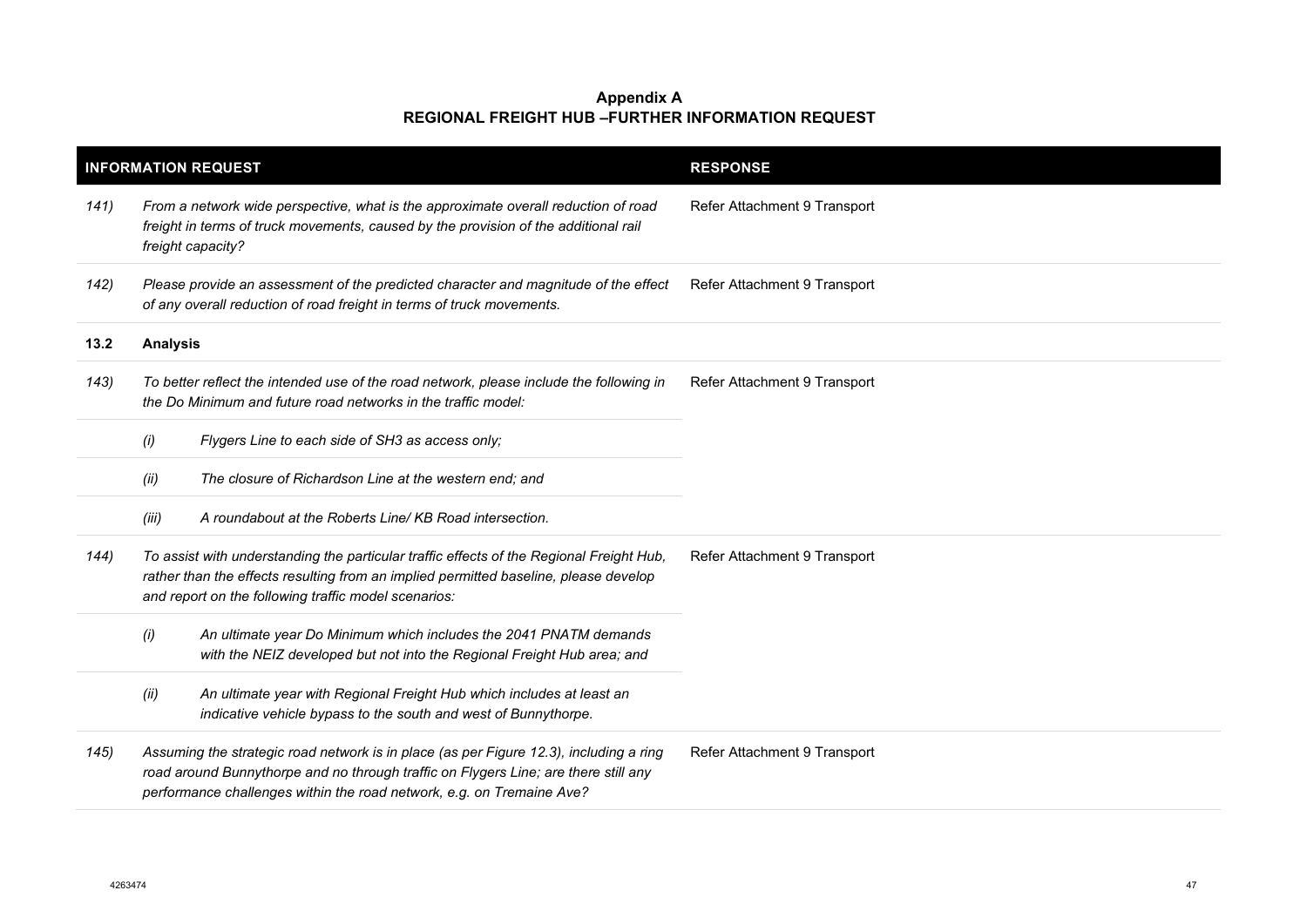| <b>INFORMATION REQUEST</b> |                                                                                                                                                                                                                                                                            |                                                                                                                                                                                                                                                                                                                                          | <b>RESPONSE</b>              |
|----------------------------|----------------------------------------------------------------------------------------------------------------------------------------------------------------------------------------------------------------------------------------------------------------------------|------------------------------------------------------------------------------------------------------------------------------------------------------------------------------------------------------------------------------------------------------------------------------------------------------------------------------------------|------------------------------|
| 146)                       | Please provide further detailed traffic effects assessment within Bunnythorpe,<br>addressing the following:                                                                                                                                                                |                                                                                                                                                                                                                                                                                                                                          | Refer Attachment 9 Transport |
|                            | (i)                                                                                                                                                                                                                                                                        | traffic effects at local intersections (e.g. detailed analysis of KB Rd/<br>Campbell Rd, Stoney Creek Rd/ Ashhurst Rd, Maple St/ Railway Rd);                                                                                                                                                                                            |                              |
|                            | (ii)                                                                                                                                                                                                                                                                       | traffic effects including safety at the intersections. Include consideration of<br>changes to available sight lines at the intersection of Maple Street and<br>Railway Road and the adequacy of existing sight lines at the intersections of<br>Kairanga-Bunnythorpe Road and Railway Road, and Stoney Creek Road<br>with Ashhurst Road; |                              |
|                            | (iii)                                                                                                                                                                                                                                                                      | pedestrian and cyclist delay/safety;                                                                                                                                                                                                                                                                                                     |                              |
|                            | (iv)                                                                                                                                                                                                                                                                       | access to services for local residents and businesses; and                                                                                                                                                                                                                                                                               |                              |
|                            | (V)                                                                                                                                                                                                                                                                        | access to the relocated bus stop.                                                                                                                                                                                                                                                                                                        |                              |
| 147)                       | Please provide an explanation* as to how the traffic model is fit for the purpose of<br>determining localised traffic effects in this northeastern part of the network, noting that<br>the model was validated in 2013 for strategic rather than local use. In particular: |                                                                                                                                                                                                                                                                                                                                          | Refer Attachment 9 Transport |
|                            | (i)                                                                                                                                                                                                                                                                        | Level of calibration of traffic volumes for local roading network (including<br>Tremaine Ave, Railway Road, Richardsons Line, Roberts Line and through<br>Bunnythorpe) including light/heavy split;                                                                                                                                      |                              |
|                            | (ii)                                                                                                                                                                                                                                                                       | Calibration of distribution for the existing rail hub;                                                                                                                                                                                                                                                                                   |                              |
|                            | (iii)                                                                                                                                                                                                                                                                      | Calibration of intersection performance and delays (Table 8.6). The effects<br>included in Figures 9.4 and 9.6 can only be relied on if the model is proven                                                                                                                                                                              |                              |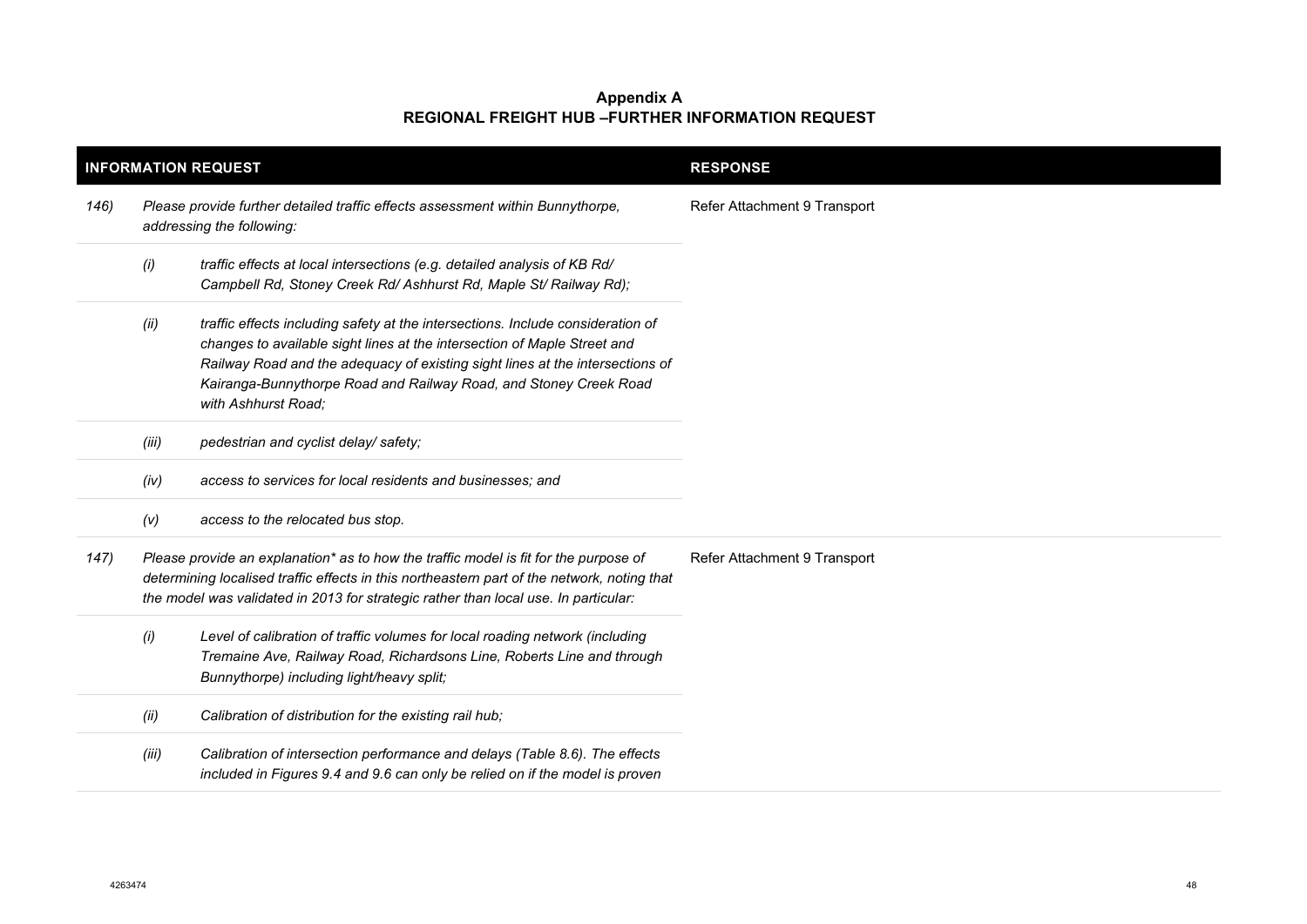| <b>INFORMATION REQUEST</b> |                   |                                                                                                                                                                                                                                                                                                                                                                                       | <b>RESPONSE</b>              |
|----------------------------|-------------------|---------------------------------------------------------------------------------------------------------------------------------------------------------------------------------------------------------------------------------------------------------------------------------------------------------------------------------------------------------------------------------------|------------------------------|
|                            |                   | to be fit for purpose with regard to modelling intersection delay at this local<br>level;                                                                                                                                                                                                                                                                                             |                              |
|                            | (iv)              | Travel time calibration for key local routes (Palmerston North to/from<br>Bunnythorpe and Feilding, and between the existing KiwiRail yard and the<br>NoR site);                                                                                                                                                                                                                      |                              |
|                            | (V)               | Calibration of NEIZ trip generations from counts with current activity.                                                                                                                                                                                                                                                                                                               |                              |
|                            |                   | *Note that a peer review of the model confirming that it is fit for purpose would be<br>acceptable as a means of providing this information.                                                                                                                                                                                                                                          |                              |
| 13.3                       | <b>Mitigation</b> |                                                                                                                                                                                                                                                                                                                                                                                       |                              |
| 148)                       |                   | Identify, describe, and assess the appropriateness of any mitigations at the<br>Bunnythorpe 'node' and associated traffic effects. For example, grade separation of<br>the level crossing, achieving safe sight lines at the Railway Road / Kairanga-<br>Bunnythorpe Road intersection and satisfactory performance of the Campbell Road /<br>Kairanga-Bunnythorpe Road intersection. | Refer Attachment 9 Transport |
| 149)                       |                   | Figure 9.2 of Technical Report C - Integrated Transport Assessment shows two<br>intersection upgrades in Bunnythorpe as part of the Regional Freight Hub network.<br>Are these upgrades to be provided by KiwiRail, and what is the nature of the<br>upgrades? Are there any local property or access effects as a result of the upgrades?                                            | Refer Attachment 9 Transport |
| 13.4                       | <b>Other</b>      |                                                                                                                                                                                                                                                                                                                                                                                       |                              |
| 150)                       |                   | Is it intended that the Network Integration Plan be geographically limited to areas<br>within the NoR?                                                                                                                                                                                                                                                                                | Refer Attachment 9 Transport |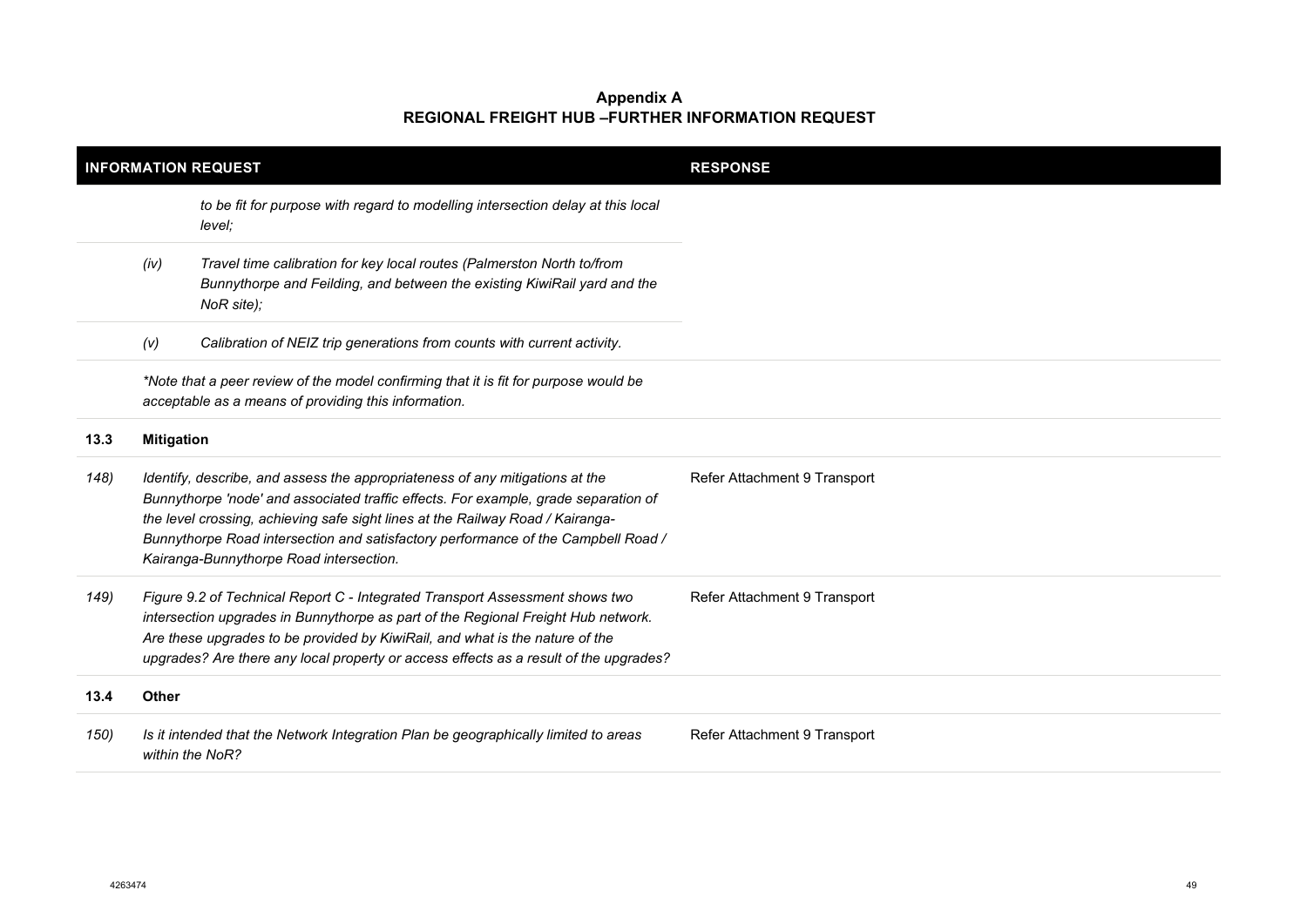| <b>INFORMATION REQUEST</b>                                                                                                                                                                                                                                                                                                                                                                                                                                                                                                                                                                                                                                                                                                                                                                                                                                                                                              |                                                                                                                                                                                                                                                                   |                                                                                                                              | <b>RESPONSE</b>              |
|-------------------------------------------------------------------------------------------------------------------------------------------------------------------------------------------------------------------------------------------------------------------------------------------------------------------------------------------------------------------------------------------------------------------------------------------------------------------------------------------------------------------------------------------------------------------------------------------------------------------------------------------------------------------------------------------------------------------------------------------------------------------------------------------------------------------------------------------------------------------------------------------------------------------------|-------------------------------------------------------------------------------------------------------------------------------------------------------------------------------------------------------------------------------------------------------------------|------------------------------------------------------------------------------------------------------------------------------|------------------------------|
| The existing Te Araroa Trail is primarily a walkway with sections (the unformed section of<br>Sangsters Road) that are not suitable for cyclist use. Palmerston North City Council has been<br>planning a shared path within the existing Railway Road corridor which would be suitable for<br>use by commuter cyclists travelling between Feilding and Bunnythorpe and Palmerston North.<br>The Te Araroa Trail is not an option for these cyclists due to the unformed sections combined<br>with vertical alignment in parts (goes through a paddock with steep slopes). The existing<br>Railway Road corridor provides an option for a reasonably steady vertical and horizontal<br>alignment with a limited number of side roads to cross, each with low traffic volumes. A shared<br>path along the alignment of the perimeter road will be longer and will require negotiating a<br>number of busy intersections. |                                                                                                                                                                                                                                                                   |                                                                                                                              |                              |
| 151)                                                                                                                                                                                                                                                                                                                                                                                                                                                                                                                                                                                                                                                                                                                                                                                                                                                                                                                    | Please Provide an assessment of the effect of the change of alignment of Railway<br>Road, and identify any available means of mitigating those effects, including by<br>reference to Palmerston North City Council's plans for a shared path for active<br>modes? |                                                                                                                              | Refer Attachment 9 Transport |
| 13.5                                                                                                                                                                                                                                                                                                                                                                                                                                                                                                                                                                                                                                                                                                                                                                                                                                                                                                                    |                                                                                                                                                                                                                                                                   | <b>Roading Design</b>                                                                                                        |                              |
| 152)                                                                                                                                                                                                                                                                                                                                                                                                                                                                                                                                                                                                                                                                                                                                                                                                                                                                                                                    | What will be the treatment at the ends of the roads that will be closed (Te Ngaio<br>Road, Clevely Line and Roberts Line)? Consider, for example;                                                                                                                 |                                                                                                                              | Refer Attachment 9 Transport |
|                                                                                                                                                                                                                                                                                                                                                                                                                                                                                                                                                                                                                                                                                                                                                                                                                                                                                                                         | (i)                                                                                                                                                                                                                                                               | Will turning heads be included?                                                                                              |                              |
|                                                                                                                                                                                                                                                                                                                                                                                                                                                                                                                                                                                                                                                                                                                                                                                                                                                                                                                         | (ii)                                                                                                                                                                                                                                                              | Will there be any changes in the formation at the connections of each of<br>Tutaki Road and Parrs Road with Sangster Road?   |                              |
|                                                                                                                                                                                                                                                                                                                                                                                                                                                                                                                                                                                                                                                                                                                                                                                                                                                                                                                         | (iii)                                                                                                                                                                                                                                                             | Will there be any change at the Clevely Line connection with Sangsters<br>Road other than the closure of the level crossing? |                              |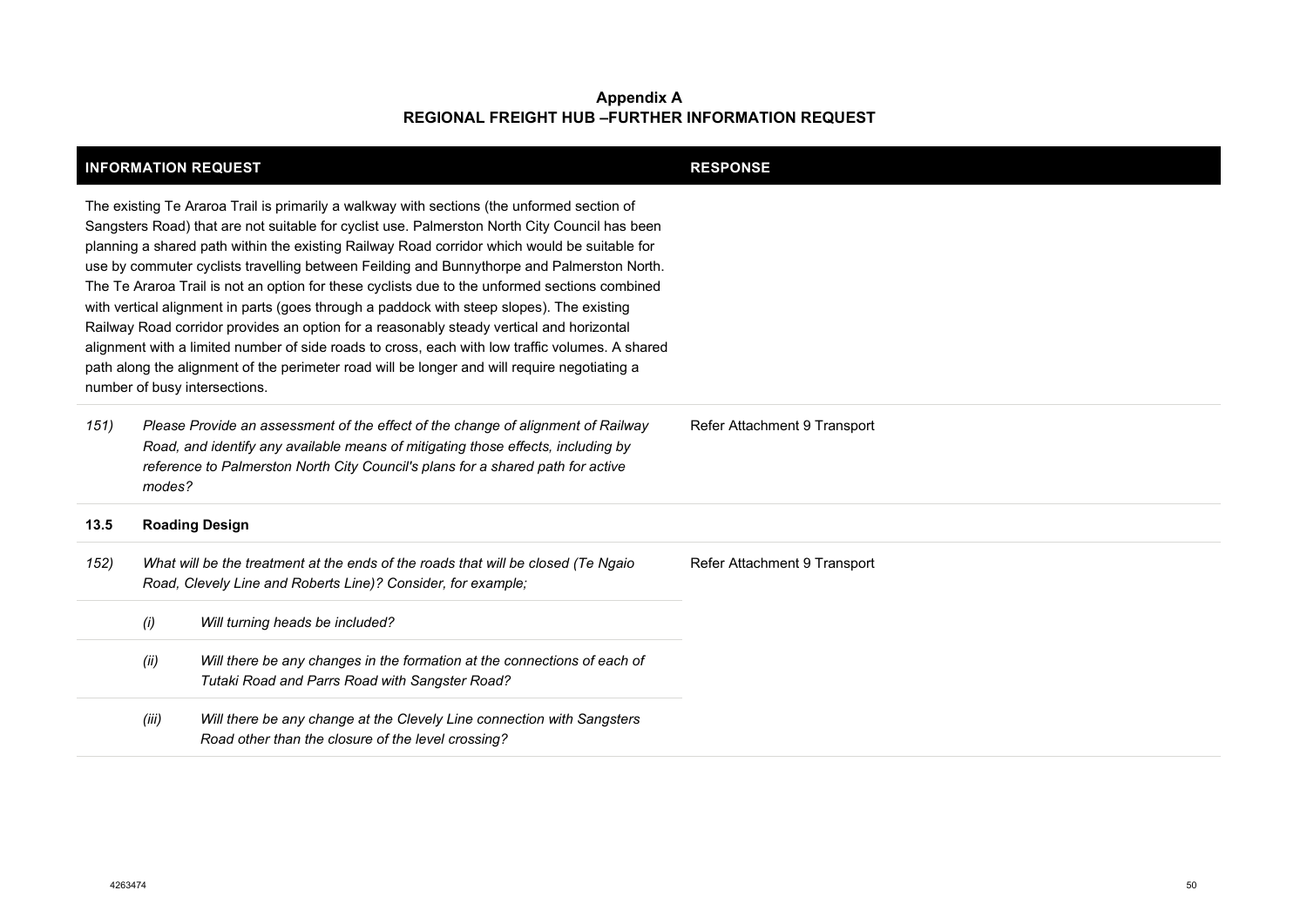|      |                 | <b>INFORMATION REQUEST</b>                                                                                                                                                                                                            | <b>RESPONSE</b>              |
|------|-----------------|---------------------------------------------------------------------------------------------------------------------------------------------------------------------------------------------------------------------------------------|------------------------------|
| 153) |                 | For the north and west accesses to the Regional Freight Hub from the perimeter road<br>and the Roberts Line intersection with the perimeter road, can the Austroads<br>requirements for intersection sight lines be met?              | Refer Attachment 9 Transport |
| 154) |                 | Is there any risk of traffic blocking back through the Perimeter Road intersections<br>from the internal Regional Freight Hub level crossings which are shown just into the<br>site from the southern and northern site entry points? | Refer Attachment 9 Transport |
| 155) |                 | Is there sufficient space within the NoR to accommodate roundabouts, if required, for<br>the north and west accesses and the Roberts Line intersection? If not, how much<br>additional space would be required?                       | Refer Attachment 9 Transport |
| 13.6 | <b>Analysis</b> |                                                                                                                                                                                                                                       |                              |
| 156) |                 | Explain whether the perimeter road has a function of accommodating internal trips for<br>the Regional Freight Hub? If so, what proportion of trips on the perimeter road will be<br>effectively internal Regional Freight Hub trips?  | Refer Attachment 9 Transport |
| 157) |                 | Explain the basis of the assumptions regarding:                                                                                                                                                                                       | Refer Attachment 9 Transport |
|      | (i)             | Capacities of each road type in the V/C Level of Service calculations (Tables<br>8.2 and 8.5). How do these compare with One Network Road Classification<br>(ONRC) expectations?                                                      |                              |
|      | (ii)            | 25% / 75% external / local traffic attraction and whether this split would<br>remain the same as the Regional Freight Hub develops?                                                                                                   |                              |
|      | (iii)           | Figures 9.4 and 9.6 show little if any heavy vehicle movements between<br>Regional Freight Hub and central Palmerston North (within inner ring road)                                                                                  |                              |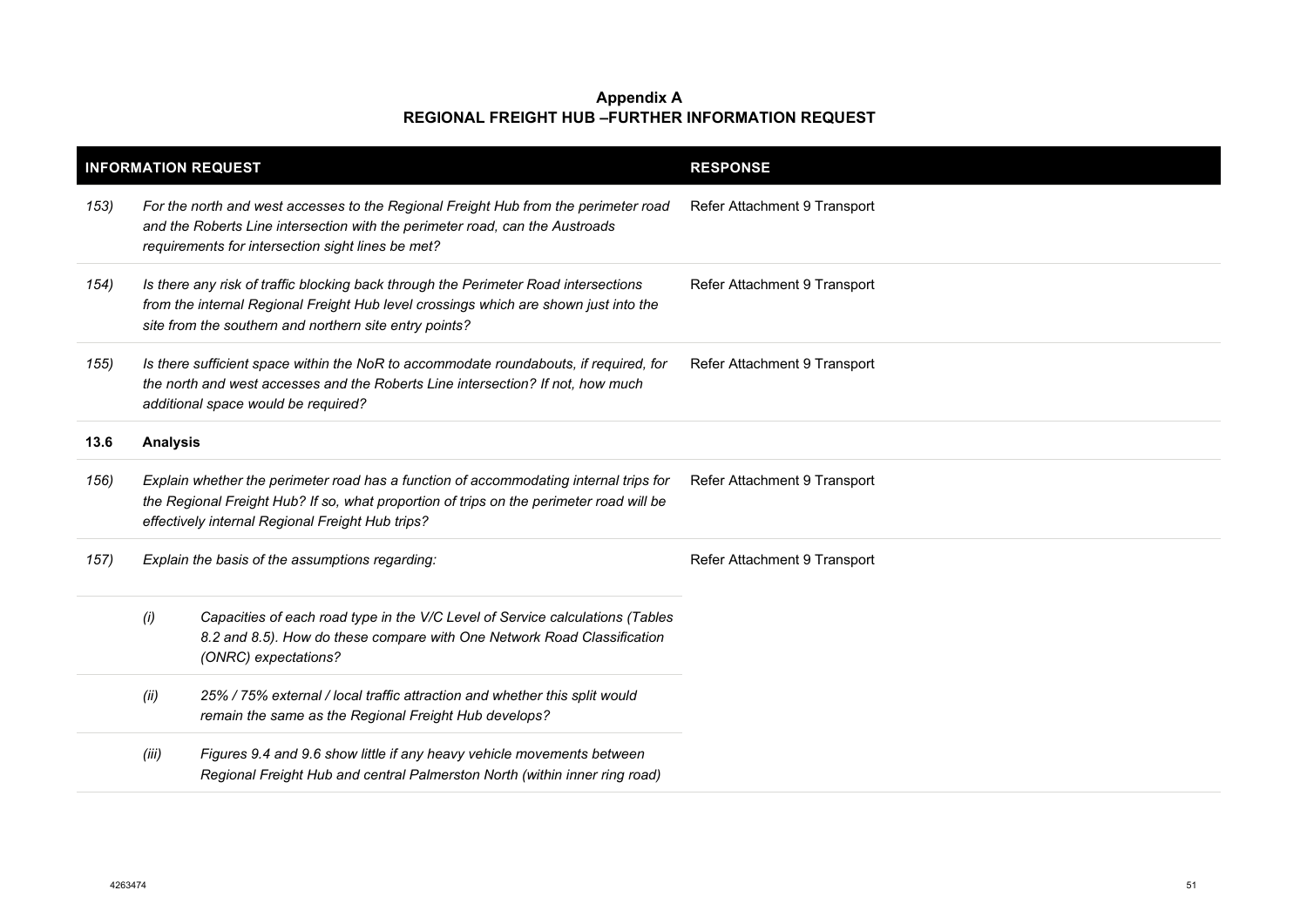| <b>INFORMATION REQUEST</b> |       |                                                                                                                                                                                                                       | <b>RESPONSE</b>              |  |
|----------------------------|-------|-----------------------------------------------------------------------------------------------------------------------------------------------------------------------------------------------------------------------|------------------------------|--|
|                            |       | and south of the river and also little if any to/from SH3 to the east. Why are<br>these distributions of external trips different to those included in Figure 6.4?                                                    |                              |  |
| 158)                       |       | Explain how trucks are modelled in the model. Are they included as multiple car<br>equivalents? Is there any allowance for slower acceleration from intersections and<br>larger minimum gap requirements?             | Refer Attachment 9 Transport |  |
| 159)                       |       | Explain the use of average month rail volume data rather than 85th percentile to<br>factor traffic counts. What would be the 85th percentile daily traffic generation for the<br><b>Regional Freight Hub?</b>         | Refer Attachment 9 Transport |  |
| 160)                       |       | Are any trips included in the model between the NEIZ and the Regional Freight Hub,<br>if so how many and what is the heavy/light split?                                                                               | Refer Attachment 9 Transport |  |
| 161)                       |       | Provide an assessment of any effects on the safety of the following intersections and<br>accesses as a result of at least the initial stage of the Regional Freight Hub compared<br>with existing safety performance: | Refer Attachment 9 Transport |  |
|                            | (i)   | Avenue intersections between North Street and Railway Road inclusive;                                                                                                                                                 |                              |  |
|                            | (ii)  | Railway Road / Airport Drive;                                                                                                                                                                                         |                              |  |
|                            | (iii) | Existing Railway Road intersections and accesses including with Setters<br>Line, The Cutting Way, El Prado Drive and DKSH New Zealand;                                                                                |                              |  |
|                            | (iv)  | Future accesses from NEIZ lots to Railway Road where the only practical<br>access is to Railway Road;                                                                                                                 |                              |  |
|                            | (V)   | Each of the Foodstuffs driveways onto Roberts Line;                                                                                                                                                                   |                              |  |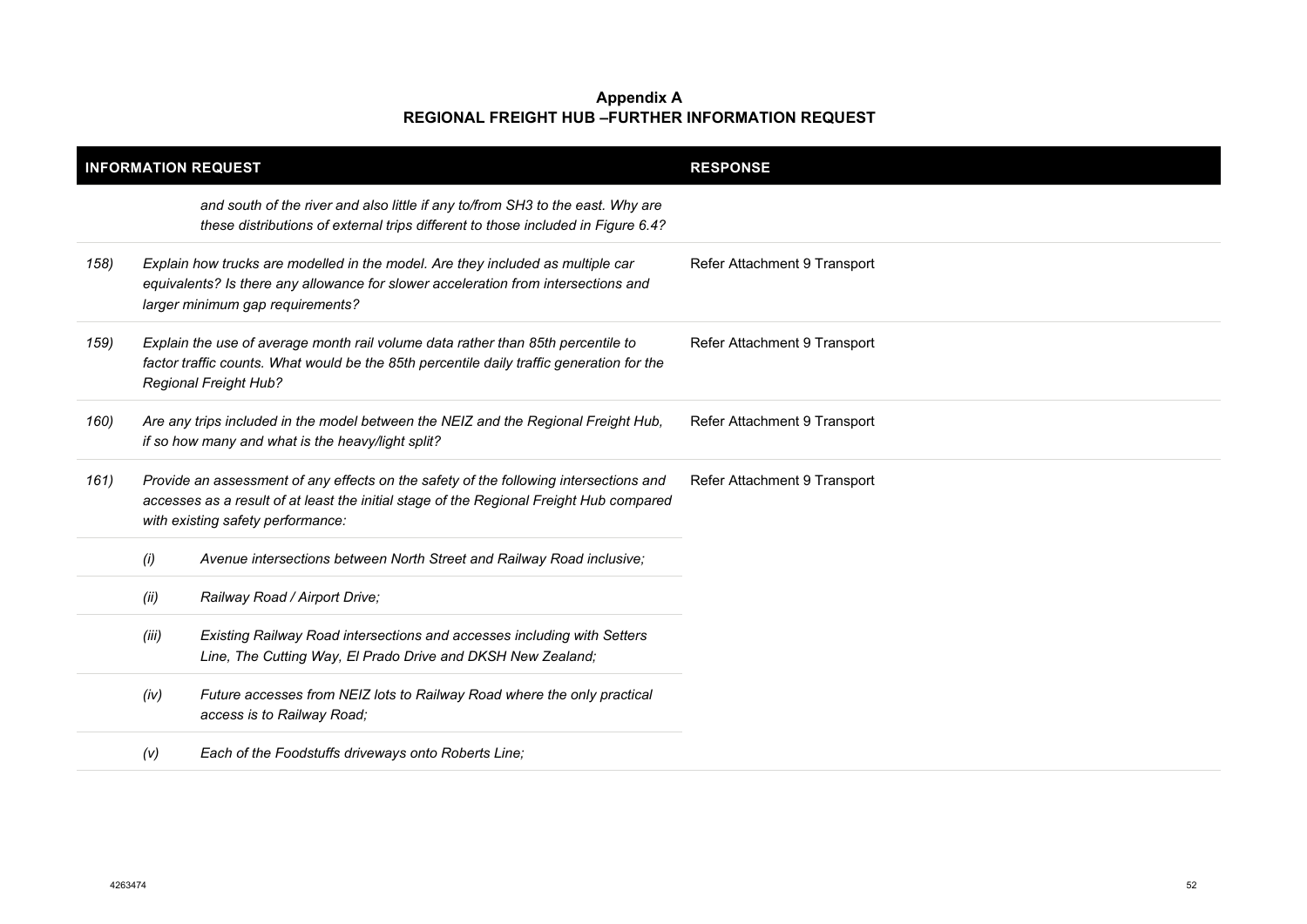| <b>INFORMATION REQUEST</b>                                                                                                                                                                                                                                                     |                                                                                                                        |                                                                                                                                              | <b>RESPONSE</b>              |
|--------------------------------------------------------------------------------------------------------------------------------------------------------------------------------------------------------------------------------------------------------------------------------|------------------------------------------------------------------------------------------------------------------------|----------------------------------------------------------------------------------------------------------------------------------------------|------------------------------|
|                                                                                                                                                                                                                                                                                | (vi)                                                                                                                   | Railway Road / Maple St and also the property accesses on Railway Road<br>between Maple Street and KB Road;                                  |                              |
|                                                                                                                                                                                                                                                                                | (vii)                                                                                                                  | Railway Road/KB Road;                                                                                                                        |                              |
|                                                                                                                                                                                                                                                                                | (viii)                                                                                                                 | Kairanga-Bunnythorpe Road / Campbell Road;                                                                                                   |                              |
|                                                                                                                                                                                                                                                                                | (ix)                                                                                                                   | The property accesses onto Campbell Road within central Bunnythorpe<br>between Dixons Line and Stoney Creek Road;                            |                              |
|                                                                                                                                                                                                                                                                                | (x)                                                                                                                    | Richardsons Line / Milson Line;                                                                                                              |                              |
|                                                                                                                                                                                                                                                                                | (xi)                                                                                                                   | SH54 / Waughs Road; and                                                                                                                      |                              |
|                                                                                                                                                                                                                                                                                | (xii)                                                                                                                  | The intersections and accesses along Stoney Creek Road between<br>Ashhurst Road and Kelvin Grove Road inclusive.                             |                              |
| For the intersections included in the above point, plus the new intersections around the<br>Perimeter Road, provide Sidra analysis of the intersection performance for the existing/base<br>scenario and at least the initial stage with and without the Regional Freight Hub. |                                                                                                                        |                                                                                                                                              |                              |
| 162)                                                                                                                                                                                                                                                                           | Explain the impact on school bus routes, including (if any) Ministry of Education<br>funded rural school bus services. |                                                                                                                                              | Refer Attachment 9 Transport |
| 13.7                                                                                                                                                                                                                                                                           | <b>Reporting</b>                                                                                                       |                                                                                                                                              |                              |
| 163)                                                                                                                                                                                                                                                                           |                                                                                                                        | When reporting outputs from Sidra analysis of intersections include traffic volumes<br>and performance on each approach to the intersection. | Refer Attachment 9 Transport |
| 164)                                                                                                                                                                                                                                                                           |                                                                                                                        | At tables 10.6 and 10.7, include Flygers Line to each side of SH3.                                                                           | Refer Attachment 9 Transport |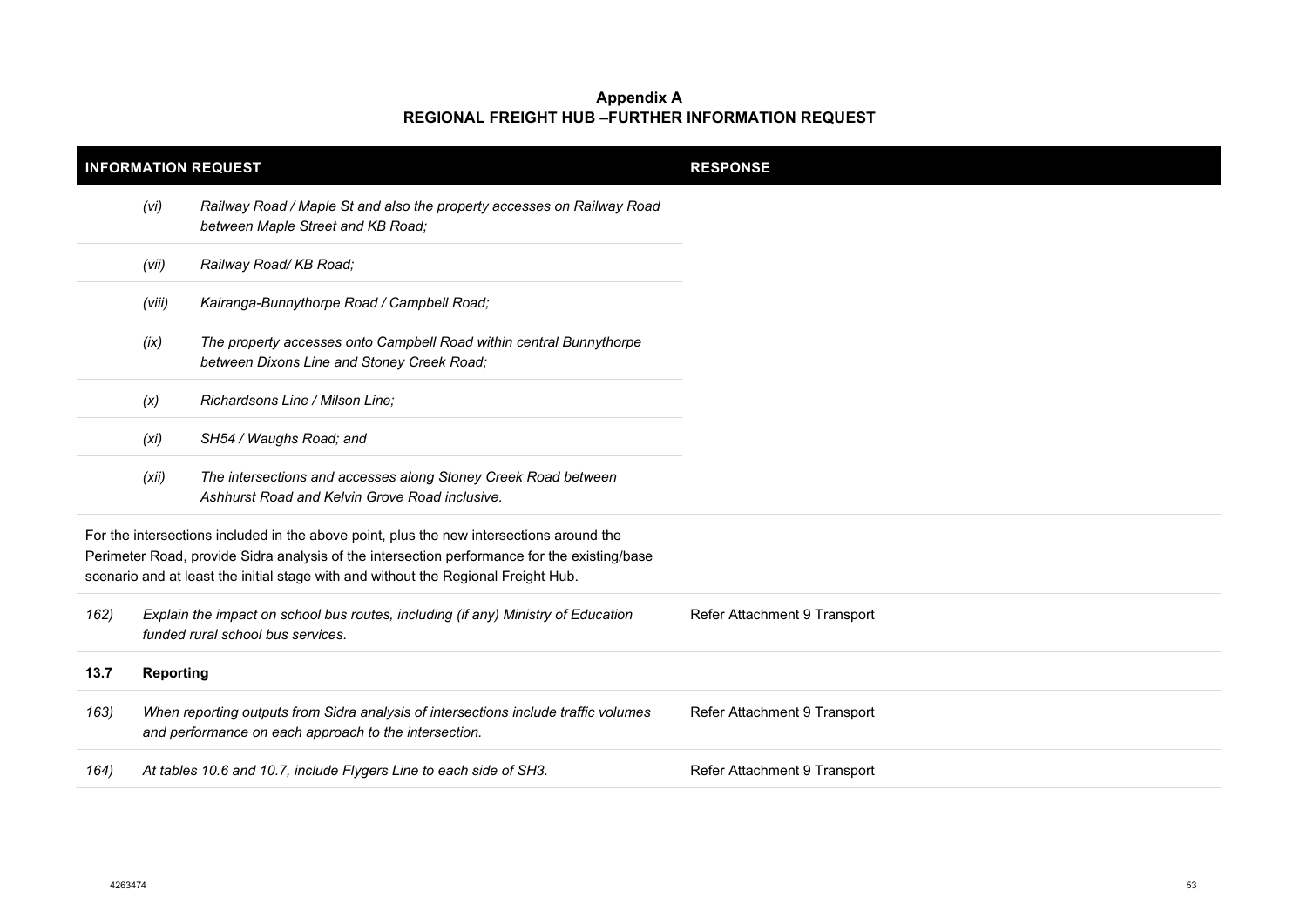|      | <b>INFORMATION REQUEST</b>                                                                                                                                                                                                                                                                                       | <b>RESPONSE</b>                                       |
|------|------------------------------------------------------------------------------------------------------------------------------------------------------------------------------------------------------------------------------------------------------------------------------------------------------------------|-------------------------------------------------------|
| 165) | Provide versions of Figures 9.4 and 9.6 for light vehicles.                                                                                                                                                                                                                                                      | Refer Attachment 9 Transport                          |
| 166) | Compare the following traffic flows for central Bunnythorpe:                                                                                                                                                                                                                                                     | Refer Attachment 9 Transport                          |
|      | (i)<br>Existing/base traffic flows;                                                                                                                                                                                                                                                                              |                                                       |
|      | (ii)<br>Initial stage without Regional Freight Hub; and                                                                                                                                                                                                                                                          |                                                       |
|      | Initial stage with Regional Freight Hub.<br>(iii)                                                                                                                                                                                                                                                                |                                                       |
| 167) | Provide a select link analysis for the main central Feilding and central Bunnythorpe<br>zones to see the change in routes between the existing/base and the initial stages<br>both without and with the Regional Freight Hub.                                                                                    | Refer Attachment 9 Transport                          |
| 13.8 | <b>Design and Construction</b>                                                                                                                                                                                                                                                                                   |                                                       |
| 168) | If fill material is sourced further afield and transported by rail, would it be stockpiled on<br>or off-site? If stockpiled off-site, where would this likely be and what would be the<br>predicted traffic effects?                                                                                             | Refer Attachment 3 Design, Construction and Operation |
| 169) | In section 3.2 of the Design, Construction and Operation report there is reference to<br>being able to include an inland port facility. What does this mean?                                                                                                                                                     | Refer Attachment 3 Design, Construction and Operation |
|      | <b>Effects on Network Utilities</b>                                                                                                                                                                                                                                                                              |                                                       |
| 170) | Please provide a plan showing the location/designated extent of each asset listed in<br>Table 5-2: Network Utilities of the AEE, overlaid with the Concept Plan. In particular,<br>please show the location of the transmission line and pylon relative to the operational<br>areas of the Regional Freight Hub. | Refer Attachment 11 Planning                          |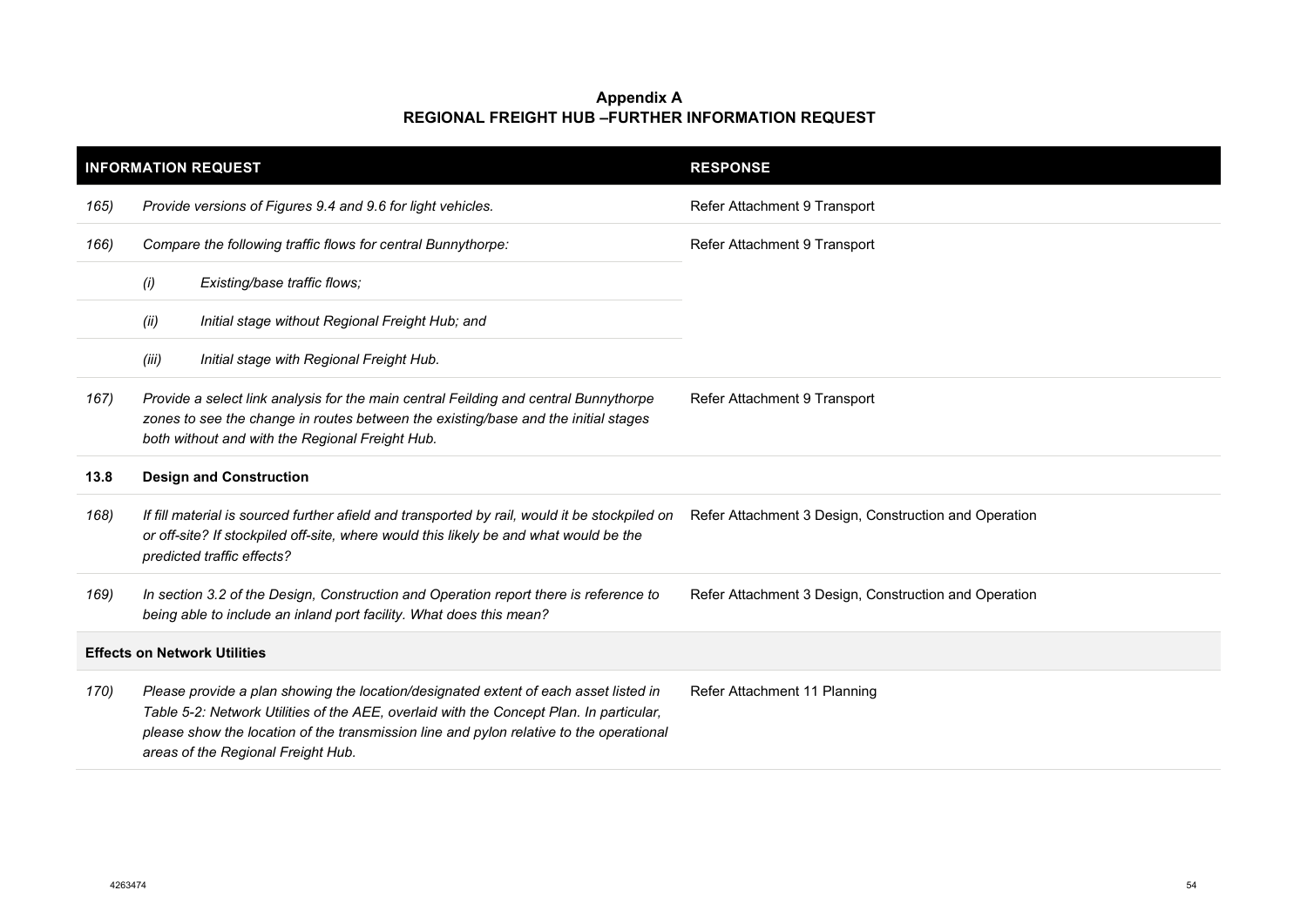|      | <b>INFORMATION REQUEST</b>                                                                                                                                                                                                                                                                                                                                                                                                                                                                                                                                                                                                                                                                                                                                                                      | <b>RESPONSE</b>                      |
|------|-------------------------------------------------------------------------------------------------------------------------------------------------------------------------------------------------------------------------------------------------------------------------------------------------------------------------------------------------------------------------------------------------------------------------------------------------------------------------------------------------------------------------------------------------------------------------------------------------------------------------------------------------------------------------------------------------------------------------------------------------------------------------------------------------|--------------------------------------|
|      | The Horizons One Plan requires the Palmerston North City Council to ensure adverse effects<br>from other activities on existing regionally and nationally important infrastructure are avoided,<br>as reasonably practicable. Section 23: Network Utilities of the District Plan contains provisions<br>which seek to address adverse effects on existing infrastructure, particularly regionally and<br>nationally significant infrastructure, as defined in that chapter. The introductory text indicates<br>that the provisions are intended to be used to "help assess any notices of requirement for new<br>designations". Section 12A: North East Industrial Estate contains assessment criteria with<br>respect to essential services in the NEIZ, which are relevant to our assessment. |                                      |
| 171) | Please provide an assessment of any potential effects on existing services/network<br>utilities within the extent of the NoR, including by identifying and addressing the<br>relevant provisions (and existing designations) in the NPSs, Horizons One Plan and<br>Palmerston North City Council District Plan (in section 10 of the AEE).                                                                                                                                                                                                                                                                                                                                                                                                                                                      | Refer Attachment 11 Planning         |
|      |                                                                                                                                                                                                                                                                                                                                                                                                                                                                                                                                                                                                                                                                                                                                                                                                 |                                      |
|      | <b>Contaminated Land</b>                                                                                                                                                                                                                                                                                                                                                                                                                                                                                                                                                                                                                                                                                                                                                                        |                                      |
| 172) | The operation of the Regional Freight Hub creates a HAIL site (F6 and F7). Technical<br>Report I - Contaminated Land Assessment states that these activities can be largely<br>mitigated through appropriate project site design, which can be addressed in more<br>detail at a later stage, once more is known about these design aspects. How does<br>KiwiRail propose to ensure that project layout, design and associated mitigation<br>measures will prevent contamination of the receiving environment?                                                                                                                                                                                                                                                                                   | Refer Attachment 5 Contaminated Land |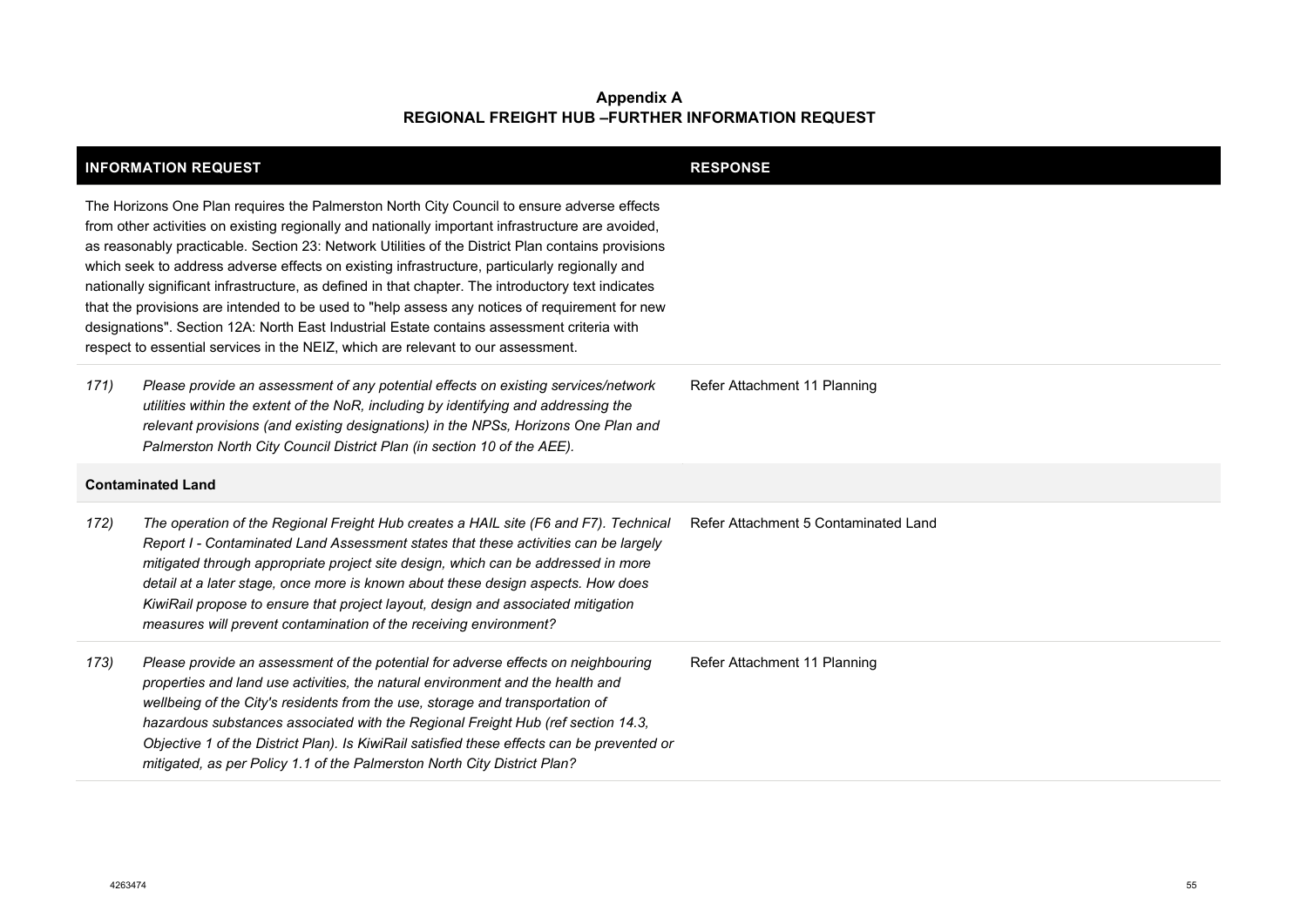| <b>INFORMATION REQUEST</b>                                                                                                                                         |              |                                                                                                                                                                                                                                              | <b>RESPONSE</b>                      |
|--------------------------------------------------------------------------------------------------------------------------------------------------------------------|--------------|----------------------------------------------------------------------------------------------------------------------------------------------------------------------------------------------------------------------------------------------|--------------------------------------|
| 174)                                                                                                                                                               |              | What are the likely effects on amenity or public health and safety of contaminated<br>dust from rail operations settling on nearby properties (particularly contaminated dust<br>landing on rooves which are used for rainwater collection)? | Refer Attachment 5 Contaminated Land |
| Discretionary Activity Rule 14.6.1 of the Palmerston North City District Plan relates to Major<br>Hazardous Facilities. Major Hazardous Facilities are defined as: |              |                                                                                                                                                                                                                                              |                                      |
|                                                                                                                                                                    |              | any Hazardous Facility which involves one or more of the following activities:                                                                                                                                                               |                                      |
|                                                                                                                                                                    | a)           | Manufacturing and associated storage of hazardous substances (including<br>the manufacture of agrichemicals, fertilisers, acids/alkalis or paints)                                                                                           |                                      |
|                                                                                                                                                                    | b)           | Oil and gas exploration and extraction                                                                                                                                                                                                       |                                      |
|                                                                                                                                                                    | c)           | Purpose built bulk storage facilities for the storage of hazardous substances<br>(other than petrol, diesel or LPG) for wholesale or restricted commercial<br>supply                                                                         |                                      |
|                                                                                                                                                                    | $\mathsf{d}$ | The storage of more than 100,000L of petrol                                                                                                                                                                                                  |                                      |
|                                                                                                                                                                    | e)           | The storage of more than 50,000L of diesel                                                                                                                                                                                                   |                                      |
|                                                                                                                                                                    | f)           | The storage of more than 6 tonnes of LPG                                                                                                                                                                                                     |                                      |
|                                                                                                                                                                    | g)           | Galvanising plants                                                                                                                                                                                                                           |                                      |
|                                                                                                                                                                    | h)           | Electroplating and metal treatment                                                                                                                                                                                                           |                                      |
|                                                                                                                                                                    | i)           | <b>Tanneries</b>                                                                                                                                                                                                                             |                                      |
|                                                                                                                                                                    |              |                                                                                                                                                                                                                                              |                                      |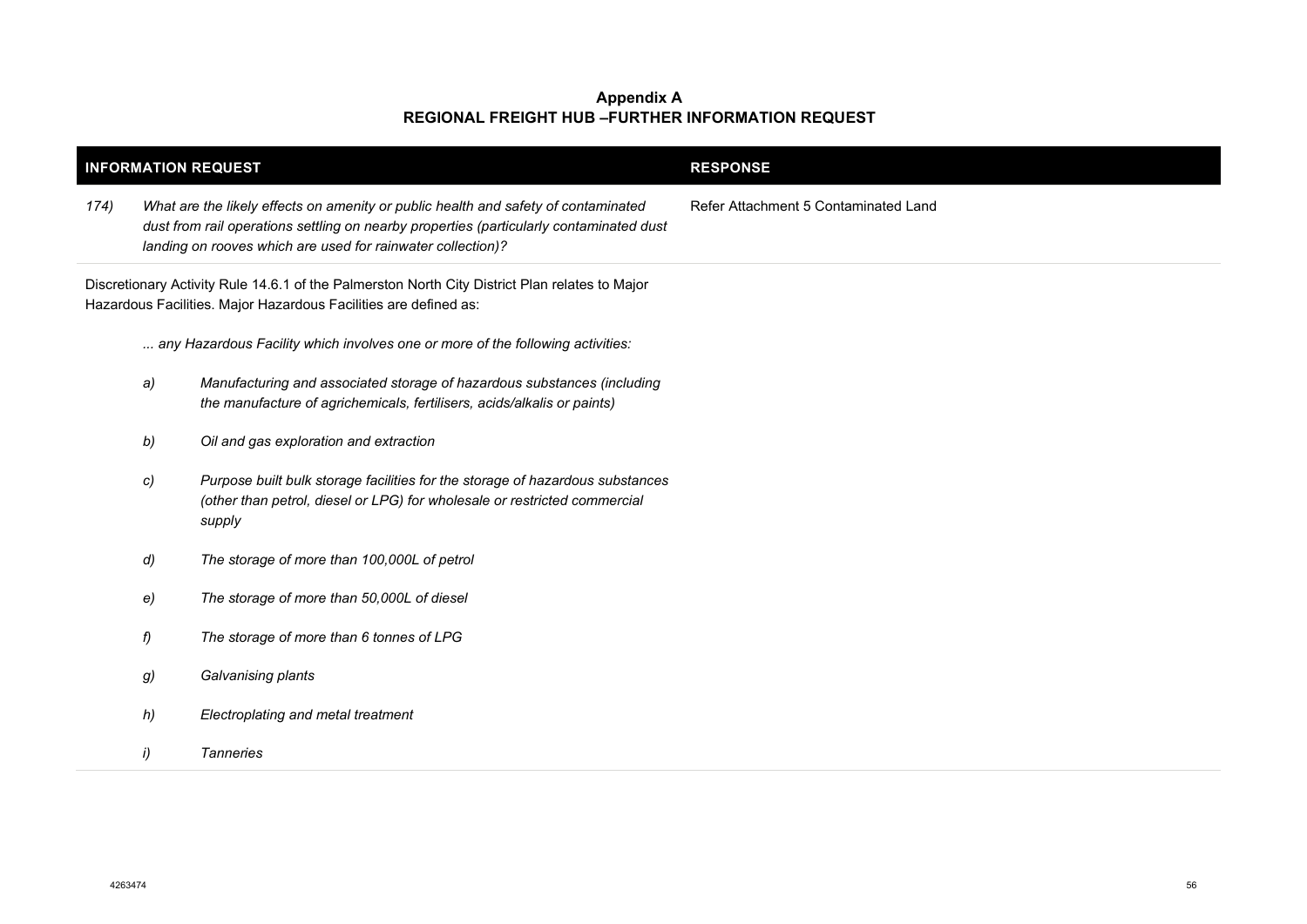|                                                                                                                                                                                                                                                                                                                                                                                                                                                                                                             | <b>INFORMATION REQUEST</b>                                                                                                                                                                                                                                           | <b>RESPONSE</b>                                         |
|-------------------------------------------------------------------------------------------------------------------------------------------------------------------------------------------------------------------------------------------------------------------------------------------------------------------------------------------------------------------------------------------------------------------------------------------------------------------------------------------------------------|----------------------------------------------------------------------------------------------------------------------------------------------------------------------------------------------------------------------------------------------------------------------|---------------------------------------------------------|
| 175)                                                                                                                                                                                                                                                                                                                                                                                                                                                                                                        | Would the the Regional Freight Hub be categorised as a major hazardous facility<br>under this definition? If so, please provide a risk assessment prepared in accordance<br>with the special information requirements listed in section 5.4(h) of the District Plan. | Refer Attachment 5 Contaminated Land                    |
|                                                                                                                                                                                                                                                                                                                                                                                                                                                                                                             | <b>Geotechnical constraints</b>                                                                                                                                                                                                                                      |                                                         |
| 176)                                                                                                                                                                                                                                                                                                                                                                                                                                                                                                        | Is there any potential for cumulative adverse effects from lateral spreading and/or<br>differential settlement in conjunction with flooding (some areas of the Regional Freight<br>Hub will be located within Flood Prone Areas), in the event of a seismic event?   | Refer Attachment 1 Geotech                              |
|                                                                                                                                                                                                                                                                                                                                                                                                                                                                                                             | <b>Relevant Planning Framework</b>                                                                                                                                                                                                                                   |                                                         |
| 177)                                                                                                                                                                                                                                                                                                                                                                                                                                                                                                        | Please provide a specific assessment against each relevant objective and/or policy in<br>the National Policy Statements (identifying these by reference to the specific<br>provision).                                                                               | Refer Attachment 11 Planning                            |
| The grouping of policies and commentary in Table 10-1 and 10-2 of the AEE makes it difficult<br>to determine whether all relevant elements of these provisions have been assessed. For<br>example, Objective 3-1 and Policy 3-1 of the Horizons One Plan are considered of particular<br>relevance to the proposals. The assessment of these provisions does not address the<br>importance of the establishment, operation or upgrading of the strategic road network; and<br>instead focuses on rail only. |                                                                                                                                                                                                                                                                      |                                                         |
| 178)                                                                                                                                                                                                                                                                                                                                                                                                                                                                                                        | Please address all relevant matters raised in each provision to ensure these<br>provisions are adequately assessed.                                                                                                                                                  | Please refer response to Q179 in Attachment 11 Planning |
| The 'relevant planning framework' assessment in section 10.1 of the AEE does not identify or<br>assess:                                                                                                                                                                                                                                                                                                                                                                                                     |                                                                                                                                                                                                                                                                      |                                                         |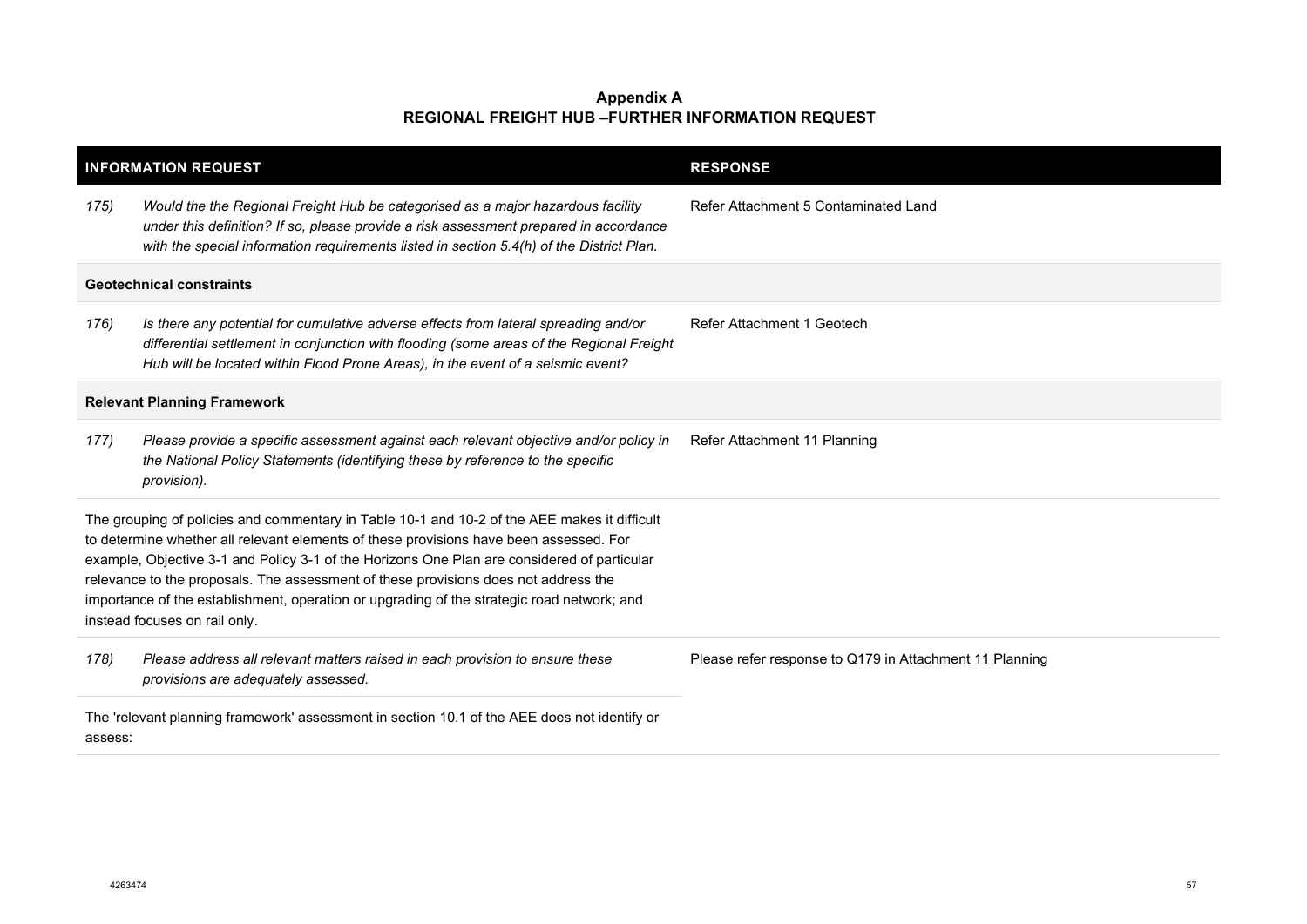|                                                                                                                                                                                                                                                          | <b>INFORMATION REQUEST</b>                                                                                                                         | <b>RESPONSE</b>              |
|----------------------------------------------------------------------------------------------------------------------------------------------------------------------------------------------------------------------------------------------------------|----------------------------------------------------------------------------------------------------------------------------------------------------|------------------------------|
| (a)                                                                                                                                                                                                                                                      | the Resource Management (National Environmental Standard for Assessing and<br>Managing Contaminants in Soil to Protect Human Health) 2011 (NESCS); |                              |
| (b)                                                                                                                                                                                                                                                      | relevant provisions in the Horizons One Plan (see section 3.4.5 which relates to<br>contaminated sites);                                           |                              |
| (c)                                                                                                                                                                                                                                                      | relevant provisions in Section 14: Hazardous Substances of the Palmerston North<br>City Council District Plan.                                     |                              |
| 179)                                                                                                                                                                                                                                                     | The findings of Technical Report I - Contaminated Land Assessment suggest that the<br>above provisions are relevant. Please provide an assessment. | Refer Attachment 11 Planning |
| 17.1                                                                                                                                                                                                                                                     | Horizons Regional Policy Statement ('Horizons One Plan') (10.1.5 of the AEE)                                                                       |                              |
| 17.1.1                                                                                                                                                                                                                                                   | Objective 5-1 Water management values and Policy 5-1 (RPS)                                                                                         |                              |
| 180)                                                                                                                                                                                                                                                     | Please identify the Schedule Values for the water management zone and relevant<br>sub zone, and assess the proposal in relation to these values.   | Refer Attachment 11 Planning |
| 17.1.2                                                                                                                                                                                                                                                   | Policy 9-2 and 9-3                                                                                                                                 |                              |
| The AEE states that Policy 9-2 development in areas prone to flooding of the Horizons One<br>Plan does not apply, as the Regional Freight Hub is critical infrastructure. No assessment is<br>provided against Policy 9-3 - new critical infrastructure. |                                                                                                                                                    |                              |
| 181)                                                                                                                                                                                                                                                     | Please provide an assessment against Policy 9-3 and Policy 9-5 Climate change.                                                                     | Refer Attachment 11 Planning |
| 17.2                                                                                                                                                                                                                                                     | Palmerston North City District Plan (10.1.6 of the AEE)                                                                                            |                              |
| 17.2.1                                                                                                                                                                                                                                                   | Permitted baseline established by the NEIZ                                                                                                         |                              |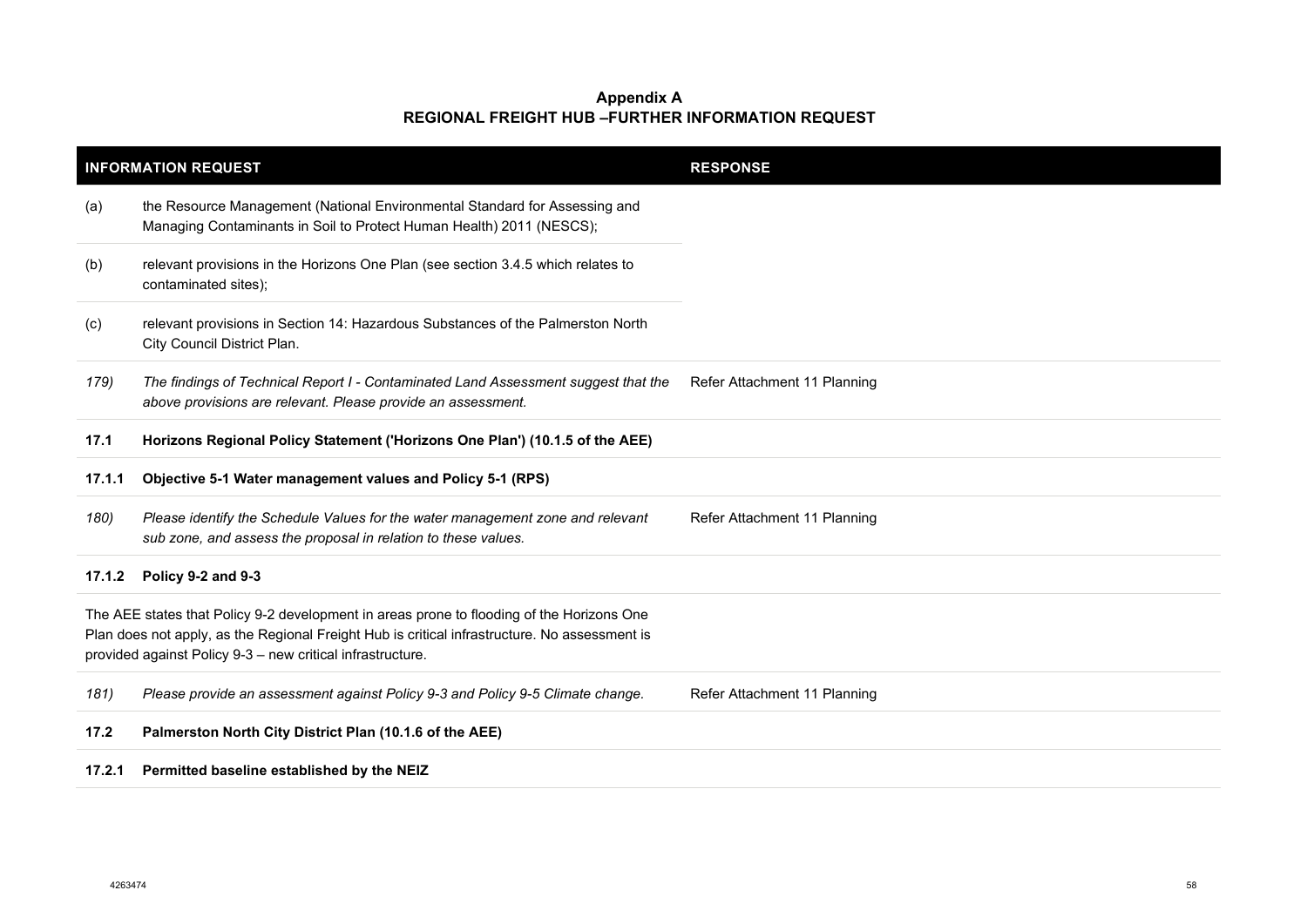|                                                                                                                                                                                                                                                                                                                                                                                                                                                                                                                                                                                                             | <b>INFORMATION REQUEST</b>                                                                                                                                                                                                                                                  | <b>RESPONSE</b>              |
|-------------------------------------------------------------------------------------------------------------------------------------------------------------------------------------------------------------------------------------------------------------------------------------------------------------------------------------------------------------------------------------------------------------------------------------------------------------------------------------------------------------------------------------------------------------------------------------------------------------|-----------------------------------------------------------------------------------------------------------------------------------------------------------------------------------------------------------------------------------------------------------------------------|------------------------------|
| A number of the supporting technical assessments infer that a 'permitted baseline' exists with<br>respect to the provisions in the Palmerston North City Council District Plan for the NEIZ and<br>consideration of the existing environment. It is unlikely the Freight Hub proposals would meet<br>many of the Permitted Activity standards established for this zone. In addition, while elements<br>of the Regional Freight Hub activities fall within the definition of 'industrial activity' in the District<br>Plan, many of the other activities anticipated in the Regional Freight Hub would not. |                                                                                                                                                                                                                                                                             |                              |
| 182)                                                                                                                                                                                                                                                                                                                                                                                                                                                                                                                                                                                                        | Please clarify what KiwiRail considers to be a permitted baseline (if any) in respect of<br>the areas of NEIZ land within the Regional Freight Hub.                                                                                                                         | Refer Attachment 11 Planning |
| 17.3                                                                                                                                                                                                                                                                                                                                                                                                                                                                                                                                                                                                        | Any Other Matter (section 10.4 of the AEE)                                                                                                                                                                                                                                  |                              |
| 17.3.1                                                                                                                                                                                                                                                                                                                                                                                                                                                                                                                                                                                                      | National Policy Statement for Freshwater Management 2020 (NPS FM)                                                                                                                                                                                                           |                              |
| 183)                                                                                                                                                                                                                                                                                                                                                                                                                                                                                                                                                                                                        | Please provide an assessment of the proposal in relation to the NPS FM. This<br>assessment may be informed by the response to the questions in section 5.                                                                                                                   | Refer Attachment 11 Planning |
| 17.3.2                                                                                                                                                                                                                                                                                                                                                                                                                                                                                                                                                                                                      | Government Policy Statement on Land Transport (GPS LT)                                                                                                                                                                                                                      |                              |
| 184)                                                                                                                                                                                                                                                                                                                                                                                                                                                                                                                                                                                                        | Please provide an assessment as to how the Regional Freight Hub proposals align<br>with the four 'strategic priorities' in the Government Policy Statement on Land<br>Transport.                                                                                            | Refer Attachment 11 Planning |
| 185)                                                                                                                                                                                                                                                                                                                                                                                                                                                                                                                                                                                                        | Section 10.4.3 of the AEE notes that the Government Policy Statement on Land<br>Transport 2021 implements the findings of the Future of Rail Review. Please provide<br>further detail as to how the proposals will assist in delivering the draft New Zealand<br>Rail Plan. | Refer Attachment 11 Planning |
| 17.3.3                                                                                                                                                                                                                                                                                                                                                                                                                                                                                                                                                                                                      | Other Council strategies and strategic planning documents                                                                                                                                                                                                                   |                              |